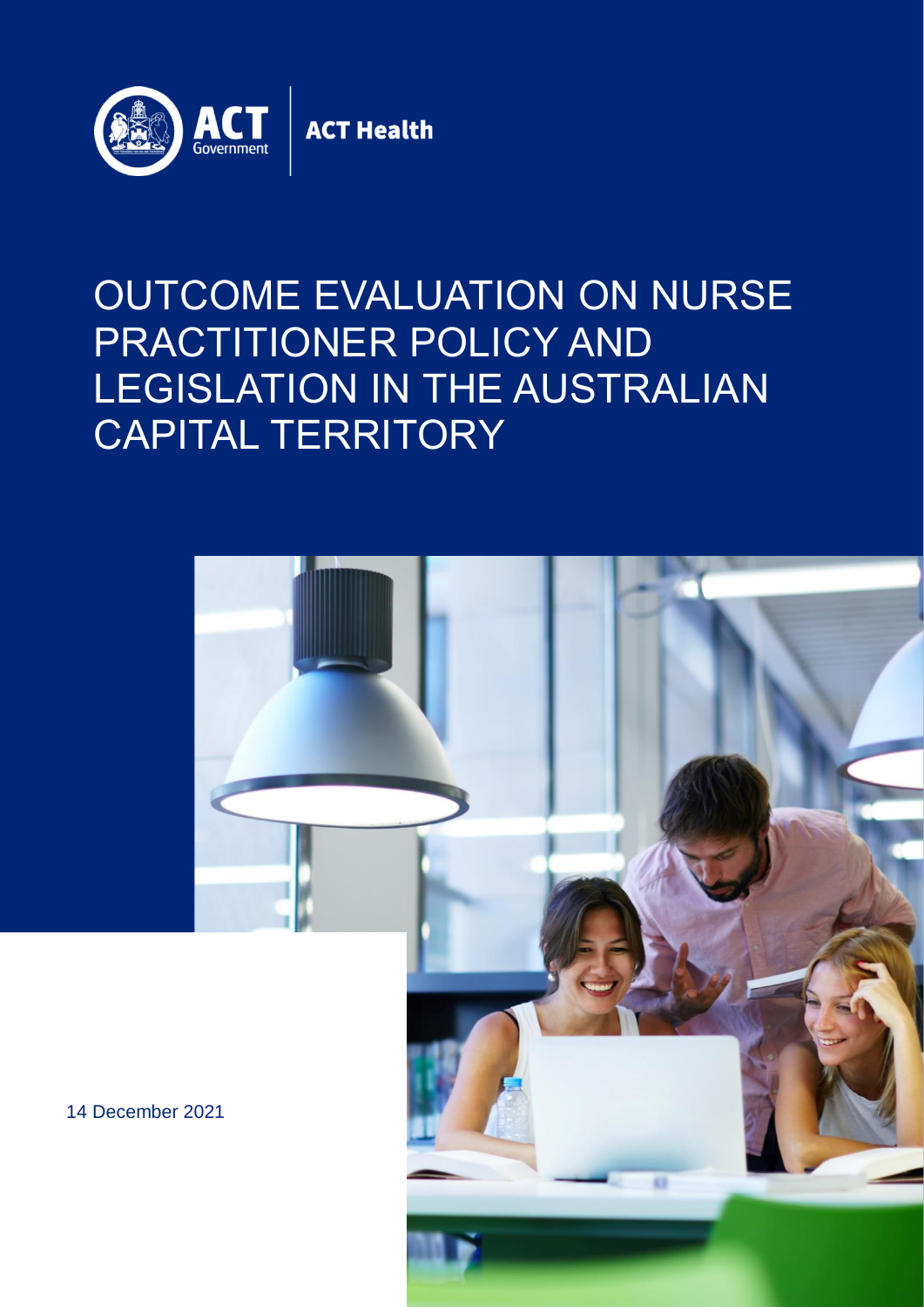AUTHOR Christopher J. Helms Senior Project Adviser, ACT Health Directorate, Office of Professional Leadership and Education

#### AUTHOR NOTE

This outcome evaluation satisfies Objective 1.3 of the Nurse Practitioner Professional Practice Project, sponsored by the Australian Capital Territory (ACT) Office of the Chief Nursing and Midwifery Officer. This evaluation, along with a nurse practitioner (NP) workforce and employer survey, will inform a broader consultation document for targeted stakeholders.

#### ACKNOWLEDGEMENT OF COUNTRY

ACT Health acknowledges the Traditional Custodians of the land, the Ngunnawal people. ACT Health respects their continuing culture and connections to the land and the unique contributions they make to the life of this area. ACT Health also acknowledges and welcomes Aboriginal and Torres Strait Islander peoples who are part of the community we serve.

#### **ACCESSIBILITY**

If you have difficulty reading a standard printed document and would like an alternative format, please phone 13 22 81.



If English is not your first language and you need the Translating and Interpreting Service (TIS), please call 13 14 50.

For further accessibility information, visit: www.health.act.gov.au/accessibility

www.health.act.gov.au | Phone: 132281

© Australian Capital Territory, Canberra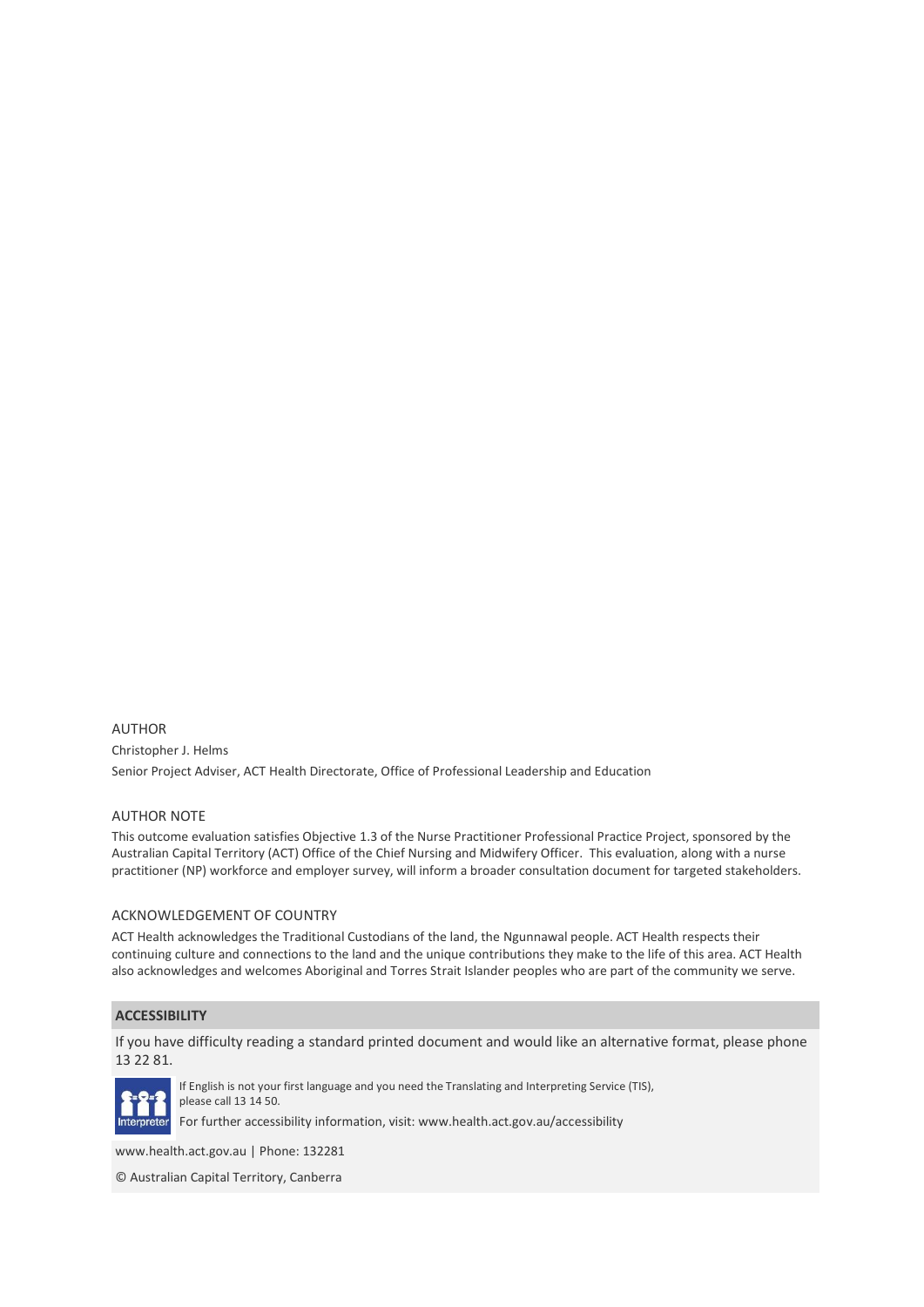### **Contents**

| Appendix A: Recommendations and Outcomes from Previous Nurse Practitioner Reviews in the ACT |
|----------------------------------------------------------------------------------------------|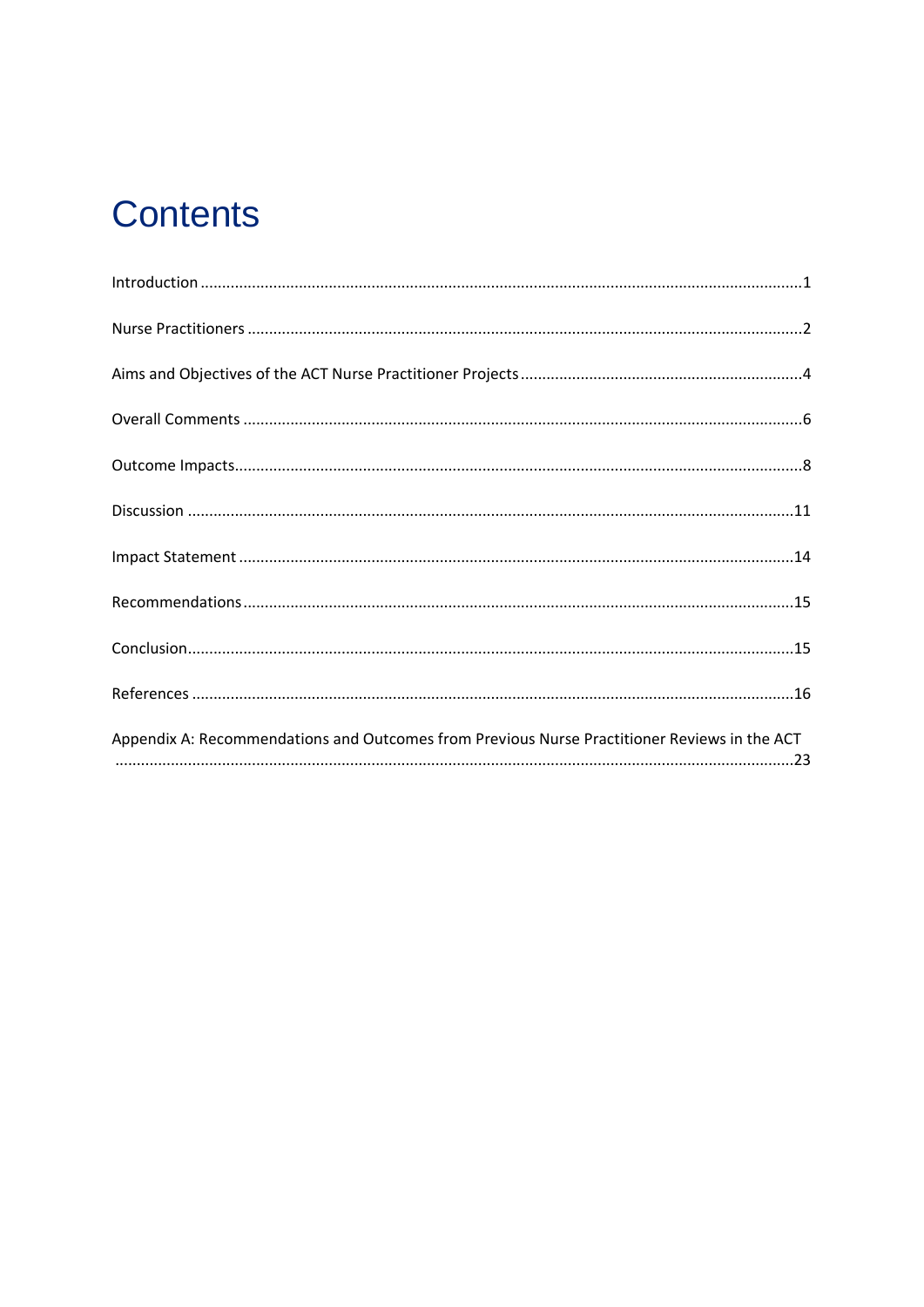# <span id="page-3-0"></span>**Introduction**

Outcome evaluations are commonly performed to assess progress against the short, medium, and long-term objectives of a program or service (Centers for Disease Control and Prevention, 2011; Ebener et al., 2017). This outcome evaluation specifically examines the aims and recommendations of projects relating to legislation, policy and the broader professional practice of nurse practitioners (NP) working in the Australian Capital Territory (ACT). This evaluation will then contextualise those projects using a logic model (Centers for Disease Control and Prevention, 2021), to better help the reader understand what the intended short, medium, and long-term outcomes of those projects were. It will examine available evidence to determine whether recommendations from those projects were achieved. This evaluation will then conclude with recommendations for achieving any outstanding outcomes from the logic model, and provide guidance for future work relating to NPs in the ACT.

This outcome evaluation was conducted as part of the NP Practice Project (NP-PP). The NP-PP was sponsored by the ACT Office of the Chief Nursing and Midwifery Officer (CNMO) at the request of the ACT Minister for Health, Rachel Stephen-Smith, MLA. Information gained from this evaluation and other projects developed through the NP-PP will be used to inform a broader consultation strategy that aims to reduce legislative and policy burdens affecting NP clinical practice in the ACT.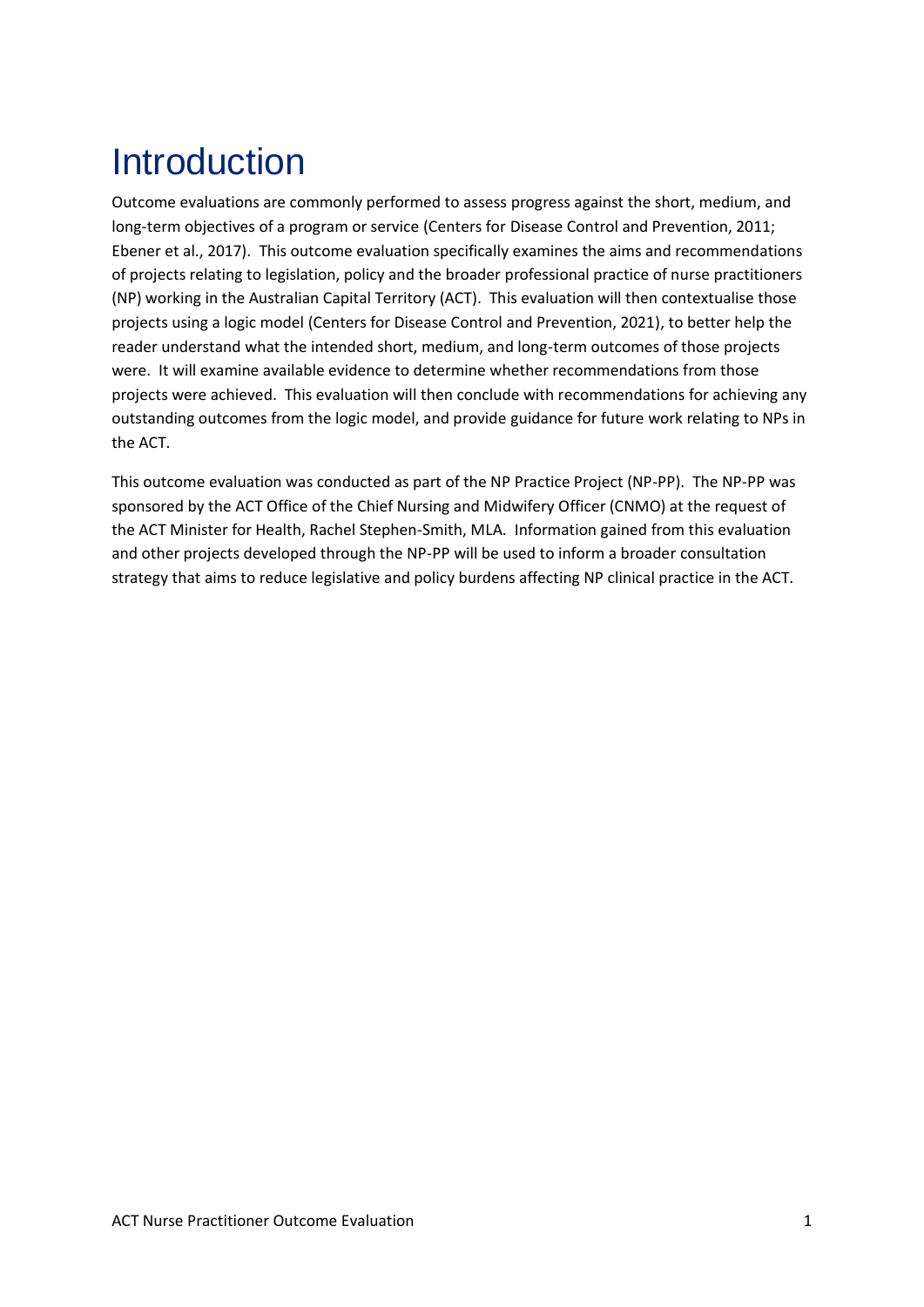### <span id="page-4-0"></span>Nurse Practitioners

Nurse practitioners are registered nurses holding an endorsement with the regulatory authority to practice independently and collaboratively in an expanded clinical role (Nursing and Midwifery Board of Australia, 2020a). That expanded role includes common core activities in which they receive extensive postgraduate education and training, including: advanced assessment and diagnostic capabilities, prescribing medicines, requesting and interpreting diagnostic examinations, and independently referring to medical and allied health practitioners (Australian Nursing and Midwifery Accreditation Council, 2015).

The nursing profession achieved title protection for the NP role in 2000, and their practice is regulated by the Nursing and Midwifery Board of Australia [NMBA] (Foster, 2010; Nursing and Midwifery Board of Australia, 2016). In 2010 NPs were admitted as eligible providers under the Medicare Benefits Schedule (MBS) and Pharmaceutical Benefits Scheme (PBS), which provides patients with subsidies to help offset the costs of NP-directed care in the private primary healthcare sector (Australian Government, 2018). Australian NPs work in every jurisdiction, across both the public and private health sectors, in over 50 different areas of specialty practice (Helms et al., 2017). Currently there are over 2100 NPs holding the NMBA endorsement, 54 of which declare their principal place of practice as being the ACT (Nursing and Midwifery Board of Australia, 2020b).

There have been many evaluations of NP-directed health services in Australia (Masso & Thompson, 2014). Most evaluations conducted during the early history of the Australian NP role were sponsored by the individual jurisdictions, who piloted demonstration projects to establish the safety and ability of nurses to undertake the advanced clinical role of the NP (ACT Government, 2002, 2005; Anderson et al., 2009; Gardner, Carryer, et al., 2004; Marlow, 1996; NSW Government, 1993; Parker et al., 2000; Pearson et al., 2003; SA Government, 1999; Victorian Government, 1999, 2004). Much of the Australian NP literature subsequent to those years describe models of care within discrete specialty areas, or barriers to implementation into wider health services (Haines & Critchley, 2009; Helms et al., 2015; Scanlon et al., 2015).

There is a plethora of research demonstrating equivalent or superior outcomes from NP-directed care when compared to medical practitioners (College of Registered Nurses of Nova Scotia, 2016). For example, patient satisfaction (Budzi et al., 2010; Gagan & Maybee, 2011; Jennings et al., 2009; Wand et al., 2012) is a highlight in the literature, as is reduced hospital re-admissions (David et al., 2015), lower costs of hospital-based care (Wall et al., 2014) and lower morbidity in persons diagnosed with long-term health conditions (Solomon et al., 2015). Some have critiqued the Australian NP literature because of the paucity of outcomes research extending beyond safety or ability of nursing to undertake the NP role (Masso & Thompson, 2017). These authors likely desire more research demonstrating value-based healthcare outcomes aligning with Patient-Reported Outcomes Measures (PROMs) or Patient-Reported Experience Measures (PREMs) (NSW Health, 2021; Porter & Lee, 2013), although the paucity of such literature extends well beyond the nursing profession. Outcomes relating to NP-directed care in Australia appears to have begun with empirical research in the ACT (ACT Health, 2007) and has revealed significant findings.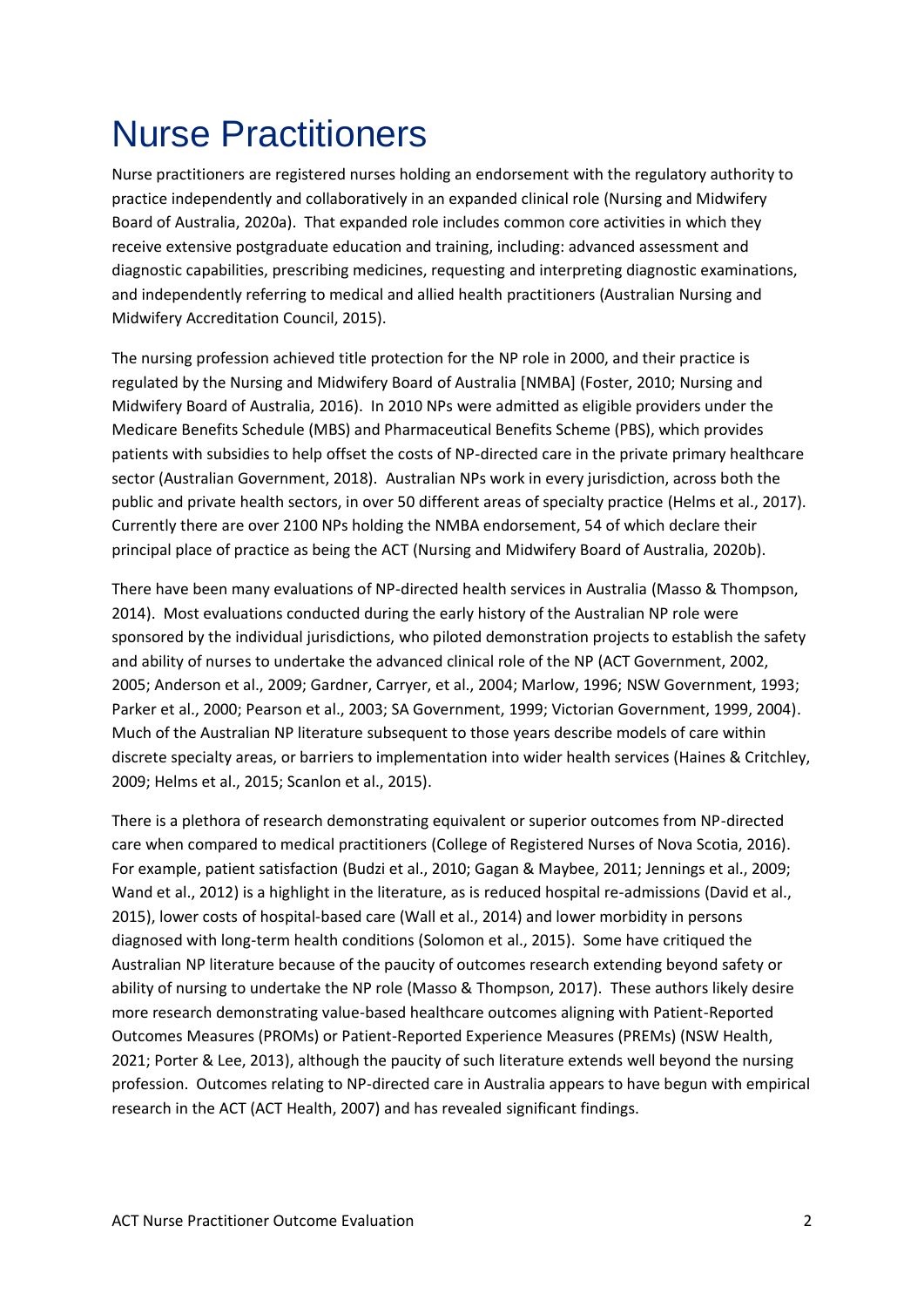For example, peer-reviewed research conducted in the ACT examining an NP-led palliative care intervention in aged care facilities demonstrated improved PREMs, clinically-significant reductions in length of hospital stay and considerable health system savings as compared to usual care (Chapman et al., 2016; Forbat et al., 2020; Johnston et al., 2016).

This outcome evaluation is unique in that it relates to policy and legislation, and does not relate to clinical measures or PROMs/PREMs arising from NP-directed care. The basis for this evaluation is the belief that if policy and legislation are insufficiently enabled to allow NPs to fully actualise their roles, existing and future clinical outcomes measures will under-represent the value-add of NP roles within the ACT and nationally. In effect, one may argue that existing outcomes measures would only represent operationalisation of a role within a health system that had effectively "tied the NP's hand behind their back".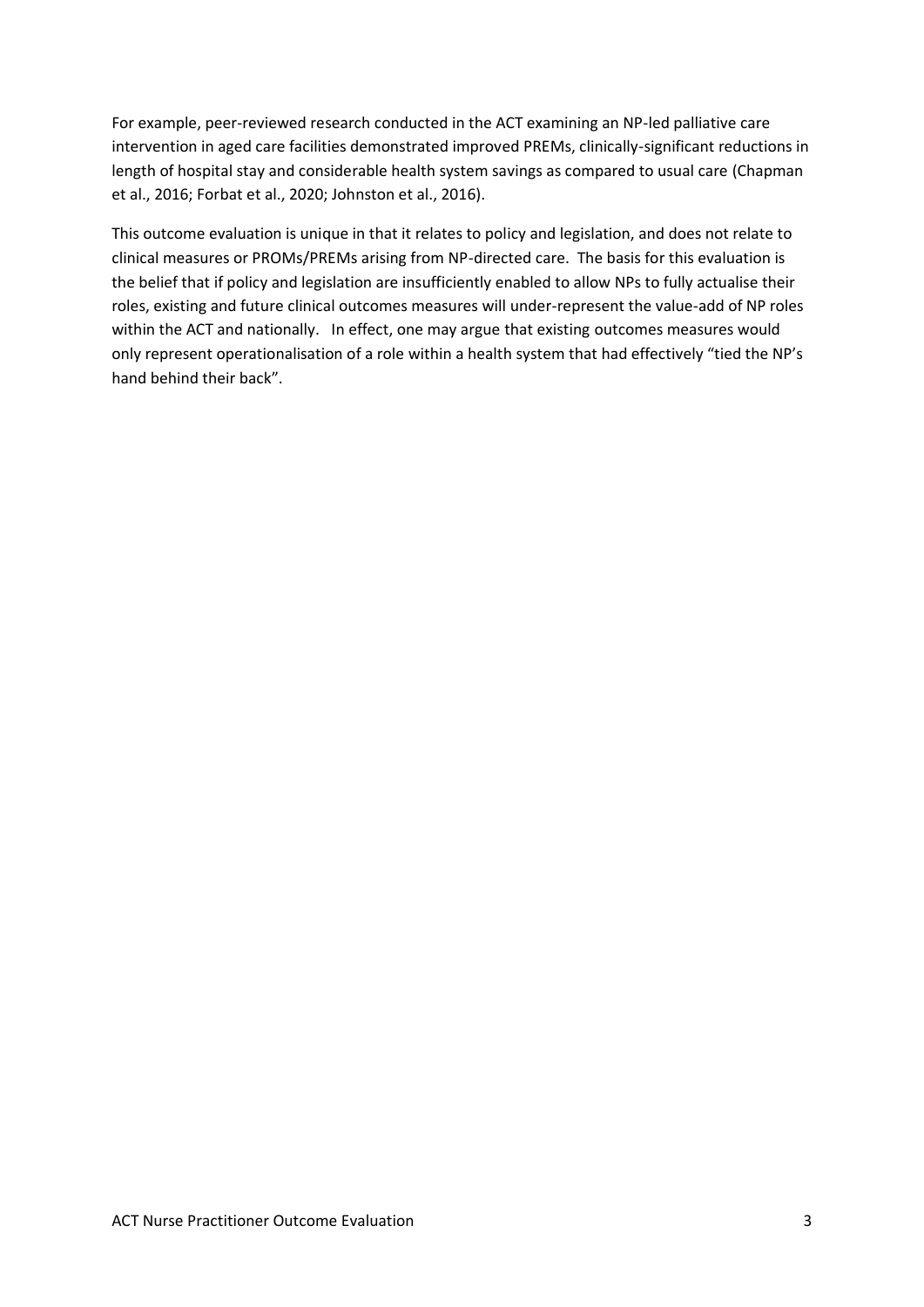#### <span id="page-6-0"></span>Aims and Objectives of the ACT Nurse Practitioner Projects

In sum, there have been a total of six significant projects relating to legislation, policy and the broader professional practice of NPs in the ACT. The general aims and objectives of these projects are summarised below. One additional project evaluated the ACT nurse-led walk-in centres (WiC), but has been excluded from further examination as it did not provide formal recommendations that could be used in an outcome evaluation focussed on legislation and policy, nor did it specifically focus on NPs but a model of care using the broader nursing workforce. Specific aims and progress made towards project objectives, along with contextualised commentary for each project, can be found in Appendix A.

The ACT Nurse Practitioner Project [ACT-NPP] (ACT Government, 2002) was the first key milestone in establishing the safety, feasibility and efficacy of nurses working within a NP-like role in the ACT. It examined nursing roles in diverse specialty areas of practice, including: sexual health, wound care, mental health and military-based primary healthcare.

In 2005 the ACT Aged Care NP Pilot Project (ACT-ACNPPP) published its final report (ACT Government, 2005). This report was commissioned after the Australian Government identified key funding, safety and quality concerns plaguing the aged care sector (Andrews, 2003; Australian Government, 2003). The project informing this report was funded by both the Commonwealth and ACT Governments, and aimed to specifically demonstrate the feasibility of the NP role in aged care.

In 2007 an evaluation of the ACT NP governance framework was commissioned by the ACT Office of the CNMO. That governance framework was used as a means of legislatively authorising the clinical practice of NPs in the ACT. The evaluation provided the opportunity to refresh the governance of NP roles across both the public and private health sectors.

During that same year, a final report was published from a project that had been co-funded by the Territory and Commonwealth health departments. The *Implementing the Nurse Practitioner Role in Aged Care* (INPRAC) project continued the work of the ACT-ACNPP. Data obtained from this project informed a larger national study conducted by the Joanna Briggs Institute, which examined NP-like models of care in the aged care sector across differing jurisdictions (Joanna Briggs Institute, 2007). The INPRAC study primarily aimed to contribute to the formulation of a national minimum data set for NP models in the aged care sector, describe the "value-add" of such models by reporting on health benefits and quality measures, identify barriers to actualising those models, and develop recommendations for process and service improvement.

Several years later, the ACT Office of the CNMO commissioned a review of the governance framework that authorised NPs to practise in the ACT (Adrian, 2017). This review was requested because of national reforms in 2010 that shifted responsibility for regulation of nursing and the NP role from the Territory to the National Nursing and Midwifery Board of Australia.

Finally, in 2018 the ACT Office of the CNMO commissioned a review of the requirements for the NP role within the ACT (Francis & Chapman, 2018). An ACT Labour election commitment triggered the review to increase NP numbers in the Territory (Johnston, 2016), which stemmed from increasing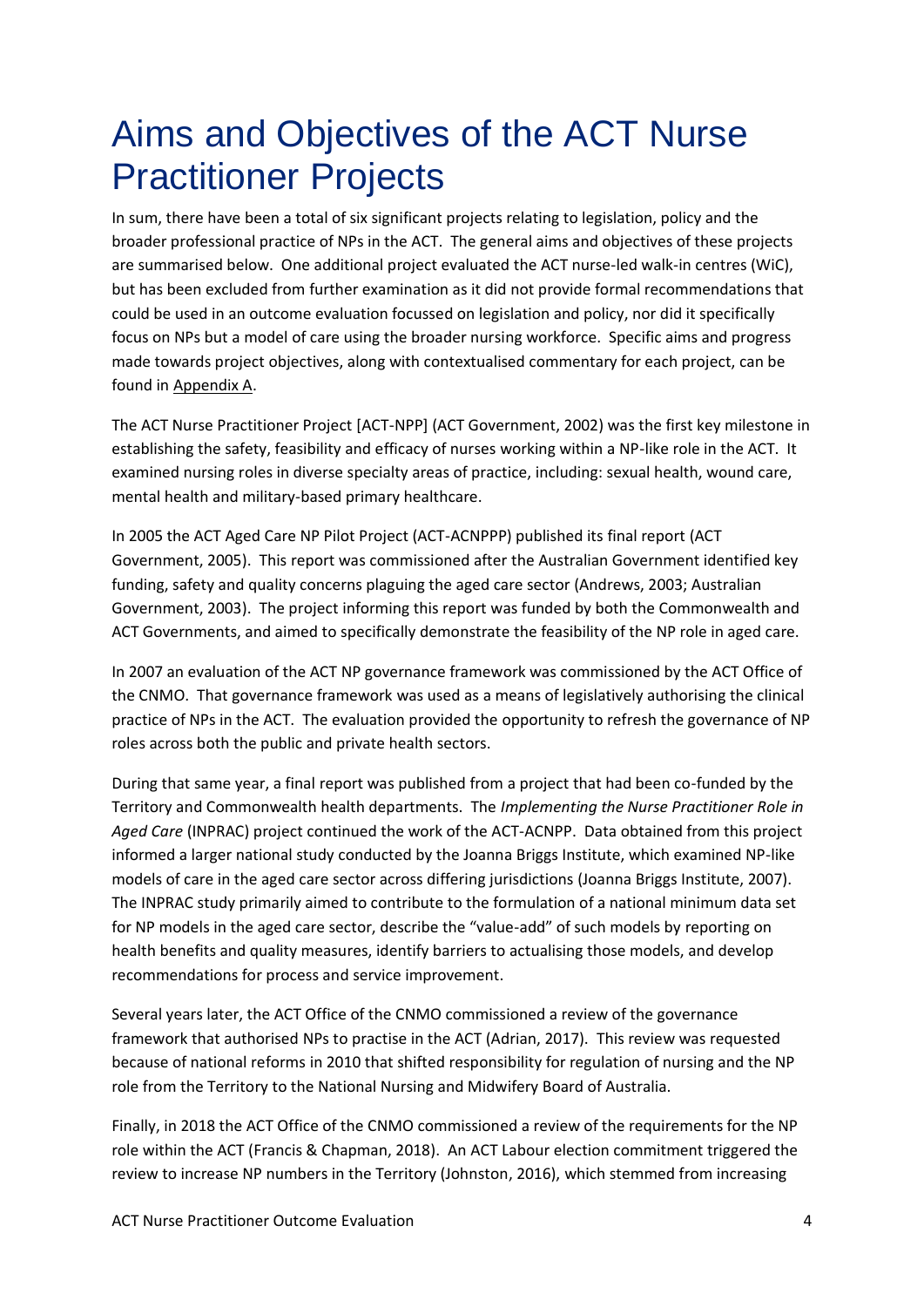interest in the ACT Government nurse-led WiC (Kennedy, 2016). The review specifically requested an overview of the current status and future requirements for development of best practice NP models. In addition, it aimed to develop a strategy that would outline the benefits and change activities required to achieve future NP requirements as those models were developed.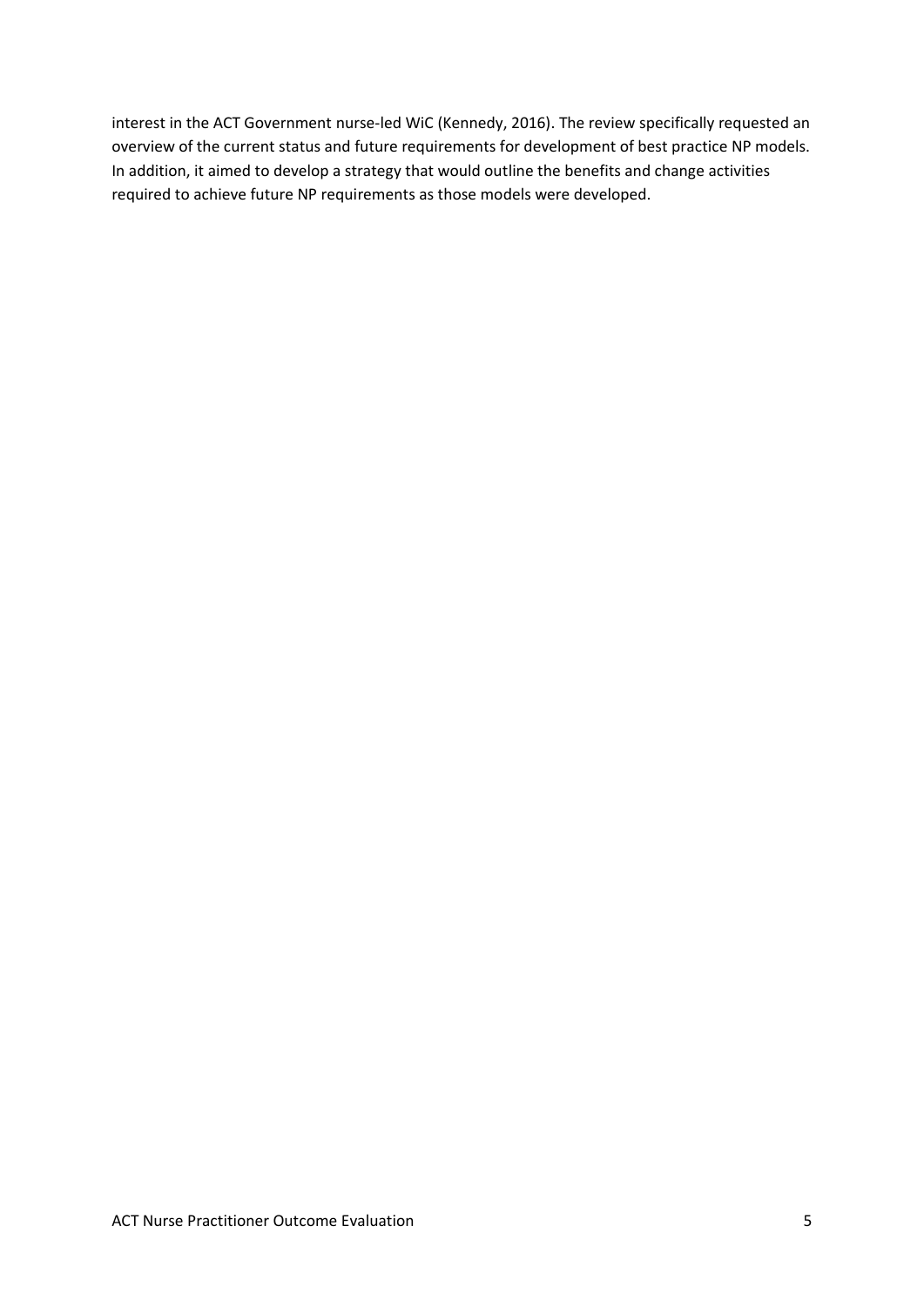# <span id="page-8-0"></span>Overall Comments

Overall, the aims and objectives of the ACT-NPP (2002) and ACT-ACNPPP (2005) reports resulted in significant legislative and policy reforms that enabled the NP role in the ACT and nationally. Those reforms legitimised the role in three primary ways: by demonstrating the safety and ability of nurses to undertake the NP role in diverse practice settings, by granting title protection for the role, and by developing recognised education pathways and professional standards for Australian NPs. The ACT-NPP led to title protection and a review of the legislation and regulation of the NP role in the ACT, long before the development of the national health professional regulatory scheme that was endorsed by jurisdictional governments in 2010 (Australian Health Practitioner Regulation Agency, 2021). It made significant contributions to a larger project that established the first iteration of professional and accreditation standards used for NP academic programs (Gardner, Carryer, et al., 2004; Gardner, Gardner, et al., 2004).

The ACT-ACNPPP and related INPRAC projects successfully examined the benefits and barriers to actualising the NP role by addressing significant concerns identified by the aged care sector. It is here where the association of 'transboundary' models within NP-directed care were first described. Such models "allow the NP to work across aged care settings independent of their principal place of employment (public or private), which promotes a flexible, coordinated, integrated and collaborative approach [to care]" (ACT Government, 2005, p. 7). The ACT-ACNPPP identified significant barriers to NPs fulfilling key activities of their role due to a lack of patient access to Medicare Benefits Schedule (MBS) and Pharmaceutical Benefits Scheme (PBS) subsidies when seeking NP-directed care. In comparison, the INPRAC report identified that lack of access to these subsidies and other barriers to NP practice were contributing to critical delays in care that were resulting in patient harm. These reports and their recommendations were therefore likely key contributors to the 2010 reforms that subsequently admitted NPs as eligible providers under the MBS/PBS. Finally, these projects identified clinical practice guidelines (CPGs) and medication formularies as key documents used to support actualisation of the NP role in the ACT. These documents were subsequently included in a governance framework that authorised NP clinical practice in the ACT. The vast majority of the recommendations from these reports were enacted, although it should be acknowledged that key recommendations were not enabled until significant time had elapsed (e.g. the 2010 MBS/PBS reforms).

The 2007 framework review provided a superficial appraisal of the authorisation process in the ACT. Many of the changes made to the governance framework that authorised NP clinical practice in the ACT concentrated on clarifying and simplifying the language used, in order to promote greater transparency and readability for both employers and health consumers. It also attempted to better translate and simplify the framework for employers outside the public sector. Unfortunately, the 2007 review did not truly examine or understand the ACT NP workforce itself, and can be viewed as a missed opportunity to identify key issues that still negatively impact upon the role today. Arguably, the only tangible benefit of the 2007 review was raising the health consumer's voice in helping shape individual NP scopes of practice and care models. Interestingly, no other regulated health profession has required the health consumer's voice to advocate for and advance their profession's scope of practice or model of care, with the notable exception of Aboriginal and/or Torres Strait Islander Health Practitioners (Kuipers et al., 2014).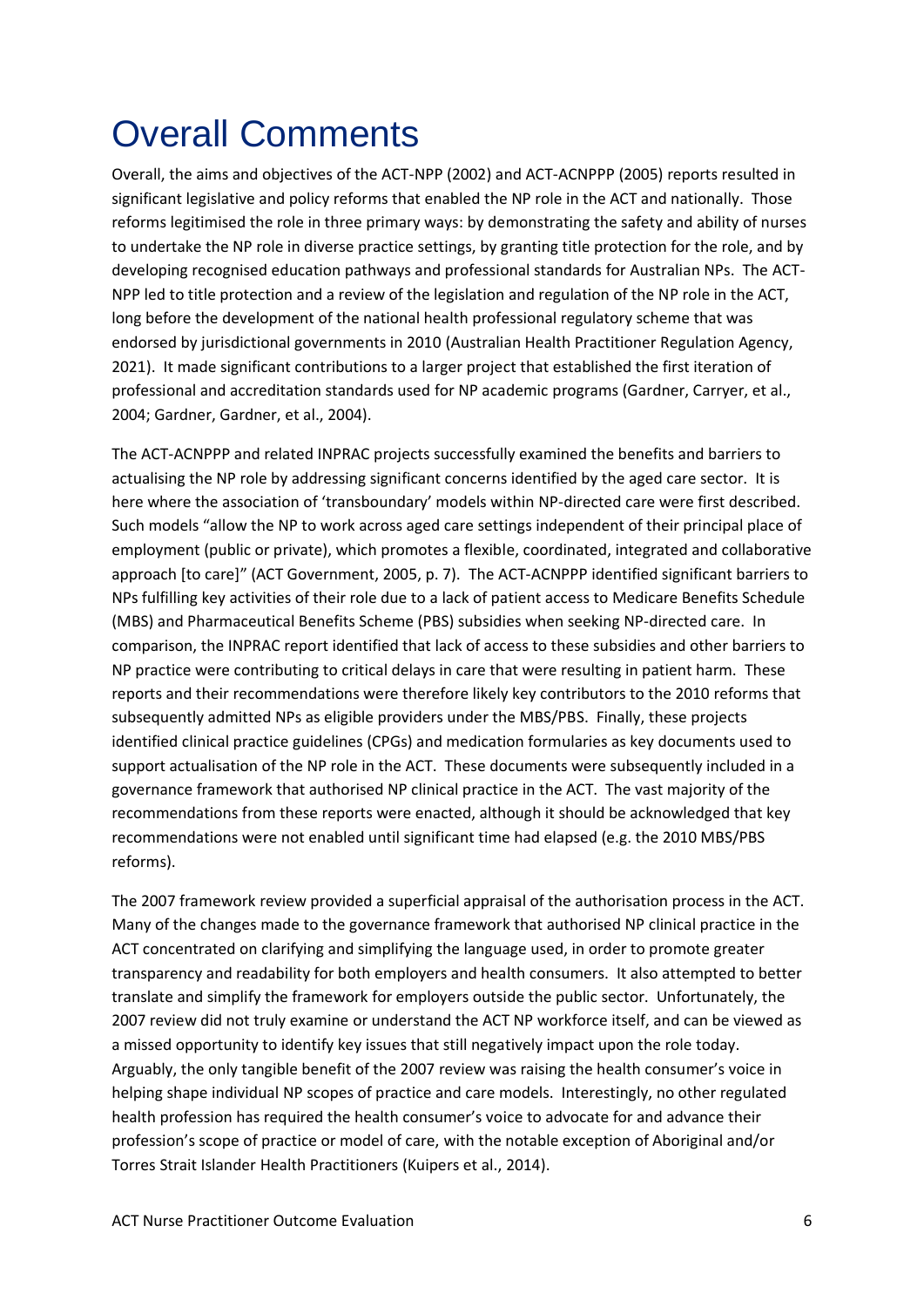Thus, the healthcare consumer's voice was key in advancing development of NP scopes of practice and care models in the ACT, given ongoing and significant resistance to the role by traditional medical hierarchies.

The 2017 review into NP practice was innovative, in that it recommended changes that would remove the restrictive governance framework used to authorise NP clinical practice within the Territory. From the perspective of clinical governance, this review recommended the NP role be "normalised" and in line with other regulated health professions (Adrian, 2017, p. 3). Seven years after the introduction of the national regulatory scheme, the accountability that NPs hold to their employers and the nursing regulator was finally recognised. In effect, this meant that individual NPs and their employers would hold primary responsibility for business plan development, clinical scope of practice expectations, and monitoring of the role. This recommendation was strongly supported by private sector employers, who felt the ACT NP authorisation framework remained overly prescriptive and not entirely relevant to their models of care. In effect, it allowed the Australian NP workforce to freely enter private clinical practice in the ACT using a "right-touch" regulatory approach (Professional Standards Authority, 2015). It also aligned authorisation processes for NPs working in the public sector with credentialing processes used by other health professions. It resulted in legislative and policy amendments to the ACT's *Health Act* and *Medicines, Poisons and Therapeutic Goods Act* and subsidiary legislation so that NPs were no longer legislatively required to use an approved medicines formulary, business case and clinical practice guidelines. This made a significant step towards aligning authorisation processes with other jurisdictions within the Commonwealth. It effectively shifted governance oversight of NP clinical practice to the individual NP and their employer. Although the recommendations from this review were not fully operationalised until 2019, they were a significant step towards NPs achieving full practice authority in the ACT.

It appears the 2018 review did not achieve its aims, as the methodology used to obtain workforce data may have been insufficient to inform the proposed strategy. The authors did not demonstrate a comprehensive understanding of funding or regulatory issues that made several of its recommendations unworkable. This is likely because it did not use a transparent or informed consultation strategy. It provided meaningful insight into current models of care using NPs in the ACT, but provided limited practical solutions to enable or measure outcomes in those models of care. It provided superficial insight into international models of NP care, and did not account for the differing regulatory, education or funding mechanisms informing those models. For example, it failed to recognise that NPs lack regulatory title protection in the UK, resulting in highly heterogeneous professional and academic requirements for its workforce. It did not identify an informed or desired future state for NPs in the ACT; therefore, it was unsuccessful in developing a workable change management strategy. The review would have been greatly assisted by developing a logic model describing the intended or desired future state of the NP workforce in the ACT. Arguably, it appears the authors did not fully comprehend the complexity of issues faced by NPs working in the ACT and nationally, and again represents a missed opportunity.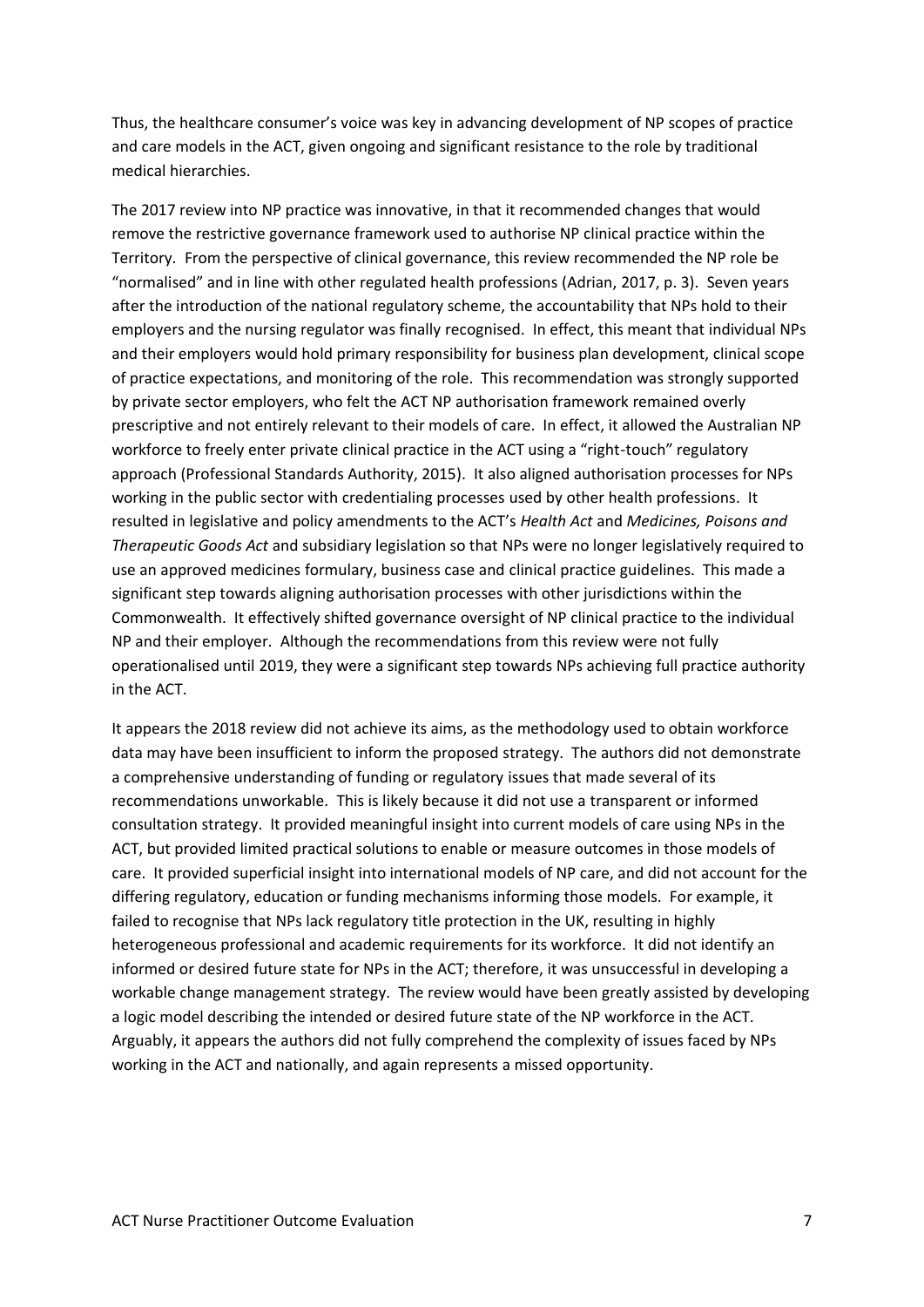### <span id="page-10-0"></span>Outcome Impacts

When examining the aims, objectives, and recommendations arising from the demonstration projects and policy reviews conducted in the ACT, one can identify common enabling assumptions and adverse contextual factors that have influenced the intended short, medium, and long-term outcomes of the NP role. A logic model describing the inputs, activities, outputs and outcomes, and the relationships amongst these factors is demonstrated in *Figure 1* below. This model represents an ideal progression from drivers to long-term outcomes. However, in reality that ideal progression may not always occur due to changing (or yet to be identified) inputs, assumptions and contextual factors.



#### *Figure 1: Ideal Logic Model for the Nurse Practitioner Role*

> 'Professional attendance" is a term used by the MBS to describe<br>consultations between a practitioner and a health consumer.

Key to the early success of achieving short-term outcomes relating to NP policy and legislation in the ACT was research demonstrating the safety and ability of nurses to undertake the NP role. Safety and ability were comprehensively established through demonstration projects not only in the ACT, but also New South Wales, Victoria, and South Australia in the early history of the Australian NP role. Enabling legislation and policy that allowed for regulation and title protection of the role, as well as establishing robust and transparent professional and accreditation standards, were instrumental in achieving several short and intermediate-term outcomes.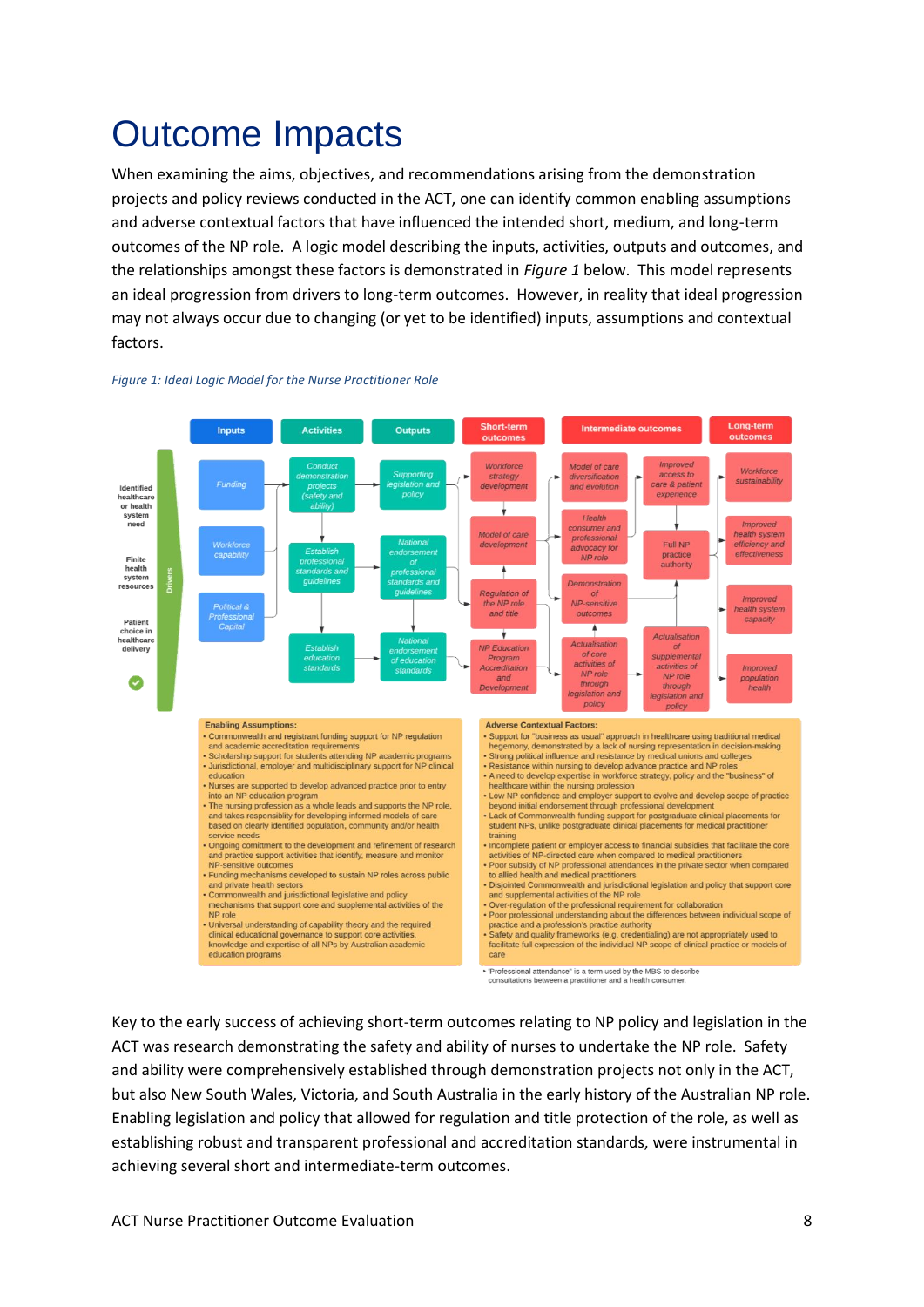Nursing has clearly achieved nearly all short-term outcomes of the NP role in the ACT, with the clear exception of a transparent workforce strategy. There does not appear to be a transparent and agreed-upon NP workforce strategy published in the peer-reviewed or grey literature in the ACT or nationally. This may be a significant contributor to the confusion surrounding the role (Stasa et al., 2014), as well as the proliferation of specialty areas and models of care (Gardner et al., 2014). When examining NP model of care development in the ACT and nationally the following common themes arise, which suggest an underlying strategy influencing early development of the role:

- improving access to care for marginalised and/or vulnerable populations (e.g. the homeless, sex workers, refugees, the aged, and Aboriginal and/or Torres Strait Islander communities)
- improving access to healthcare in regional and rural/remote communities
- improving efficiency, productivity and value-based outcomes
- demonstrating the value-add and capability of nursing
- supplementing, but not substituting the role of nurses and doctors

It is perhaps timely to review, consider and achieve consensus on an NP workforce strategy in the ACT and nationally, to ensure all intermediate and long-term outcomes are achieved. Otherwise, the unintended consequence of strategic drift may result in outliers to the role, as seen with the developing field of cosmetic nursing practice (O'Keefe & Hoitink, 2013). Arguably, cosmetic nursing does not appear to align with the original intent of the NP role, although carefully constructed models of care aligning with holistic health promotion and disease prevention strategies may.

The reader should note the assumptions and contextual factors in *Figure 1* above are welldocumented in the peer-reviewed and grey literature. They have played a significant part in achieving (or not achieving) the intended outcomes of the Australian NP role. The peer-reviewed and grey literature, as well as workforce data from the ACT, suggest that assumptions and contextual factors may shift and vary according to practice context or jurisdiction. For example, a report commissioned by the Australian Commonwealth on the education and training of nurses suggests that not all universities have a common understanding of the core *clinical* knowledge and skills that NPs require upon graduation (Schwartz, 2019). However, a well-published clinical learning and teaching framework for Australian NP students addressed this concern (Gardner et al., 2019; Gardner et al., 2020; Helms, 2017; Helms et al., 2017), but was not accounted for in that report. It is also well-documented in the literature that right-touch regulation and appropriately-targeted funding is not being consistently and systematically enabled to support development of the NP role (Buchan et al., 2015; Delamaire & Lafortune, 2010; Maier et al., 2018; Maier et al., 2016; Maier, 2015). A methodological approach to the ongoing examination and understanding of the assumptions and contextual factors should be considered when supporting strategic NP workforce development, so that it may achieve its intended long-term outcomes.

In addition, workforce data from the ACT suggests there are significant ongoing barriers to actualising core and supplemental activities of the NP role. These barriers are seen across both the public and private health sectors. For example, some barriers relate to the fact that NP-led transboundary models of care, where a NP may be the primary carer for a patient in the private sector, are not recognised by public sector hospital policies. Full expression of core and supplemental activities are required in order to realise the long-term intended outcomes envisioned for the NP role.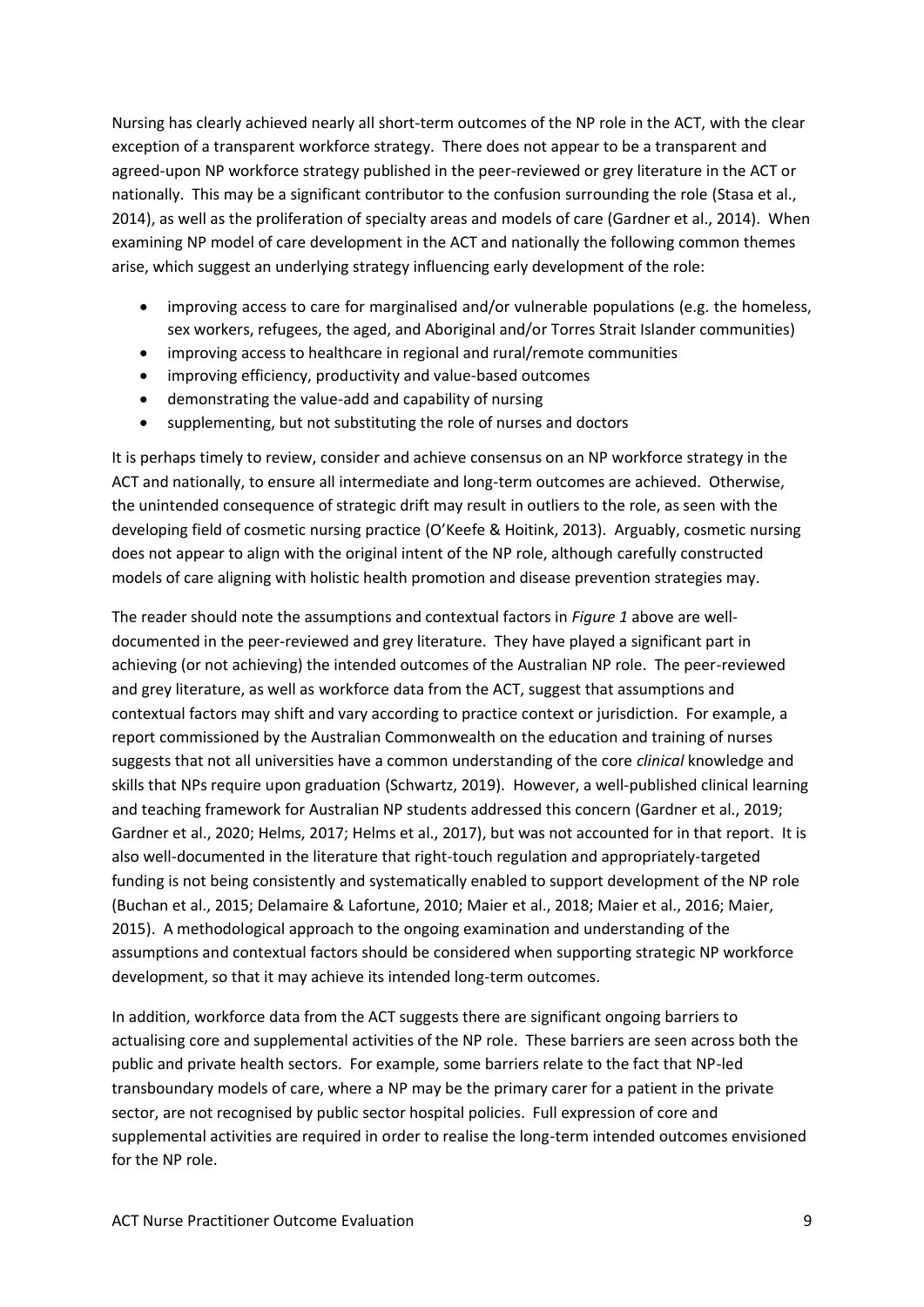A recent NP workforce and employer survey conducted by the ACT Office of the CNMO (Helms, 2021) suggests that NP-sensitive outcomes are not routinely being measured or considered in NP model of care development. In addition, the survey revealed that NPs (particularly in the public sector) are unable to perform core activities of their employed roles to the fullest extent of their individual scopes of practice, such as: independently prescribing medicines, requesting diagnostic tests, or referring to allied health specialists, despite having the legislative practice authority to do so.

The ACT workforce survey revealed that NPs across the public and private sectors are not authorised to perform supplemental activities appropriate for their individual scopes of practice and models of care, such as: performing medical terminations of pregnancy, authorising driver's licence medicals and worker's compensation certificates, witness non-written health directions, and authorise death certificates. The inability to perform core and supplemental activities of the NP role to the fullest extent of the individual practitioner's ability appears to severely limit the clinical efficiency of the workforce. In effect, NPs have not yet achieved full practice authority in the ACT despite ability, competence and robust regulatory mechanisms. Ultimately, these contextual barriers significantly impact upon the ability of NPs and health services to fulsomely demonstrate the intended intermediate and long-term outcomes for the role.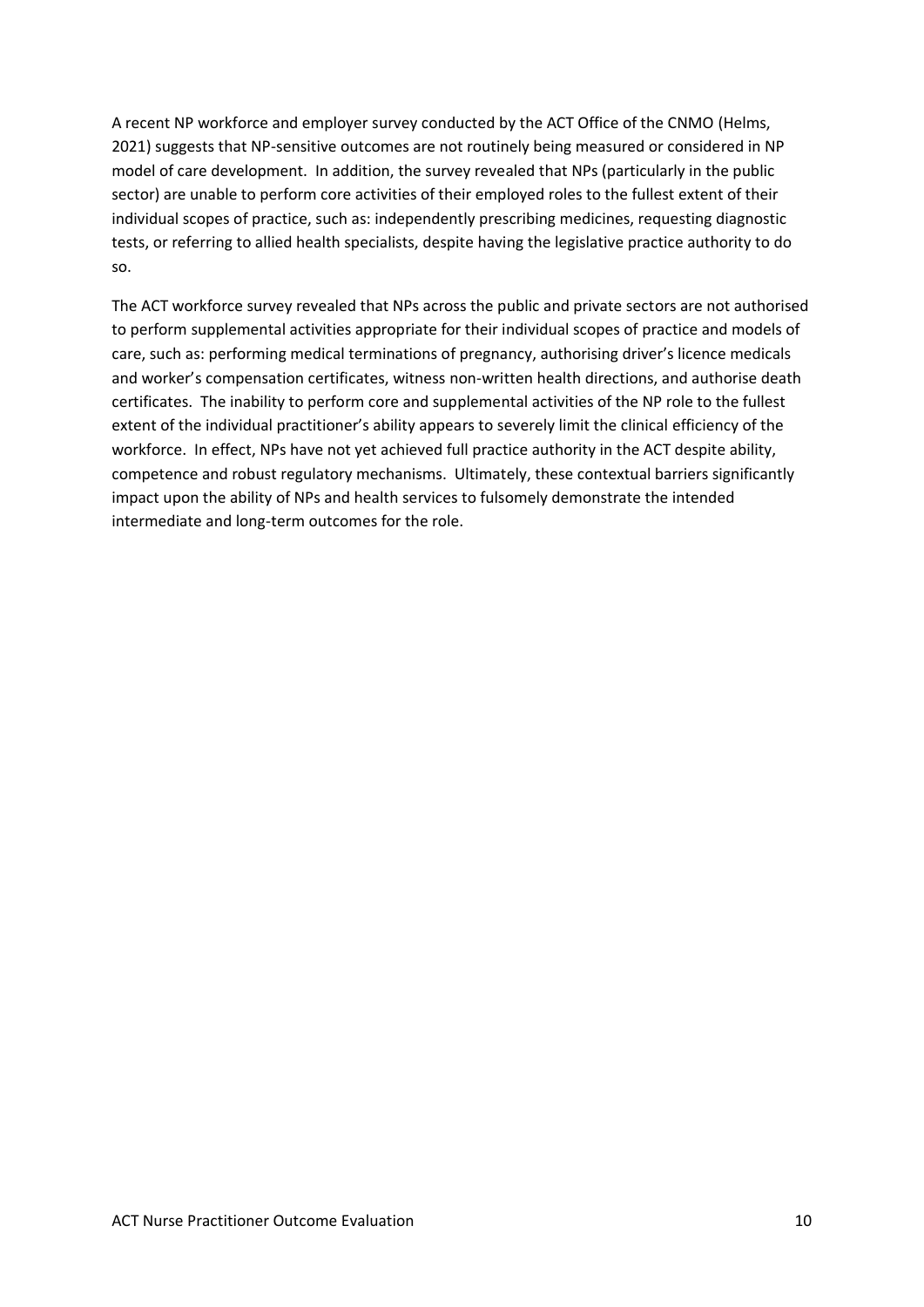### <span id="page-13-0"></span>**Discussion**

The intermediate and long-term outcomes envisioned for the NP role are at risk of remaining unfulfilled, despite extensive international and national literature demonstrating the safety, ability and positive outcomes associated with the role. The primary reasons for this relate to how policy and legislation have been enacted for the role, as well as significant contextual factors that have negatively influenced its "normalisation" within healthcare. Those contextual factors primarily relate to resistance to the NP role by medical practitioner lobby groups, inadequate funding mechanisms, unclear NP workforce strategy, and fragmented approaches to business model development.

Enabling legislation and policy change that facilitated the initial development of the NP role in the ACT in 2002, as well as funding mechanisms that helped support core activities of the NP role in the private sector through the MBS/PBS in 2010, can best be characterised as transformational. Legislation and policy change aligning with logical incrementalism (Lindbloom, 1959) has otherwise defined the development and evolution of the NP role since its early introduction in the ACT and nationally. However, because of uncoordinated legislation and policy change at both the Territory and Commonwealth levels, the role has suffered from disjointed incrementalism (Johnson, 1988) and strategic drift. In turn, this has led to uncertainty in the NP workforce and negatively influenced its ability to achieve intended intermediate and long-term outcomes.

This uncertainty is best observed in the closure of four Australian NP education programs since 2013, the rejection of critical recommendations for MBS reform as relating to NPs (Medicare Benefits Schedule Review Taskforce, 2020; Nurse Practitioner Reference Group, 2018), decreasing rates of annual MBS utilisation from NP-directed services since 2010 (Australian Government, 2021), and decreasing rates of annual NP endorsements nationally (Nursing and Midwifery Board of Australia, 2020b). These changes are especially concerning when comparing available workforce data from similar regulatory jurisdictions, such as New Zealand. For example, in 2014-2015 there was a 33% annual increase in the New Zealand NP workforce, and in 2018-2019 there was a 54% annual increase (Nursing Council of New Zealand, 2018). However, in Australia growth in the NP workforce decelerated from 44% to 21% over the same time periods, respectively (Nursing and Midwifery Board of Australia, 2020b). It is likely these differences reflect uncertainty around the strategic direction of the Australian NP role, despite both jurisdictions achieving regulation of the NP role over similar time periods. In New Zealand, uncertainty surrounding the workforce has been improved by developing a clearer NP workforce strategy, which includes using NPs as primary healthcare providers that provide services similar in scope to general practitioners (Carryer & Adams, 2017; Carryer & Yarwood, 2015; New Zealand Government, 2020). The New Zealand perspective provides a level of clarity and vision that may be helpful in developing a future Australian NP workforce strategy, which avoids the unintended consequences associated with strategic drift.

In order to address workforce uncertainty and ensure the NP role is able to address its intermediate and long-term outcomes, the ACT must first recognise that NPs and medical practitioners carry the same level of authority and accountability in healthcare (Cashin et al., 2016; Chiarella et al., 2020) by 'leveling the policy and legislation playing field'.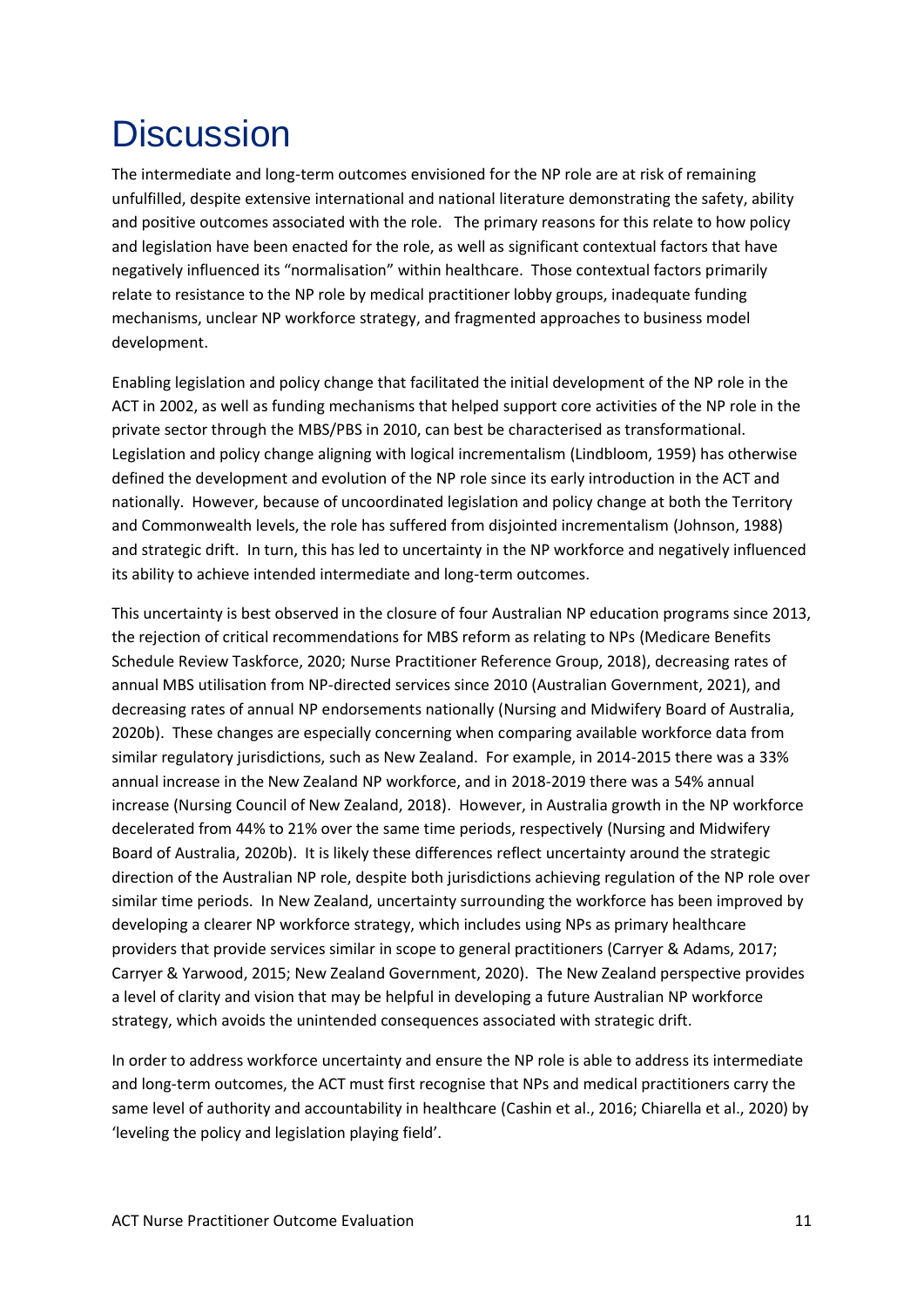For example, under the ACT's *Public Health Act 1997*, *Sex Work Act 1992*, and *Road Transport Act 1999*, NPs hold the same legal authority and accountability in performing core and supplemental activities as medical practitioners after completing a comprehensive health assessment (i.e. a core activity for both medical practitioners and NPs). Despite this, NPs are unable to authorise death certificates or driver's licence medicals (supplemental activities that arise from conducting a comprehensive health assessment) under the *Coroners Act 1997* (ACT) or the *Road Transport (Driver Licensing) Act 1999* (ACT). This in itself demonstrates a form of disjointed incrementalism: NPs in the ACT are authorised and accountable for competently performing comprehensive health assessments within their individual scopes of practice, but are not authorised to perform supplemental activities arising from this core activity because of existing legislative provisions.

In total, there are 17 legislative provisions in the ACT that specifically authorise core and/or supplemental activities of NPs working within their individual scopes of practice. However, there are an estimated 63 additional legislative provisions relating to core or supplemental NP activities that, by virtue of specifically mentioning the term "doctor", "medical examination" or "medical certificate" in the legislation, restrict NPs from actualising their full scope of practice. These include provisions that would enable NPs to:

- authorise driver's licence medicals
- authorise death certificates
- witness non-written health directions
- perform medical terminations of pregnancy
- authorise worker's compensation and Comcare certificates

Given insights gained from a recent NP workforce survey demonstrating the high prevalence of primary health care, ageing and palliative care NPs in the ACT (Helms, 2021), legislative change authorising NPs to perform the above supplemental activities should be prioritised. Importantly, the proposed authorisations would not mean that *all* NPs would be able to perform the above supplemental activities; only those who were performing those activities within their individual scopes of practice. Scope of practice is determined by legislative authorisations, employers and the *competence* of individual practitioners. This is not a construct unique to nursing or NPs, but common to all registered and regulated health practitioners in Australia.

The above legislative changes would, in part, address the intended intermediate outcomes for the NP role. However, policy and legislative change addressing discrete supplemental activities can be viewed as incremental in nature, and result in ongoing requirements for legislative reform. Alternatively, a potential transformational policy or legislative solution would be to change fundamental definitions of who is authorised to write medical certificates or perform medical examinations.

For example, in 2017 New Zealand passed "omnibus legislation" authorising NPs to issue death certificates, complete compulsory mental health treatment orders, carry out medical examinations ordered by a court, assess fitness to drive and authorise worker's accident and compensation certificates by simply replacing the term "medical practitioner" with "health practitioner" in their legislation (Coleman, 2015; Nurse Practitioners New Zealand, 2021). The education and regulation of NPs in New Zealand is based upon the same core research that informed the development of the role in Australia (Carryer et al., 2007; Gardner et al., 2006).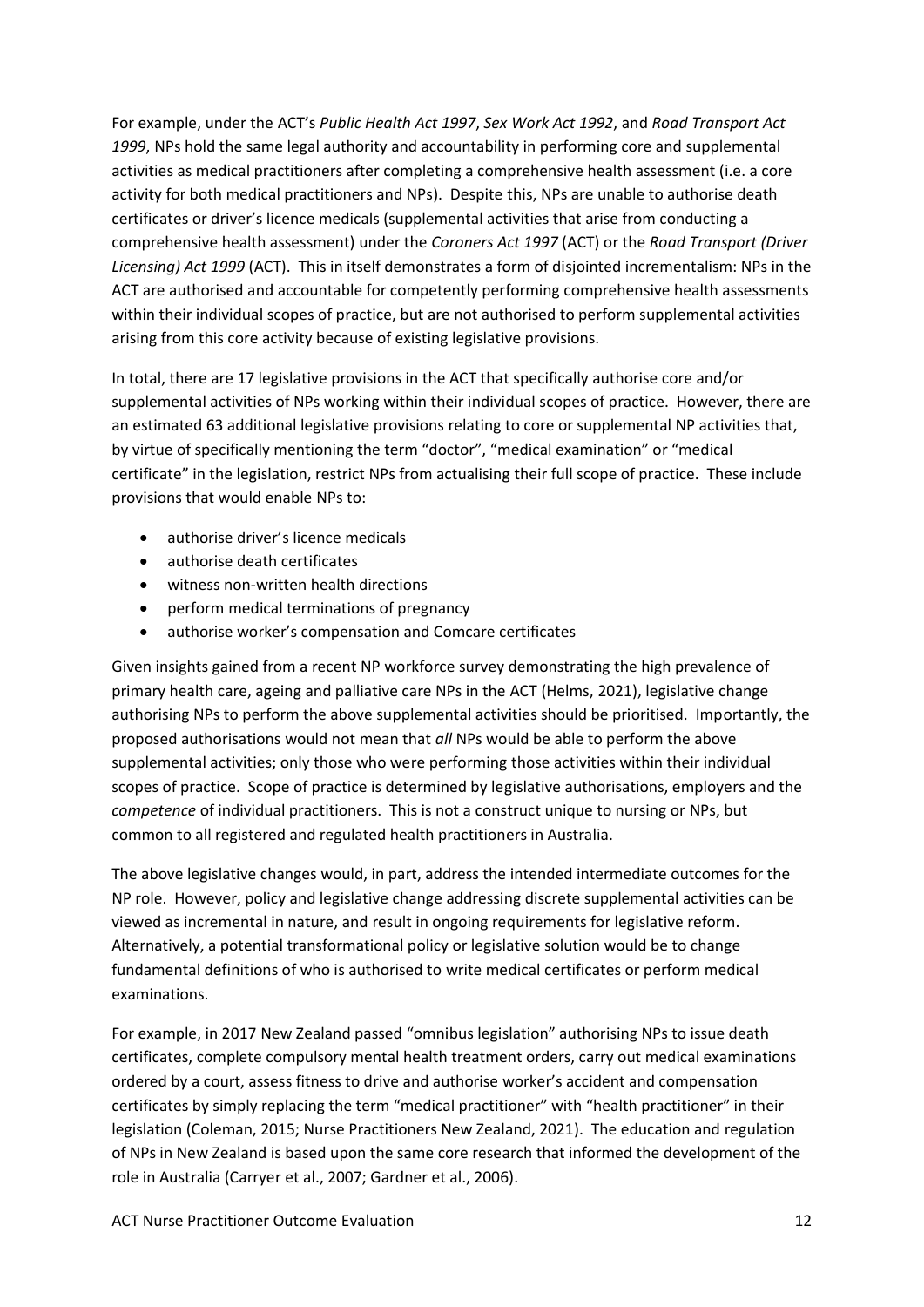A solution such as this in the ACT would be transformative, and align with intent of the *Trans-Tasman Mutual Recognition Act 1997* (Commonwealth), which facilitates recognition of regulated health professions between Australia and New Zealand. In addition, the outcomes from such transformational change could easily be monitored for any unintended consequences given the size of the Territory. If shown to be safe and effective after a period of evaluation, the Territory could be used as an exemplar of "right touch regulation" of the NP workforce for the remaining jurisdictions.

Finally, a review of previous NP projects in the ACT and the resulting logic model developed for this outcome evaluation suggests that additional work is required to build nursing workforce capacity to better understand concepts associated with strategic planning, strategic management, innovation, business planning, and the policy cycle when co-designing NP models of care. Foundational work to establish important short-term outcomes in NP-related legislation and policy has afforded Australian NPs with the "space" to shift from reaction to a period of reflection about intent and purpose. It provides opportunity for nursing executives, health systems administrators and clinicians to reflect upon the original intent and projects informing the NP role, and whether recommendations arising from those projects have been fulsomely explored and implemented.

For example, in 2005 the ACT-ACNPPP recommended a nationally-consistent minimum data set be established to evaluate cost effectiveness, client and health professional satisfaction, and efficacy of the NP role. A toolkit was developed (Gardner et al., 2009), but has not been applied consistently across jurisdictions, nor does it examine cost-effectiveness or efficacy of the NP role using NPsensitive outcomes that have been identified since publication. A review of the toolkit's current relevance and applicability to a national minimum dataset would be timely. In addition, the development of a cost-effectiveness dataset is required to demonstrate cost-benefit outcomes to the health system, particularly for NP roles or models that are funded using taxpayer dollars. This issue was highlighted in a report commissioned by the Commonwealth on NP models of care (KPMG, 2018), although one might argue cost-benefit analysis should be extended to *all* health professionals subsidised by the public dollar. Simply or reactively developing models of care to demonstrate ability, without fulsome consideration of their alignment with strategy or the "business" of healthcare, may result in unclear rationale to support extension or upscaling of NP-directed health services.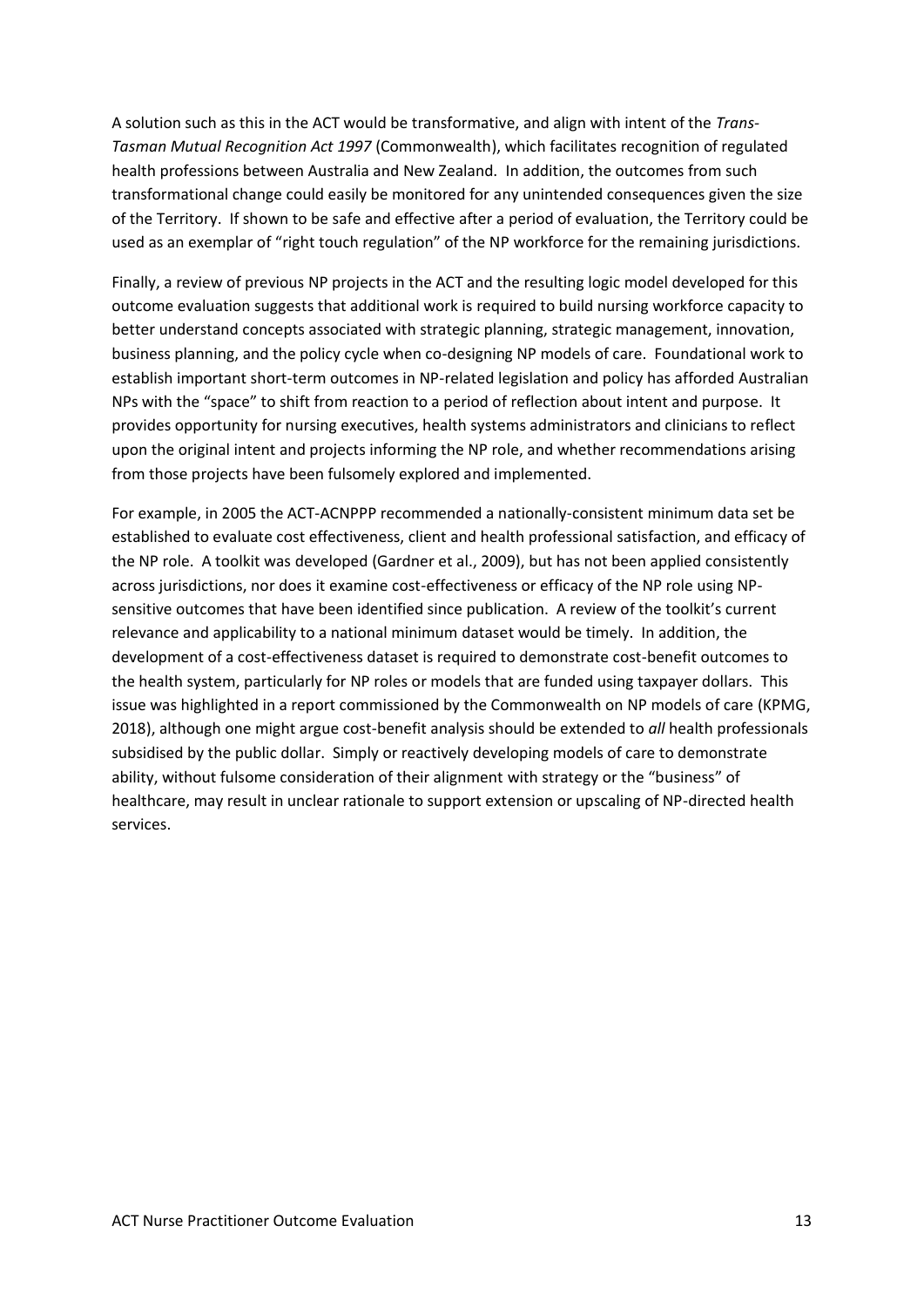# <span id="page-16-0"></span>Impact Statement

The NP role in the ACT has achieved significant short and medium-term outcomes over the past twenty years. However, a lack of clarity in workforce strategy has resulted in piecemeal development of legislation and policy. The resulting strategic drift has impeded the ability of NPs to achieve full practice authority in the ACT. Without full practice authority, the NP role will have ongoing difficulties in demonstrating its intended long-term outcomes.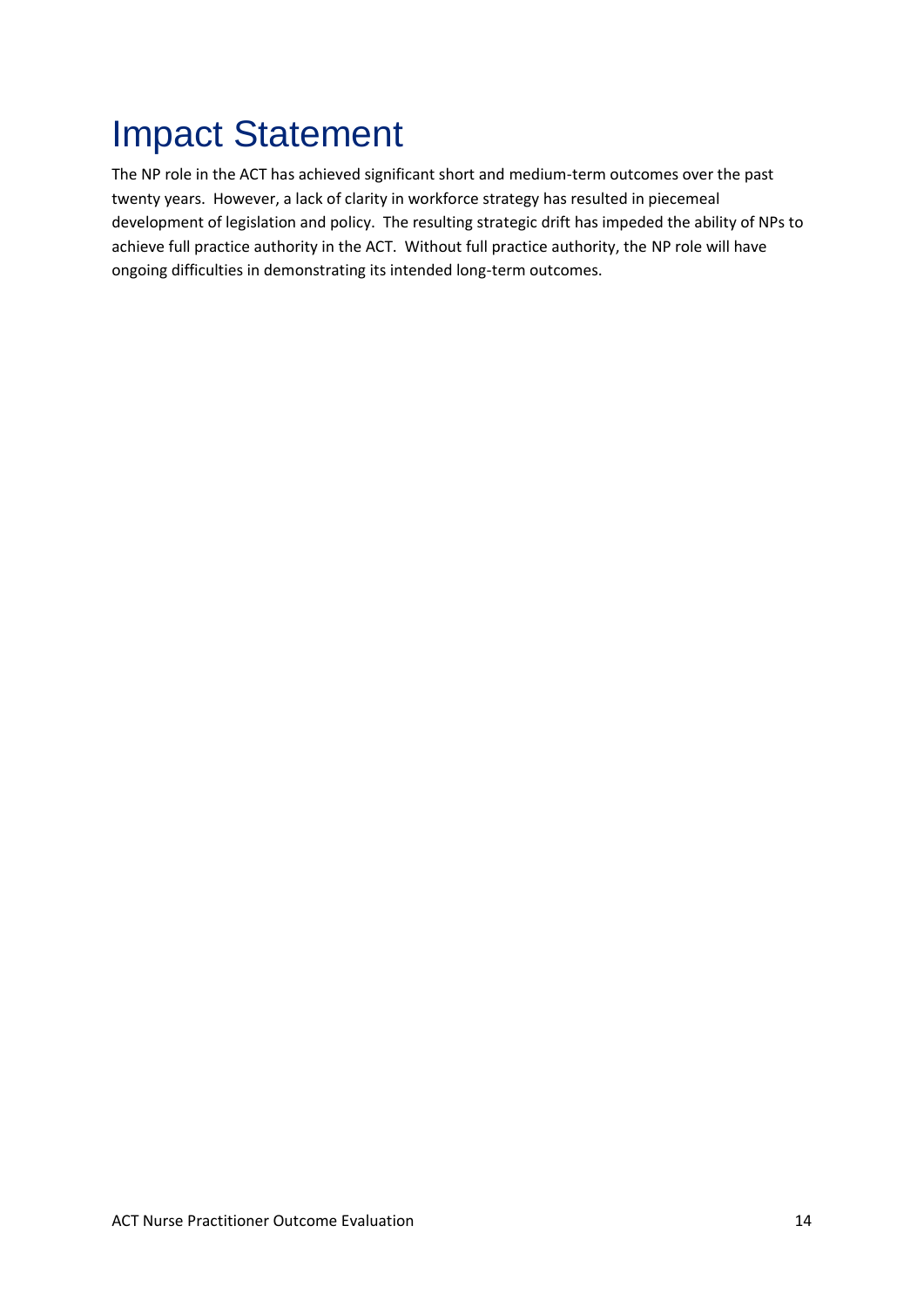### <span id="page-17-0"></span>Recommendations

Draft recommendations arising from this outcome evaluation address issues adversely impacting the intended intermediate and long-term outcomes of the NP workforce in the ACT. Those recommendations advise on potential solutions to those issues, and relate to overarching funding, legislative and policy considerations for the ACT Government and interested stakeholders. Final recommendations will be prepared for the evaluation report arising from the NP-PP, which will be authored by the ACT Office of the CNMO. Those recommendations will then be reviewed, negotiated, and approved through the ACT Government Office of the Director General.

### <span id="page-17-1"></span>**Conclusion**

The safety and ability of nurses to undertake the NP role has long been established in the ACT and nationally. This evaluation has examined the short, medium and long-term outcomes of significant projects relating to policy and legislation affecting NPs in the ACT. Many short-term outcomes have been realised; however, several intermediate and long-term outcomes are yet to be realised because there does not appear to be a transparent workforce strategy. This in turn has led to piecemeal policy and legislative approaches to the NP workforce, as well as strategic drift. Nurse practitioners have not yet achieved full practice authority in the ACT. This has contributed to significant issues with clinical efficiency and the ability of NPs to actualise their roles. Any current outcomes demonstrated by the workforce represent those with NPs who have not yet achieved full practice authority. This outcome evaluation has proposed a logic model to help inform future strategies relating to the NP workforce, and will develop recommendations for future legislative and policy reform to enable full practice authority of NPs within the ACT.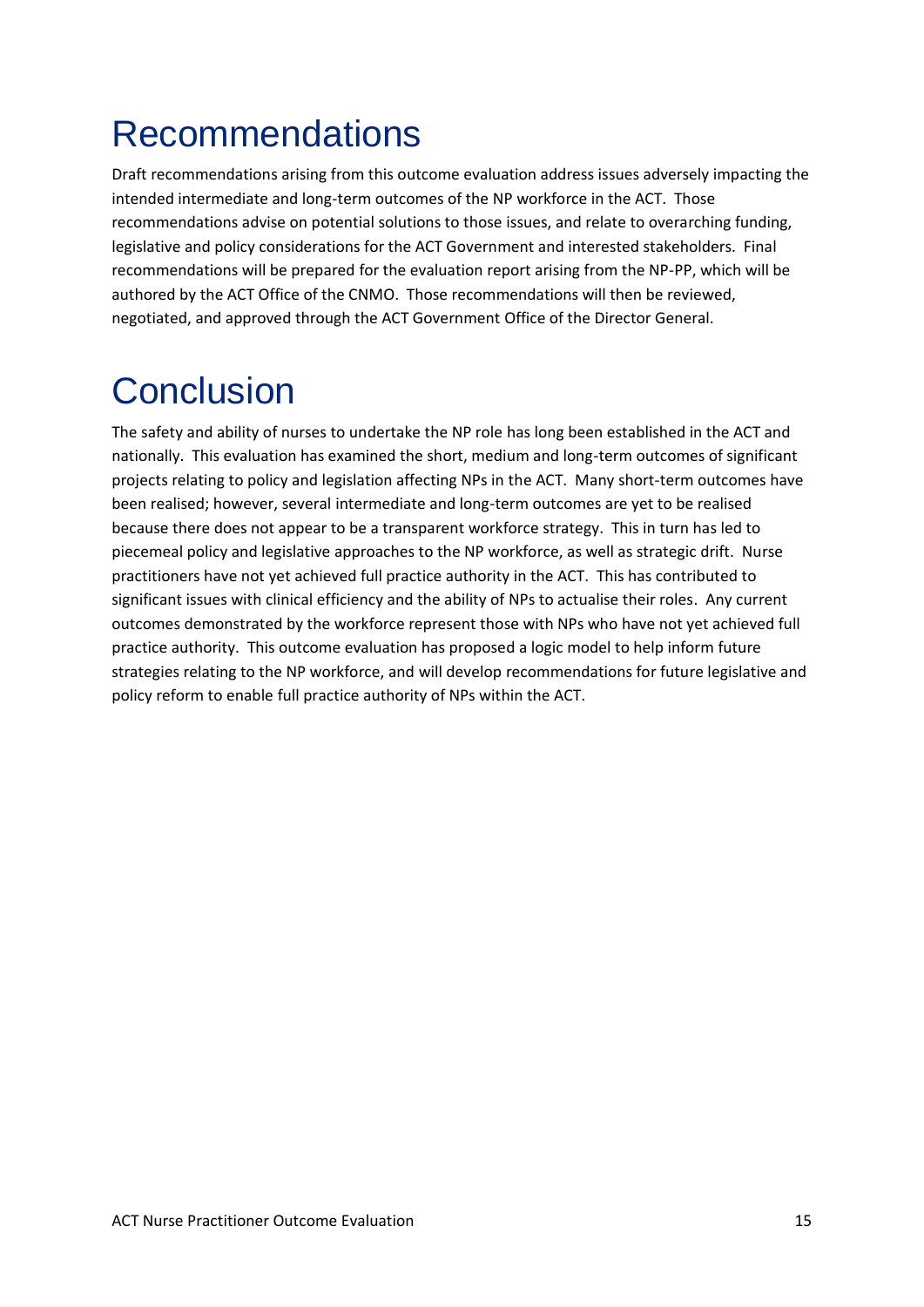#### <span id="page-18-0"></span>**References**

- ACT Government. (2002). *The ACT nurse practitioner project: Final report of the steering committee*. ACT Government.<https://catalogue.nla.gov.au/Record/1030451>
- ACT Government. (2005). *The aged care nurse practitioner pilot project (ACNPPP)* [Report]. ACT Health.
- ACT Health. (2007). *Implementing the nurse practitioner role in aged care (INPRAC) Final Report* [Report]. ACT Government.
- Adrian, A. (2017). *Nurse practitioners in the Australian Capital Territory in 2017: A review* [Report]. ACT Government.
- Anderson, D., Gardner, G., Ramsbotham, J., & Tones, M. (2009, Jun-Aug). E-portfolios: developing nurse practitioner competence and capability. *Australian Journal of Advanced Nursing, 26*(4), 70-76.

Andrews, K. (2003, 28 March). *Media release: A new strategy for community care*

- Australian Government. (2003). *Productivity Commission submission to the review of pricing arrangements in residential aged care* [Submission]1 74037 121 6). Productivity Commission. <https://www.pc.gov.au/research/supporting/aged-care-pricing>
- Australian Government. (2018). *Eligible nurse practitioners questions and answers*. Department of Health. Retrieved 28 March from [http://www.health.gov.au/internet/main/publishing.nsf/Content/midwives-nurse-pract](http://www.health.gov.au/internet/main/publishing.nsf/Content/midwives-nurse-pract-qanda-nursepract)[qanda-nursepract](http://www.health.gov.au/internet/main/publishing.nsf/Content/midwives-nurse-pract-qanda-nursepract)
- Australian Government. (2021). *Medicare Item Reports*. Services Australia. Retrieved 20 January from [http://medicarestatistics.humanservices.gov.au/statistics/mbs\\_item.jsp](http://medicarestatistics.humanservices.gov.au/statistics/mbs_item.jsp)
- Australian Health Practitioner Regulation Agency. (2021). *Legislation*. AHPRA. Retrieved 07 November from<http://www.ahpra.gov.au/About-AHPRA/What-We-Do/Legislation.aspx>
- Australian Nursing and Midwifery Accreditation Council. (2015). *Nurse Practitioner Accreditation Standards*. ANMAC.
- Buchan, J., Twigg, D., Dussault, G., Duffield, C., & Stone, P. W. (2015, Jun). Policies to sustain the nursing workforce: an international perspective. *International Nursing Review, 62*(2), 162- 170.<https://doi.org/10.1111/inr.12169>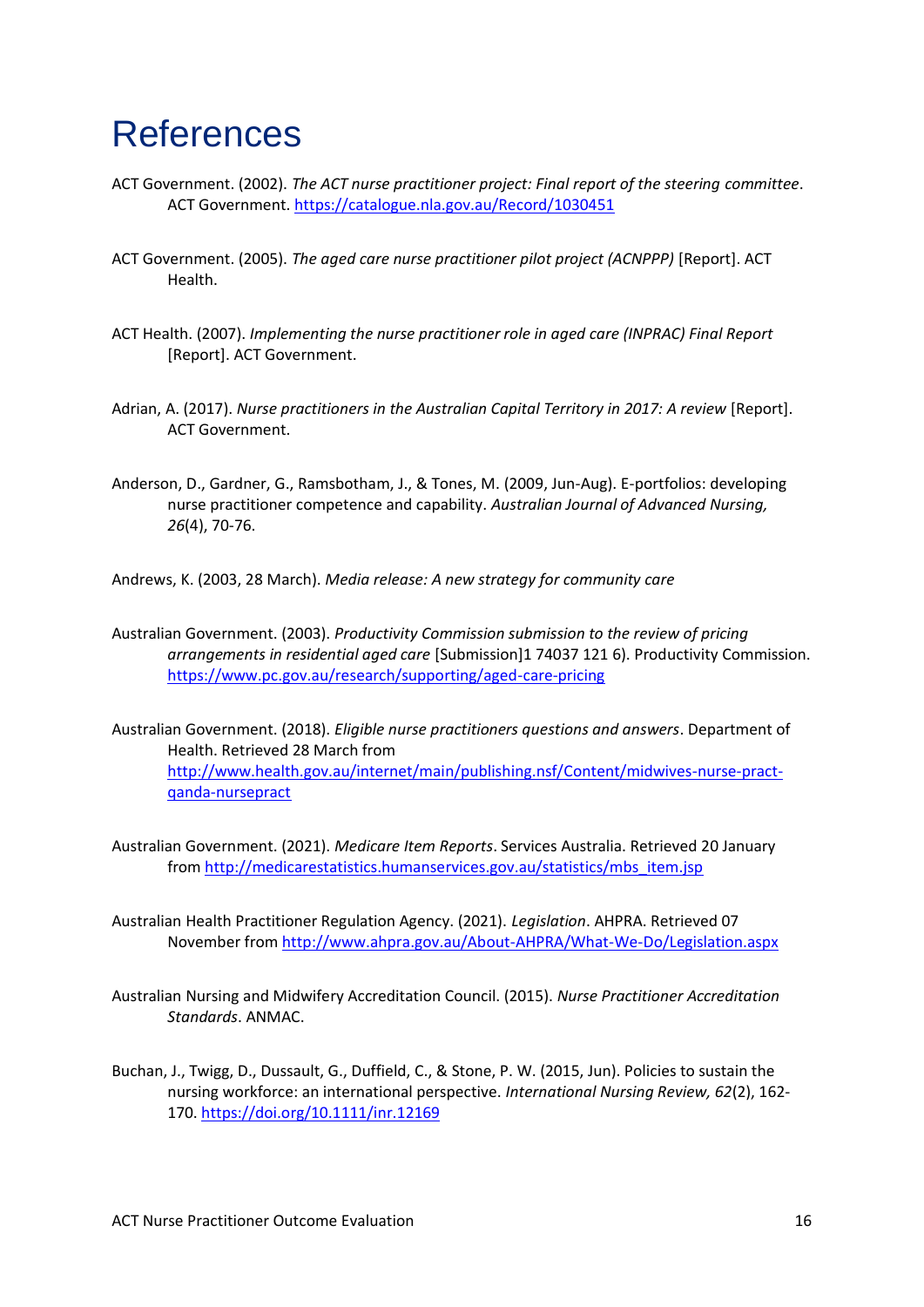- Budzi, D., Lurie, S., Singh, K., & Hooker, R. (2010, Mar). Veterans' perceptions of care by nurse practitioners, physician assistants, and physicians: a comparison from satisfaction surveys. *J Am Acad Nurse Pract, 22*(3), 170-176.<https://doi.org/10.1111/j.1745-7599.2010.00489.x>
- Carryer, J., & Adams, S. (2017). Nurse practitioners as a solution to transformative and sustainable health services in primary health care: A qualitative exploratory study. *Collegian, 24*(6), 525- 531.<https://doi.org/10.1016/j.colegn.2016.12.001>
- Carryer, J., Gardner, G., Dunn, S., & Gardner, A. (2007, Oct). The core role of the nurse practitioner: practice, professionalism and clinical leadership. *J Clin Nurs, 16*(10), 1818-1825. <https://doi.org/10.1111/j.1365-2702.2007.01823.x>
- Carryer, J., & Yarwood, J. (2015). The nurse practitioner role: Solution or servant in improving primary health care service delivery. *Collegian, 22*(2), 169-174. <https://doi.org/10.1016/j.colegn.2015.02.004>
- Cashin, A., Theophilos, T., & Green, R. (2016). The internationally present perpetual policy themes inhibiting development of the nurse practitioner role in the primary care context: An Australian–USA comparison. *Collegian*.<https://doi.org/10.1016/j.colegn.2016.05.001>
- Centers for Disease Control and Prevention. (2011). *Developing an effective evaluation plan* [Workbook]. CDC[. https://www.cdc.gov/obesity/downloads/cdc-evaluation-workbook-](https://www.cdc.gov/obesity/downloads/cdc-evaluation-workbook-508.pdf)[508.pdf](https://www.cdc.gov/obesity/downloads/cdc-evaluation-workbook-508.pdf)
- Centers for Disease Control and Prevention. (2021). *Logic models: CDC approach to evaluation*. CDC. Retrieved 28 January from<https://www.cdc.gov/eval/logicmodels/index.htm>
- Chapman, M., Johnston, N., Lovell, C., Forbat, L., & Liu, W.-M. (2016). Avoiding costly hospitalisation at end of life: findings from a specialist palliative care pilot in residential care for older adults. *BMJ Supportive & Palliative Care*[. https://doi.org/10.1136/bmjspcare-2015-001071](https://doi.org/10.1136/bmjspcare-2015-001071)
- Chiarella, M., Currie, J., & Wand, T. (2020, Apr). Liability and collaborative arrangements for nurse practitioner practice in Australia. *Aust Health Rev, 44*(2), 172-177. <https://doi.org/10.1071/AH19072>
- Coleman, J. (2015). *Health Practitioners (Replacement of Statutory References to Medical Practitioners) Bill* (51, Issue 36-2). New Zealand Government. [https://www.parliament.nz/en/pb/bills-and-laws/bills-proposed](https://www.parliament.nz/en/pb/bills-and-laws/bills-proposed-laws/document/00DBHOH_BILL63296_1/health-practitioners-replacement-of-statutory-references)[laws/document/00DBHOH\\_BILL63296\\_1/health-practitioners-replacement-of-statutory](https://www.parliament.nz/en/pb/bills-and-laws/bills-proposed-laws/document/00DBHOH_BILL63296_1/health-practitioners-replacement-of-statutory-references)[references](https://www.parliament.nz/en/pb/bills-and-laws/bills-proposed-laws/document/00DBHOH_BILL63296_1/health-practitioners-replacement-of-statutory-references)
- College of Registered Nurses of Nova Scotia. (2016). *Nurse practitioner-sensitive outcomes* [Summary Report]. [https://albertanps.com/wp-content/uploads/2017/12/NP-Sensitive-Outcomes-](https://albertanps.com/wp-content/uploads/2017/12/NP-Sensitive-Outcomes-2016-Report.pdf)[2016-Report.pdf](https://albertanps.com/wp-content/uploads/2017/12/NP-Sensitive-Outcomes-2016-Report.pdf)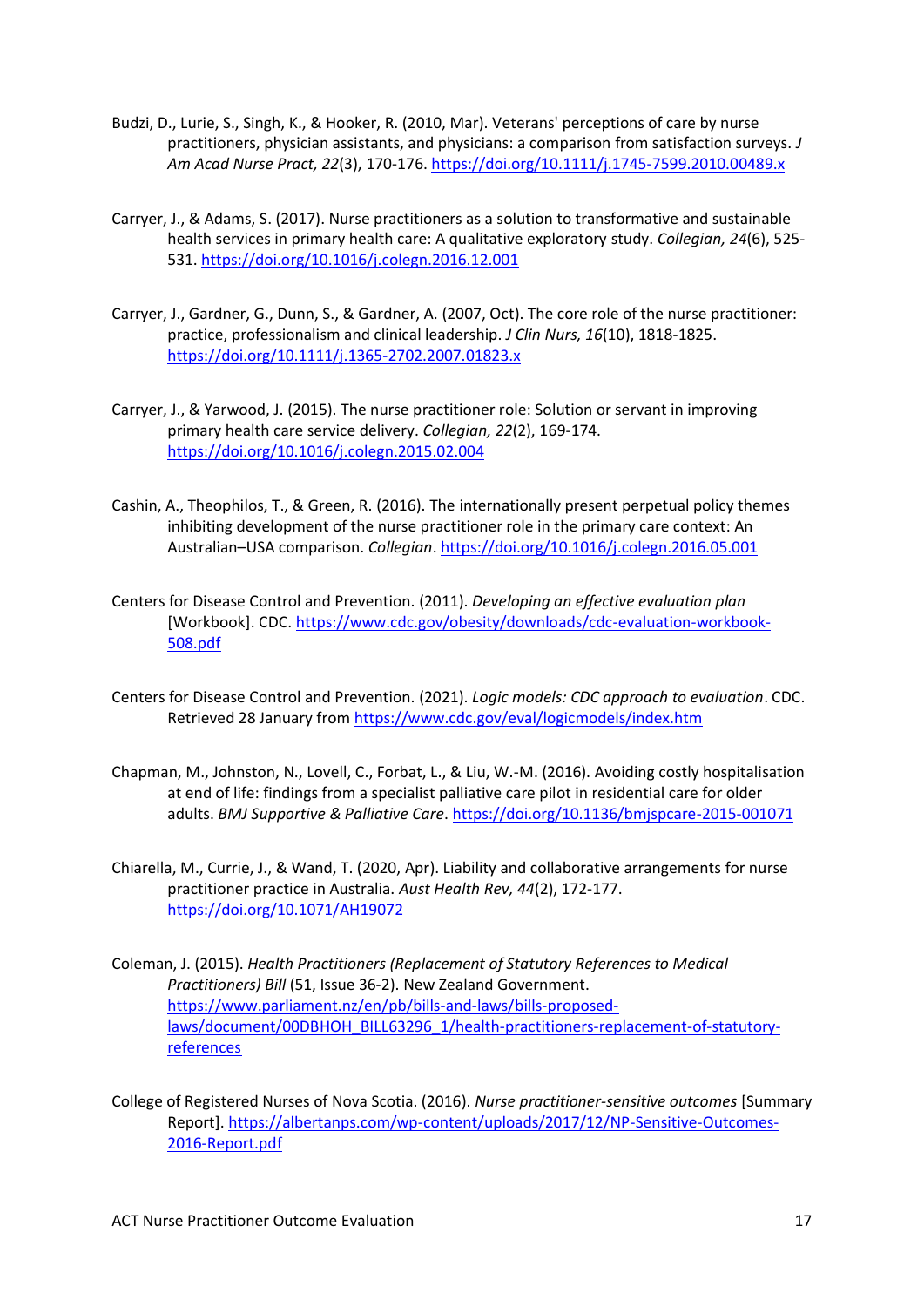- David, D., Britting, L., & Dalton, J. (2015, May-Jun). Cardiac acute care nurse practitioner and 30-day readmission. *J Cardiovasc Nurs, 30*(3), 248-255. <https://doi.org/10.1097/JCN.0000000000000147>
- Delamaire, M., & Lafortune, G. (2010). Nurses in Advanced Roles: A Description and Evaluation of Experiences in 12 Developed Countries. *OECD Health Working Papers, 54*, 107. <https://doi.org/10.1787/5kmbrcfms5g7-en>
- Ebener, P., Hunter, S., Adams, R., Eisenman, D., Acosta, J., & Chinman, M. (2017). *Getting to outcomes: Guide for community emergency preparedness*. RAND Corporation. <https://www.rand.org/pubs/tools/TL259.html>
- Forbat, L., Liu, W.-M., Koerner, J., Lam, L., Samara, J., Chapman, M., & Johnston, N. (2020). Reducing time in acute hospitals: A stepped-wedge randomised control trial of a specialist palliative care intervention in residential care homes. *Palliat Med, 34*(5), 026921631989107- 026921631989579.<https://doi.org/10.1177/0269216319891077>
- Foster, J. (2010). *A History of the Early Development of the Nurse Practitioner Role in New South Wales, Australia* [Dissertation, University of Technology Sydney]. Sydney, NSW. <https://opus.lib.uts.edu.au/handle/10453/20243>
- Francis, K., & Chapman, Y. (2018). *ACT Health strategic plan for the requirement of nurse practitioners within the Australian Capital Territory* [Report]. ACT Government.
- Gagan, M., & Maybee, P. (2011). Patient satisfaction with nurse practitioner care in primary care settings. *Australian Journal of Advanced Nursing, 28*(4), 12-19. [https://www.ajan.com.au/archive/Vol28/28-4\\_Gagan.pdf](https://www.ajan.com.au/archive/Vol28/28-4_Gagan.pdf)
- Gardner, A., Gardner, G., Coyer, F., Gosby, H., & Helms, C. (2019). *The nurse practitioner clinical learning and teaching framework: A toolkit for students and their supervisors*. CLLEVER2 Research Consortium[. https://doi.org/10.6084/m9.figshare.9733682.v2](https://doi.org/10.6084/m9.figshare.9733682.v2)
- Gardner, A., Gardner, G., Coyer, F., Henderson, A., Gosby, H., & Lenson, S. (2014). Educating Nurse Practitioners: Advanced Specialty Competence, Clinical Learning and Governance [Type]. Australian Government[. http://www.olt.gov.au/system/files/resources/ID12-](http://www.olt.gov.au/system/files/resources/ID12-2182_Gardner_Report_2014.pdf) 2182 Gardner Report 2014.pdf
- Gardner, A., Helms, C., Gardner, G., Coyer, F., & Gosby, H. (2020). Development of nurse practitioner metaspecialty clinical practice standards: A national sequential mixed methods study. *Journal of Advanced Nursing*[. https://doi.org/10.1111/jan.14690](https://doi.org/10.1111/jan.14690)
- Gardner, G., Carryer, J., Dunn, S., & Gardner, A. (2004). *The nurse practitioner standards project: Report to the Australian nursing and midwifery council* 095806976X). Australian Nursing and Midwifery Council.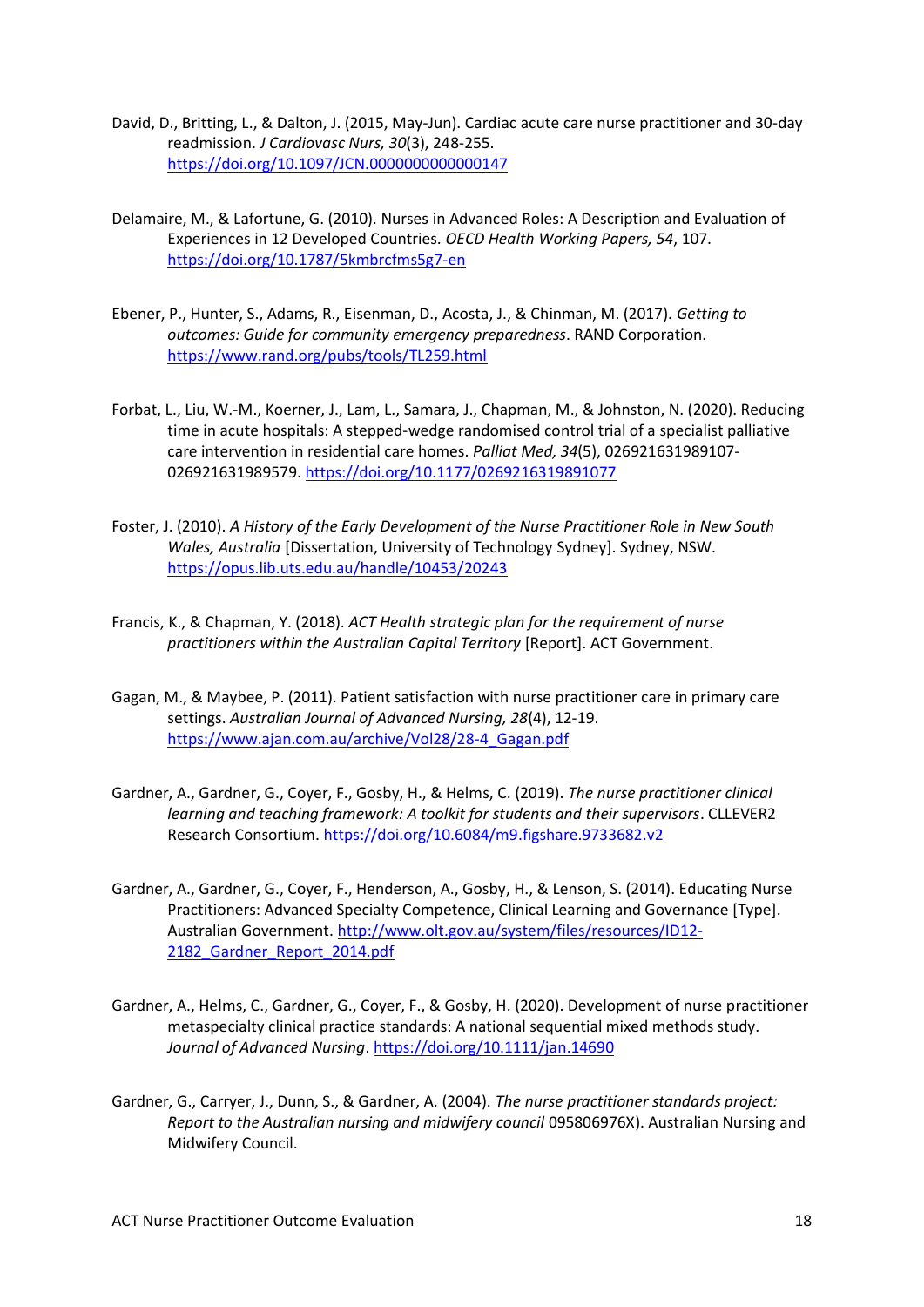- Gardner, G., Carryer, J., Gardner, A., & Dunn, S. (2006). Nurse practitioner competency standards: Findings from collaborative Australian and New Zealand research. *International Journal of Nursing Studies, 43*(5), 601-610.<https://doi.org/10.1016/j.ijnurstu.2005.09.002>
- Gardner, G., Gardner, A., Middleton, S., & Della, P. (2009). *The nurse practitioner research toolkit*. <https://eprints.qut.edu.au/72604/1/72604.pdf>
- Gardner, G., Gardner, A., & Proctor, M. (2004, Jul). Nurse practitioner education: a research-based curriculum structure. *J Adv Nurs, 47*(2), 143-152. [https://doi.org/10.1111/j.1365-](https://doi.org/10.1111/j.1365-2648.2004.03073.x) [2648.2004.03073.x](https://doi.org/10.1111/j.1365-2648.2004.03073.x)
- Haines, H. M., & Critchley, J. (2009). Developing the nurse practitioner role in a rural Australian hospital - a Delphi study of practice opportunities, barriers and enablers. *Aust J Adv Nurs, 27*(1), 30-36.<https://www.ajan.com.au/archive/Vol27/Haines.pdf>
- Helms, C. (2017). *Consensus on a Specialist Clinical Learning and Teaching Framework for Australian Nurse Practitioners* [Dissertation, Australian Catholic University]. Canberra, ACT.
- Helms, C. (2021). *Results from the Australian Capital Territory (ACT) Nurse Practitioner Workforce and Employer Survey* [Report]. ACT Government.
- Helms, C., Crookes, J., & Bailey, D. (2015, Apr). Financial viability, benefits and challenges of employing a nurse practitioner in general practice. *Aust Health Rev, 39*(2), 205-210. <https://doi.org/10.1071/AH13231>
- Helms, C., Gardner, A., & McInnes, E. (2017, Feb). Consensus on an Australian Nurse practitioner specialty framework using Delphi methodology: results from the CLLEVER 2 study. *J Adv Nurs, 73*(2), 433-447[. https://doi.org/10.1111/jan.13109](https://doi.org/10.1111/jan.13109)
- Jennings, N., Lee, G., Chao, K., & Keating, S. (2009, Jun). A survey of patient satisfaction in a metropolitan Emergency Department: comparing nurse practitioners and emergency physicians. *Int J Nurs Pract, 15*(3), 213-218. [https://doi.org/10.1111/j.1440-](https://doi.org/10.1111/j.1440-172X.2009.01746.x) [172X.2009.01746.x](https://doi.org/10.1111/j.1440-172X.2009.01746.x)
- Joanna Briggs Institute. (2007). *National evaluation of nurse practitioner-like services in residential aged care services* [Report](1-74186-541-7). Commonwealth of Australia.

Johnson, G. (1988). Rethinking incrementalism. *Strategic Management Journal, 9*(1), 75-91.

Johnston, C. (2016, 12 December). *A day to celebrate our Nurse Practitioners* [Media Release]. [https://www.cmtedd.act.gov.au/open\\_government/inform/act\\_government\\_media\\_release](https://www.cmtedd.act.gov.au/open_government/inform/act_government_media_releases/meegan-fitzharris-mla-media-releases/2016/a-day-to-celebrate-our-nurse-practitioners) [s/meegan-fitzharris-mla-media-releases/2016/a-day-to-celebrate-our-nurse-practitioners](https://www.cmtedd.act.gov.au/open_government/inform/act_government_media_releases/meegan-fitzharris-mla-media-releases/2016/a-day-to-celebrate-our-nurse-practitioners)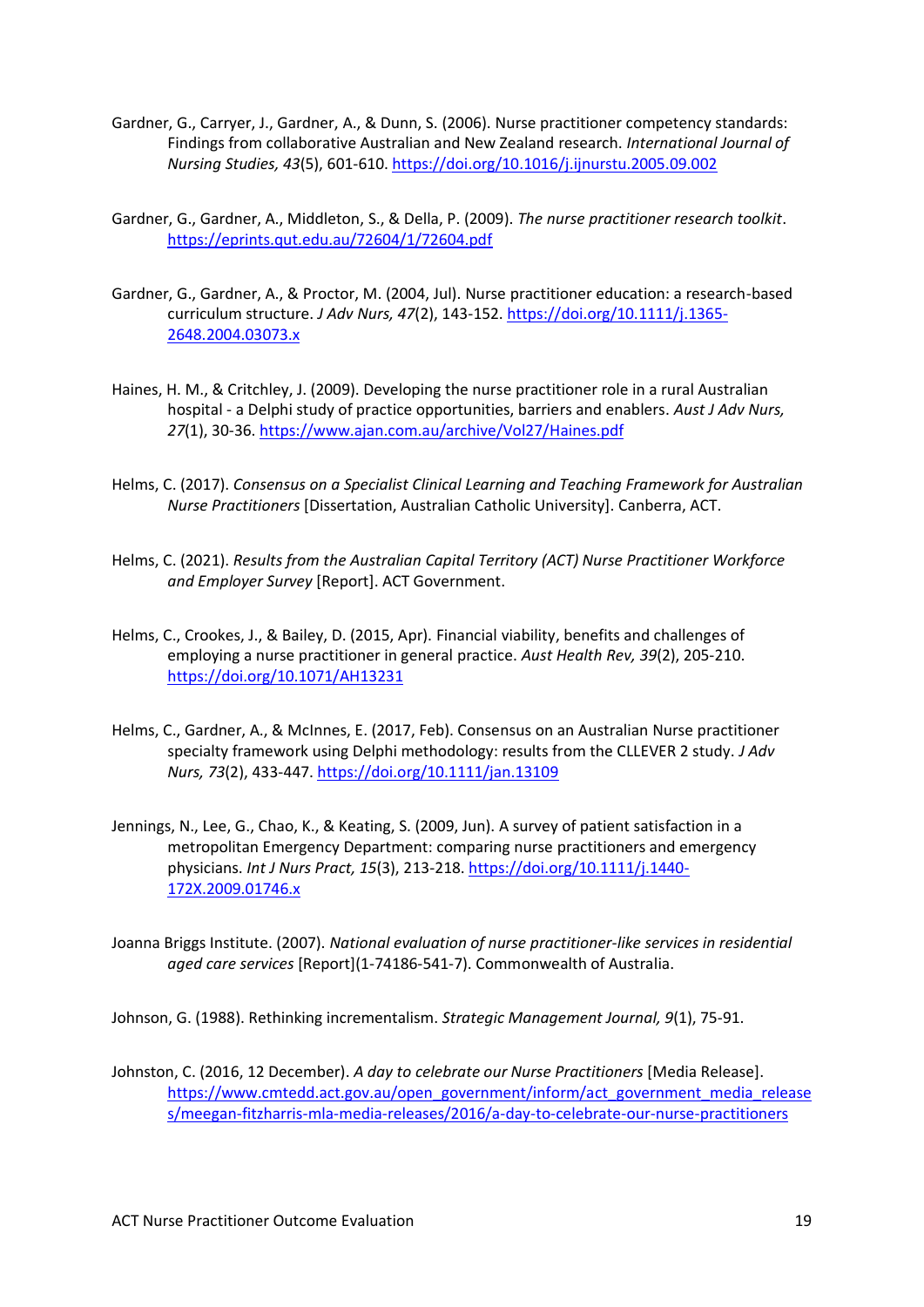- Johnston, N., Lovell, C., Liu, W. M., Chapman, M., & Forbat, L. (2016, Aug 3). Normalising and planning for death in residential care: findings from a qualitative focus group study of a specialist palliative care intervention. *BMJ Support Palliat Care*. <https://doi.org/10.1136/bmjspcare-2016-001127>
- Kennedy, A. (2016). ACT election: Labor promises walk-in clinic in Canberra's north as Liberals offer multicultural boost. *ABC News*. Retrieved 21 January 2020, from [https://www.abc.net.au/news/2016-10-09/act-election-labor-promises-health-canberra](https://www.abc.net.au/news/2016-10-09/act-election-labor-promises-health-canberra-liberals/7916308)[liberals/7916308](https://www.abc.net.au/news/2016-10-09/act-election-labor-promises-health-canberra-liberals/7916308)
- KPMG. (2018). *Cost benefit analysis of nurse practitioner models of care*. Australian Commonwealth Department of Health.
- Kuipers, P., Harvey, D., Lindeman, M., & Stothers, K. (2014). Aboriginal and Torres Strait Islander health practitioners in rural areas: Credentialing, context and capacity building. *Rural And Remote Health, 14*(2897), 1-6. [https://www.rrh.org.au/journal/article/2897#cite\\_note-1](https://www.rrh.org.au/journal/article/2897#cite_note-1)

Lindbloom, C. (1959). The science of 'muddling through'. *Public Administration Review, 19*, 79-88.

- Maier, C., Aiken, L. H., & Busse, R. (2018). *Nurses in advanced roles in primary care: Policy levers for implementation* [Report](OECD Health Working Papers, Issue 98). Organisation for Economic Cooperation and Development.
- Maier, C., Barnes, H., Aiken, L. H., & Busee, R. (2016). Descriptive, cross-country analysis of the nurse practitioner workforce in six countries: size, growth, physician subtitution potential. *BMJ Open, 6*(e011901).<https://doi.org/10.1136/> bmjopen-2016-011901
- Maier, C. B. (2015, 2015/12/01/). The role of governance in implementing task-shifting from physicians to nurses in advanced roles in Europe, U.S., Canada, New Zealand and Australia. *Health Policy, 119*(12), 1627-1635. [https://doi.org/http://dx.doi.org/10.1016/j.healthpol.2015.09.002](https://doi.org/http:/dx.doi.org/10.1016/j.healthpol.2015.09.002)
- Marlow, L. (1996). *Nurse practitioner project stage 3 : Final report of the steering committee* (NB 96- 0027, Issue 0731007743). NSW Department of Health.<http://nla.gov.au/nla.cat-vn2596835>
- Masso, M., & Thompson, C. (2014). Nurse practitioners in NSW 'Gaining Momentum': rapid review of the nurse practitioner literature [Type]. University of Wollongong.
- Masso, M., & Thompson, C. (2017). Australian research investigating the role of nurse practitioners: A view from implementation science. *Collegian, 24*(3), 281-291. <https://doi.org/10.1016/j.colegn.2016.04.003>
- Medicare Benefits Schedule Review Taskforce. (2020). *Taskforce findings - Nurse practitioner reference group report* [Report]. Australian Government.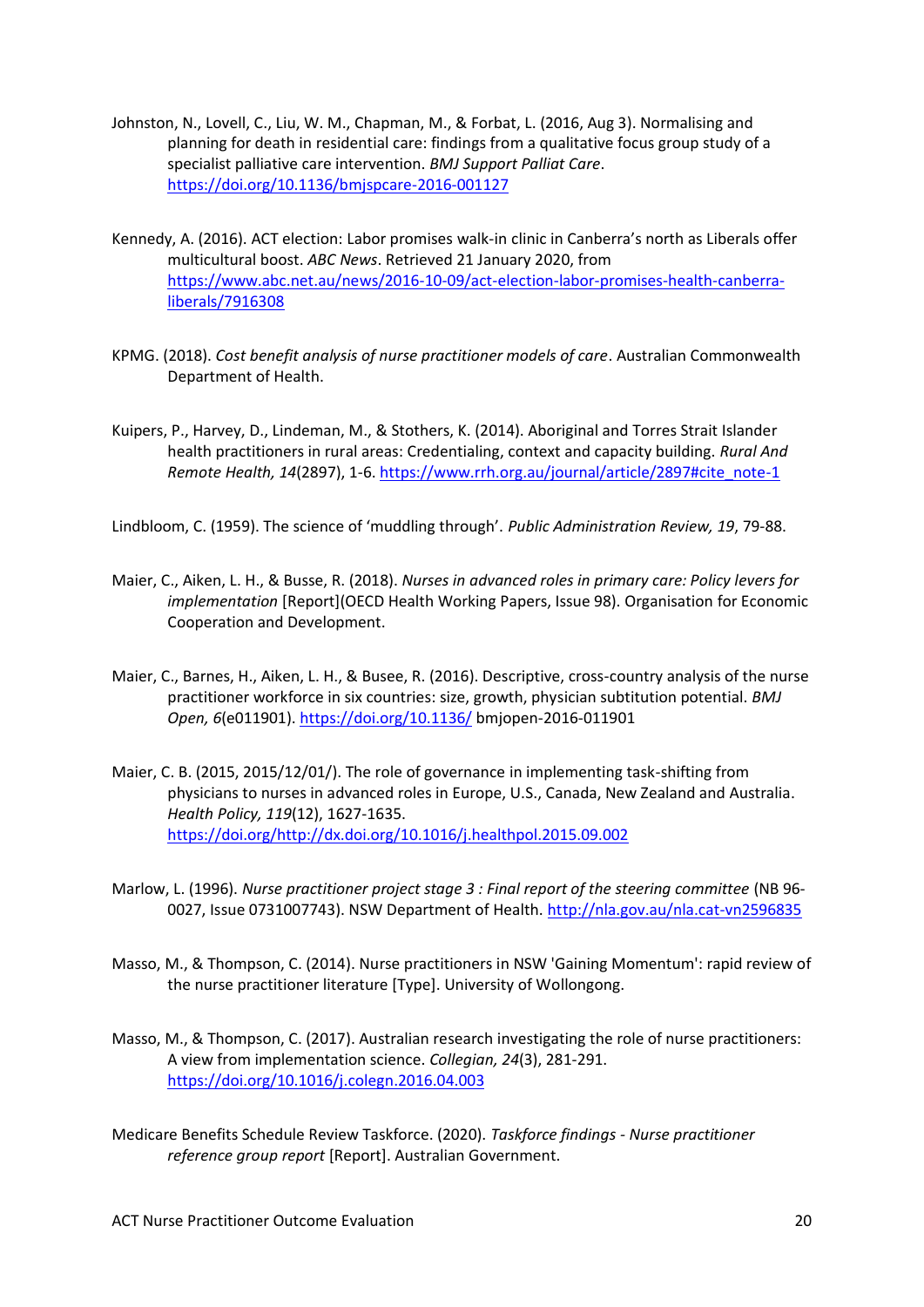[https://www.health.gov.au/resources/publications/taskforce-findings-nurse-practitioner](https://www.health.gov.au/resources/publications/taskforce-findings-nurse-practitioner-reference-group-report)[reference-group-report](https://www.health.gov.au/resources/publications/taskforce-findings-nurse-practitioner-reference-group-report)

- New Zealand Government. (2020). *Nurse practitioners in New Zealand*. Ministry of Health. Retrieved 28 January from [https://www.health.govt.nz/our-work/nursing/nurses-new-zealand/nurse](https://www.health.govt.nz/our-work/nursing/nurses-new-zealand/nurse-practitioners-new-zealand)[practitioners-new-zealand](https://www.health.govt.nz/our-work/nursing/nurses-new-zealand/nurse-practitioners-new-zealand)
- NSW Government. (1993). *Nurse practitioner review Stage 2* ((NB) 93-120, Issue 0731005056). Department of Health.<http://nla.gov.au/nla.cat-vn2907472>
- NSW Health. (2021). *Patient reported measures*. Agency for Clinical Innovation. Retrieved 15 January from<https://aci.health.nsw.gov.au/make-it-happen/prms>
- Nurse Practitioner Reference Group. (2018). *Report from the Nurse Practitioner Reference Group to the Medicare Benefits Schedule Review Taskforce*. Australian Government. [https://www1.health.gov.au/internet/main/publishing.nsf/content/BEB6C6D36DE56438CA2](https://www1.health.gov.au/internet/main/publishing.nsf/content/BEB6C6D36DE56438CA258397000F4898/$File/NPRG%20Final%20Report%20-%20v2.pdf) [58397000F4898/\\$File/NPRG%20Final%20Report%20-%20v2.pdf](https://www1.health.gov.au/internet/main/publishing.nsf/content/BEB6C6D36DE56438CA258397000F4898/$File/NPRG%20Final%20Report%20-%20v2.pdf)
- Nurse Practitioners New Zealand. (2021). *Frequently asked questions*. College of Nurses Aotearoa. Retrieved 27 January from<https://www.nurse.org.nz/npnz-nurse-practitioners-nz.html>
- Nursing and Midwifery Board of Australia. (2016). *Safety and quality guidelines for nurse practitioners*. Austrailan Health Practitioner Regulation Agency. Retrieved 10 October from [http://www.nursingmidwiferyboard.gov.au/Registration-and-Endorsement/Endorsements-](http://www.nursingmidwiferyboard.gov.au/Registration-and-Endorsement/Endorsements-Notations/Safety-and-quality-guidelines-for-nurse-practitioners.aspx)[Notations/Safety-and-quality-guidelines-for-nurse-practitioners.aspx](http://www.nursingmidwiferyboard.gov.au/Registration-and-Endorsement/Endorsements-Notations/Safety-and-quality-guidelines-for-nurse-practitioners.aspx)
- Nursing and Midwifery Board of Australia. (2020a). Nurse Practitioner Standards for Practice [Type]. Australian Health Practitioner Regulation Agency. [https://www.nursingmidwiferyboard.gov.au/Codes-Guidelines-Statements/Professional](https://www.nursingmidwiferyboard.gov.au/Codes-Guidelines-Statements/Professional-standards.aspx)[standards.aspx](https://www.nursingmidwiferyboard.gov.au/Codes-Guidelines-Statements/Professional-standards.aspx)
- Nursing and Midwifery Board of Australia. (2020b). *Registrant data*. <https://www.nursingmidwiferyboard.gov.au/About/Statistics.aspx>
- Nursing Council of New Zealand. (2018). *Reports and workforce statistics*. NCNZ. Retrieved 8 August from<http://www.nursingcouncil.org.nz/Publications/Reports-and-workforce-statistics>
- O'Keefe, E., & Hoitink, S. (2013). Cosmetic nursing: Pioneering a cosmetic, skin rejuvenation and aesthetic nursing model of practice. *Australian Nursing Journal, 21*(2), 36-37.
- Parker, J., Faulkner, R., Dunt, D., Long, H., & Watts, J. (2000). *Evaluation of eleven Phase 1 demonstration projects* (Victorian Nurse Practitioner Project, Issue 0731161912). Victorian Government.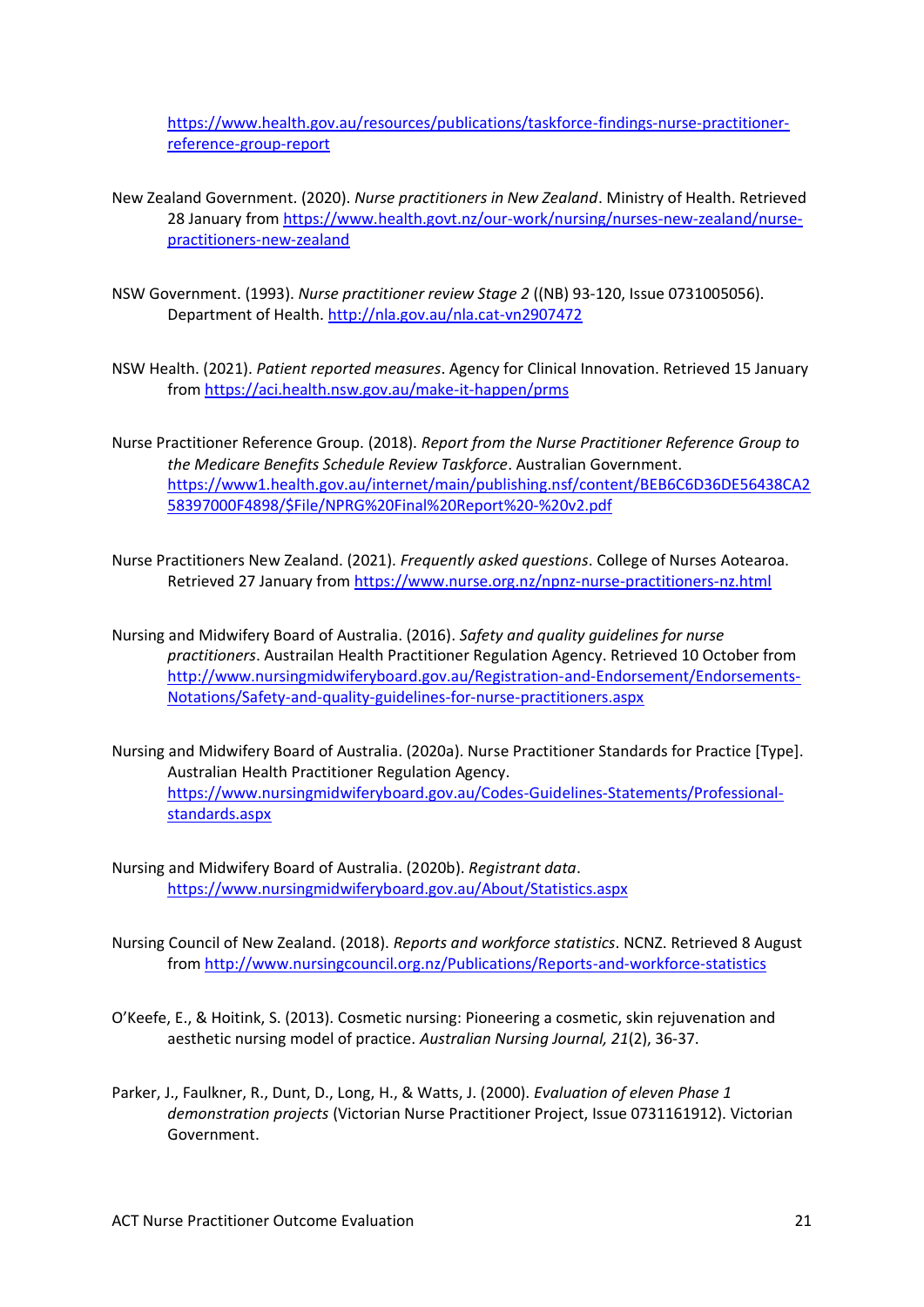- Pearson, A., Nay, R., Ward, C., Lenten, L., & Lewis, M. (2003). *Evaluation of sixteen Phase 2 demonstration projects* (Victorian Nurse Practitioner Project, Issue 0731161793). Victorian Government.
- Porter, M., & Lee, T. (2013). The strategy that will fix health care. *Harvard Business Review, 91*(10), 50-70.<https://hbr.org/2013/10/the-strategy-that-will-fix-health-care>
- Professional Standards Authority. (2015). Right-touch Regulation *Revised* [Type]. PSA. [http://www.professionalstandards.org.uk/docs/default-source/publications/thought](http://www.professionalstandards.org.uk/docs/default-source/publications/thought-paper/right-touch-regulation-2015.pdf?sfvrsn=12)[paper/right-touch-regulation-2015.pdf?sfvrsn=12](http://www.professionalstandards.org.uk/docs/default-source/publications/thought-paper/right-touch-regulation-2015.pdf?sfvrsn=12)
- SA Government. (1999). *Nurse practitioner project report* (NUPRAC Project, Issue 0730890376). SA Health.<http://nla.gov.au/nla.cat-vn105663>
- Scanlon, A., Perera, C., Gonzalvo, G., & Fabinyi, G. (2015). Development of a Nurse Practitioner led Carpal Tunnel Syndrome clinic. *Australian Journal of Advanced Nursing, 32*(3), 41-47.
- Schwartz, S. (2019). *Educating the Nurse of the Future - Report of the Independent Review into Nursing Education* [Report]. Australian Government. <https://www.health.gov.au/resources/publications/educating-the-nurse-of-the-future>
- Solomon, D. H., Fraenkel, L., Lu, B., Brown, E., Tsao, P., Losina, E., Katz, J. N., & Bitton, A. (2015, Dec). Comparison of Care Provided in Practices With Nurse Practitioners and Physician Assistants Versus Subspecialist Physicians Only: A Cohort Study of Rheumatoid Arthritis. *Arthritis Care Res (Hoboken), 67*(12), 1664-1670.<https://doi.org/10.1002/acr.22643>
- Stasa, H., Cashin, A., Buckley, T., & Donoghue, J. (2014, Mar). Advancing advanced practice clarifying the conceptual confusion. *Nurse Educ Today, 34*(3), 356-361. <https://doi.org/10.1016/j.nedt.2013.07.012>
- Victorian Government. (1999). *The Victorian nurse practitioner project: Final report of the taskforce*. Policy Development and Planning Division. <http://www.dhs.vic.gov.au/pdpd/vnp/nurseprac.pdf>
- Victorian Government. (2004). *Victorian nurse practitioner project: Report of the nurse practitioner implementation advisory committee*. Department of Human Services.
- Wall, S., Scudamore, D., Chin, J., Rannie, M., Tong, S., Reese, J., & Wilson, K. (2014, Apr). The evolving role of the pediatric nurse practitioner in hospital medicine. *J Hosp Med, 9*(4), 261- 265.<https://doi.org/10.1002/jhm.2162>
- Wand, T., White, K., Patching, J., Dixon, J., & Green, T. (2012). Outcomes from the evaluation of an emergency department-based mental health nurse practitioner outpatient service in Australia. *Journal of the American Academy of Nurse Practitioners, 24*(3), 149-159. <https://doi.org/10.1111/j.1745-7599.2011.00709.x>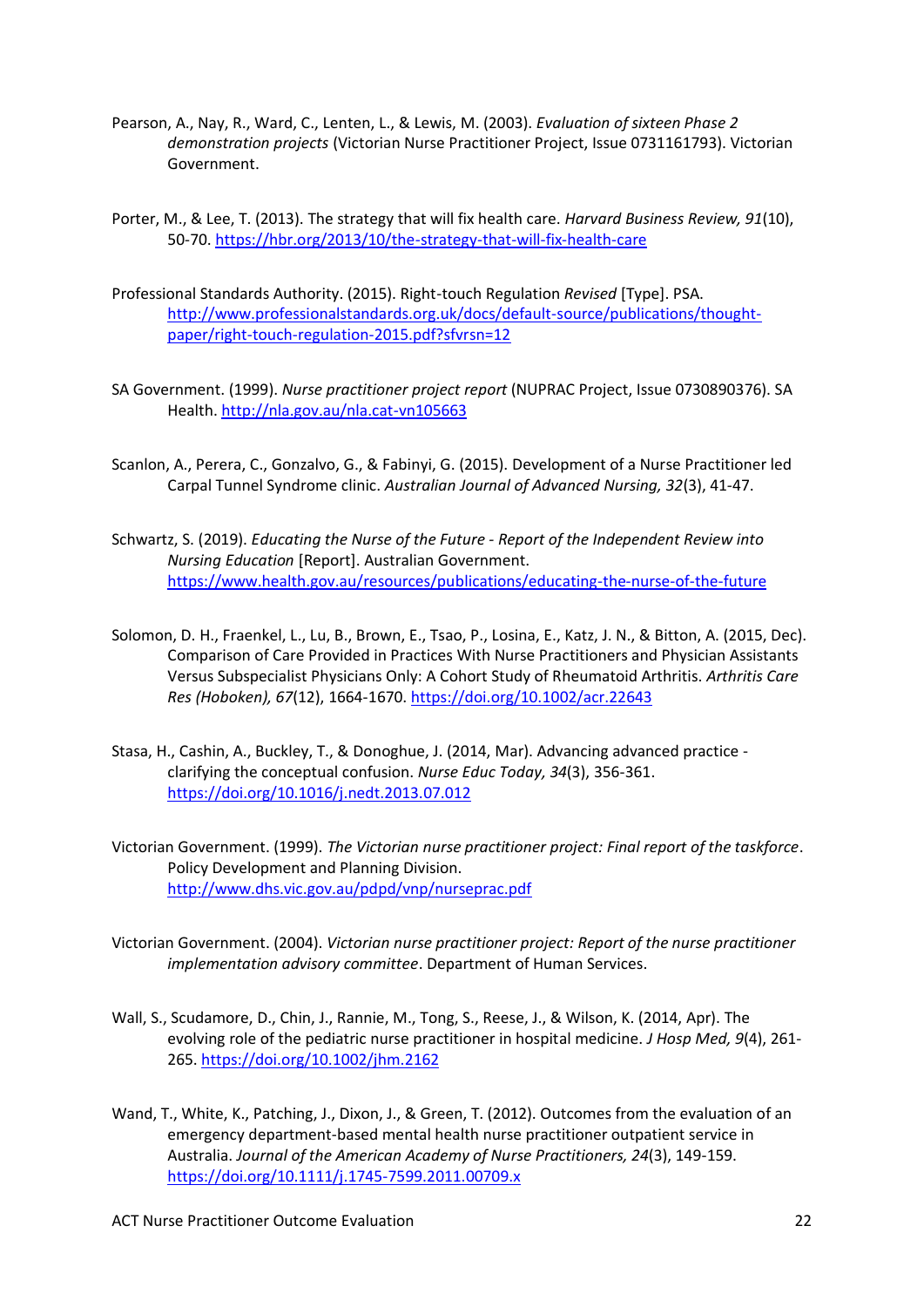#### Appendix A: Recommendations and Outcomes from Previous Nurse Practitioner Reviews in the ACT

|      |                                 |                                                                                                                                    |                                                                                                                                                                                                                                                                                                                                                                      | $Key1$ : | <b>Recommendation Met</b>                                                                                                                                                                                                                                                                                                                                                                                                                                             |  |
|------|---------------------------------|------------------------------------------------------------------------------------------------------------------------------------|----------------------------------------------------------------------------------------------------------------------------------------------------------------------------------------------------------------------------------------------------------------------------------------------------------------------------------------------------------------------|----------|-----------------------------------------------------------------------------------------------------------------------------------------------------------------------------------------------------------------------------------------------------------------------------------------------------------------------------------------------------------------------------------------------------------------------------------------------------------------------|--|
|      |                                 |                                                                                                                                    |                                                                                                                                                                                                                                                                                                                                                                      |          | <b>Recommendation Partially</b>                                                                                                                                                                                                                                                                                                                                                                                                                                       |  |
|      |                                 |                                                                                                                                    |                                                                                                                                                                                                                                                                                                                                                                      |          | Met                                                                                                                                                                                                                                                                                                                                                                                                                                                                   |  |
|      |                                 |                                                                                                                                    |                                                                                                                                                                                                                                                                                                                                                                      |          | <b>Recommendation Not Met</b>                                                                                                                                                                                                                                                                                                                                                                                                                                         |  |
| Year | <b>Report Title</b>             | Objective(s)                                                                                                                       | <b>Recommendations</b>                                                                                                                                                                                                                                                                                                                                               |          | <b>Progress to Date and Comments</b>                                                                                                                                                                                                                                                                                                                                                                                                                                  |  |
| 2002 | The ACT NP Project<br>(ACT-NPP) | 1. Investigate the safety, feasibility,<br>and efficacy of the NP as a new<br>level of health service in the ACT<br>health system. | There be recognition of the NP as<br>defined in this report, as a<br>legitimate and autonomous<br>member of the healthcare team.<br>The steering committee be<br>reconvened to oversee the<br>implementation of the role of the<br>NP in the ACT.<br>The Nurses Board of the ACT be<br>the approved body to regulate<br>the use of the title 'nurse<br>practitioner' |          | In sum, this review achieved its aims. This<br>was one of several National<br>demonstration projects across Australia,<br>whose outcomes culminated in the first<br>iteration of the National Competency<br>Standards for the Nurse Practitioner2,<br>which were then endorsed and published<br>by the Australian Nursing and Midwifery<br>Council in 20063. Standards arising from<br>this research have served as the<br>foundation for the regulation of the nurse |  |

<span id="page-25-0"></span><sup>1</sup> This is an *approximate* guide to whether recommendations from various reports were enacted or not. Some items have been marked as 'met' because they are no longer relevant given the current context of NP practice in the ACT.

<sup>2</sup> Gardner, G., Carryer, J., Gardner, A., & Dunn, S. (2006). Nurse practitioner competency standards: Findings from collaborative Australian and New Zealand research. *International Journal of Nursing Studies, 43*(5), 601-610.

<sup>3</sup> Australian Nursing and Midwifery Council [ANMC]. (2006). National Competency Standards for the Nurse Practitioner. Canberra, ACT.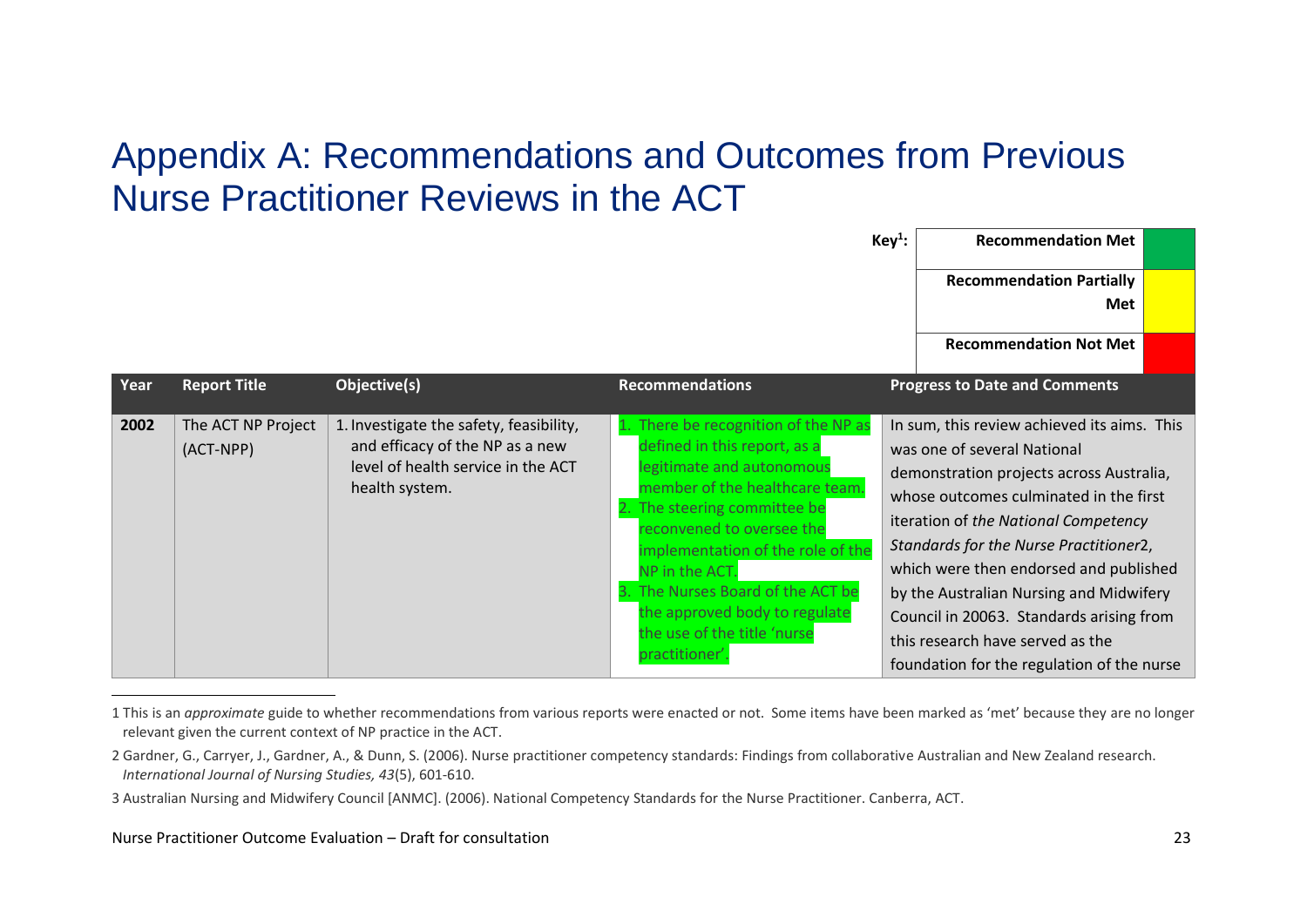| 4. The Nurses Act 1998 be amended                                    | practitioner (NP) role, and the             |
|----------------------------------------------------------------------|---------------------------------------------|
| to protect the NP title.                                             | accreditation of NP academic                |
| 5. The use of the NP title be limited                                | programmes.                                 |
| to those authorised to practise.                                     |                                             |
| 6. The scope of practice, as                                         |                                             |
| determined by clinical protocols,                                    |                                             |
| and medication formulary for the                                     | To date, many of the recommendations        |
| specific NP model be determined<br>by a local multidisciplinary team | from this report have been actioned or      |
| that includes at least one medical                                   | made redundant through legislative          |
| clinical specialist and at least one                                 | change. For example, the Health             |
| advanced practice nurse.                                             | <b>Practitioner Regulation National Law</b> |
| 7. The diagnostic services relevant                                  | (ACT) Act 2010 provides title protection    |
| to the scope of practice for                                         | for the NP role. However, much of the       |
| specific NP models be                                                | current legislation either acknowledges     |
| determined by a local                                                | nurses but does not specifically mention    |
| multidisciplinary team and be                                        | nurse practitioners, or only mentions       |
| included in the model's clinical                                     | medical practitioners, which precludes an   |
| protocols.                                                           |                                             |
| 8. The range of referrals to general                                 | NP from working to their full scope of      |
| practitioners, medical specialist                                    | practice. For example, the Births, Deaths   |
| and allied health practitioners for                                  | and Marriages Registration Act 1997 only    |
| specific NP models be                                                | allows a medical practitioner to sign a     |
| determined by a local                                                | death certificate. Much of the remaining    |
| multidisciplinary team and be<br>included in the model's clinica     | gaps in legislation exist because of        |
| protocols.                                                           | definitional issues surrounding who is      |
| 9. The medication formulary be                                       | authorised to issue a 'medical certificate, |
| reviewed for validation by an                                        | perform a 'medical examination', or         |
| expert panel external to the local                                   | provide treatment.                          |
| team, and that this expert panel                                     |                                             |
| include a pharmacist, at least one                                   |                                             |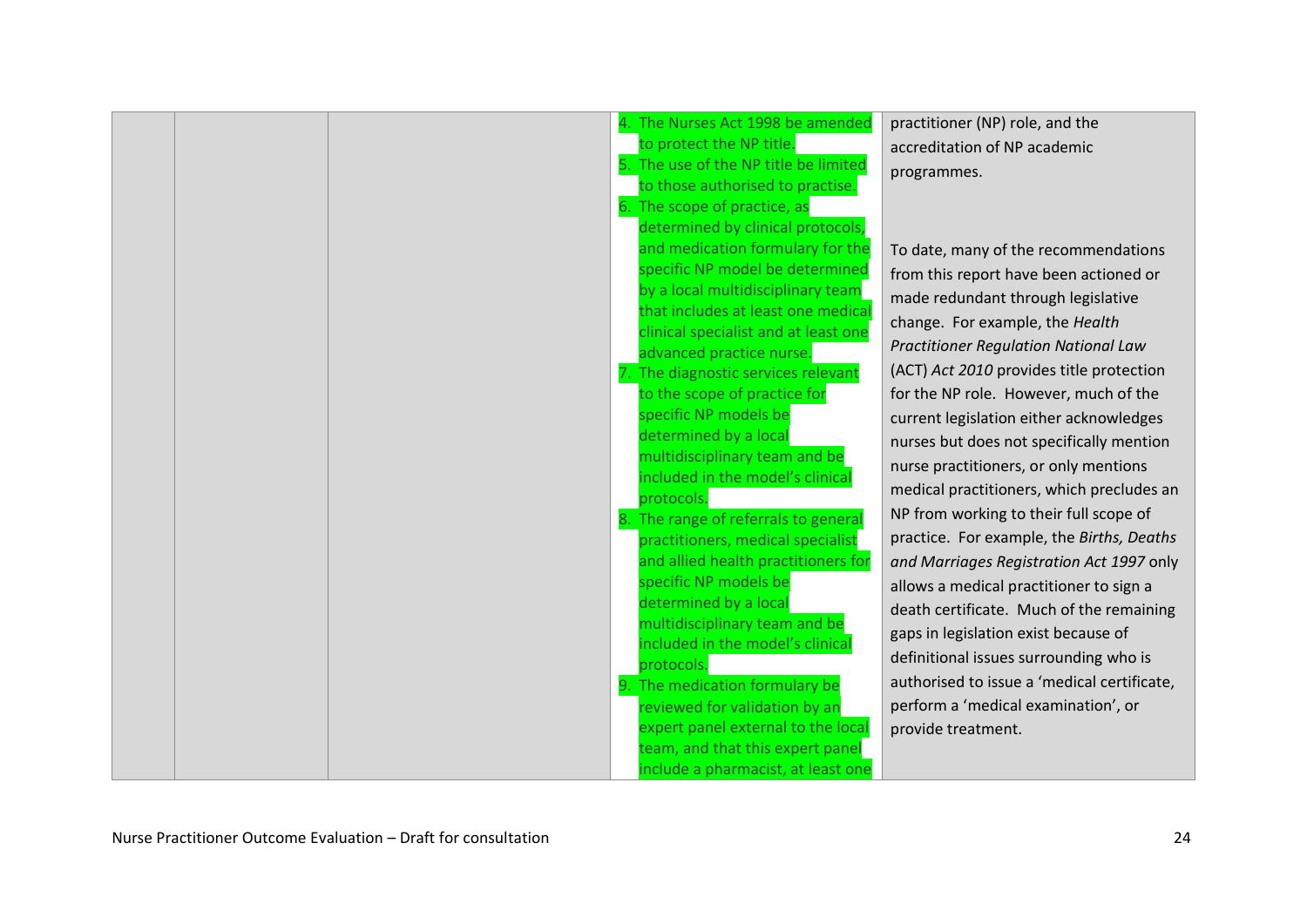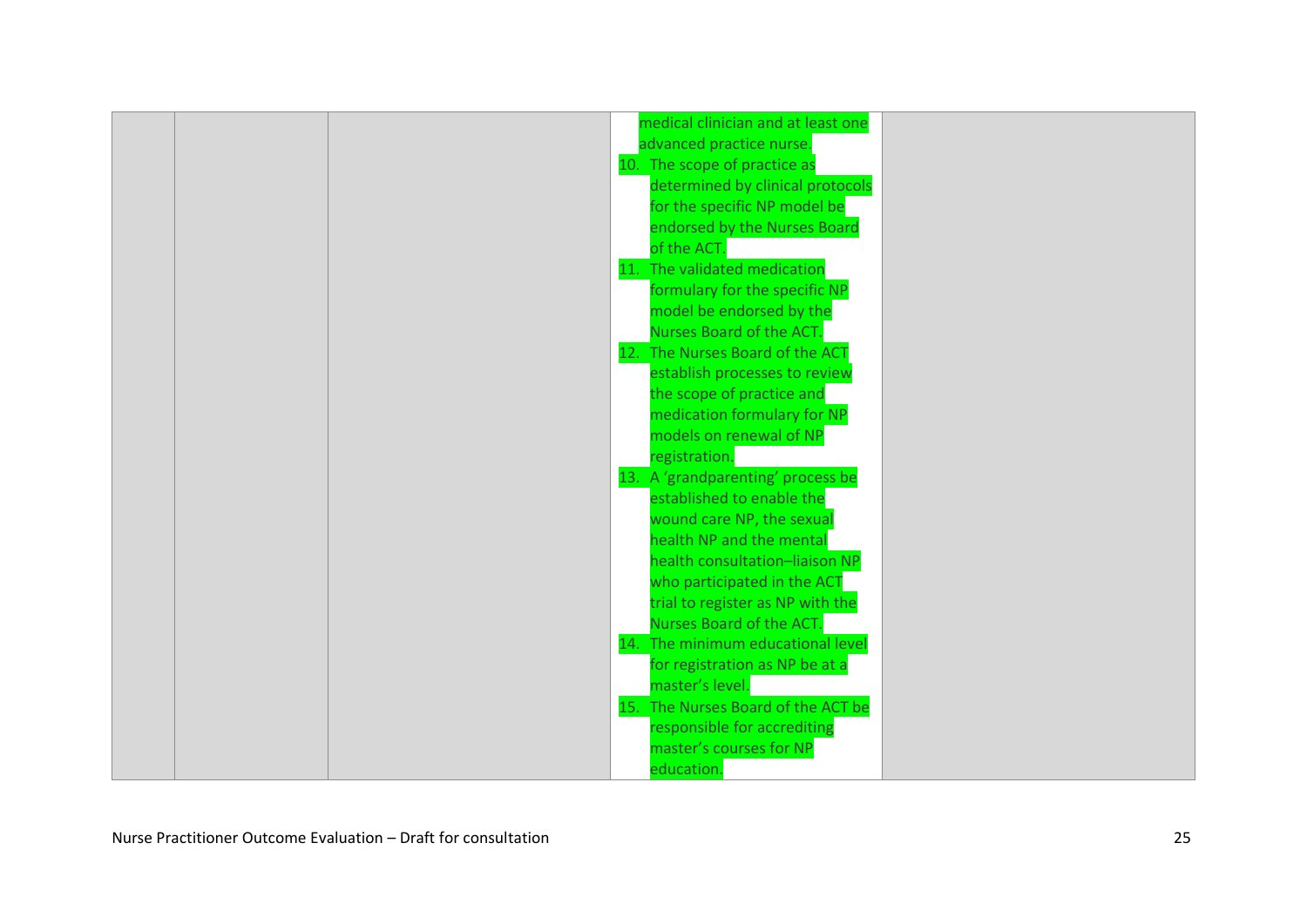|  | 16. The accreditation requirements     |  |
|--|----------------------------------------|--|
|  | include a curriculum with a            |  |
|  | strong and substantial clinical        |  |
|  | focus that builds upon the             |  |
|  | intellectual competencies of the       |  |
|  | advanced practice nurse,               |  |
|  | including education and                |  |
|  | experience in a clinical specialty     |  |
|  | and research practice.                 |  |
|  | 17. ACT Health provide financial       |  |
|  | support for subsequent                 |  |
|  | evaluation of regulation               |  |
|  | processes and research into NP         |  |
|  | practice.                              |  |
|  | 18. The Australian Nursing Council     |  |
|  | draw upon the educational              |  |
|  | findings of the ACT Nurse              |  |
|  | <b>Practitioner Trial to advance</b>   |  |
|  | progress towards a national            |  |
|  | standard for nurse practitioner        |  |
|  | education.                             |  |
|  | 19. When the Master of NP course       |  |
|  | becomes available at the               |  |
|  | University of Canberra, the            |  |
|  | university recognise as meeting        |  |
|  | the requirements for this award        |  |
|  | the nurses who participated as         |  |
|  | NPs in the ACT Nurse                   |  |
|  | <b>Practitioner Trial and who meet</b> |  |
|  | the prescribed prerequisites.          |  |
|  | 20. It is recommended that the NP      |  |
|  | have adequate professional             |  |
|  | indemnity insurance cover to           |  |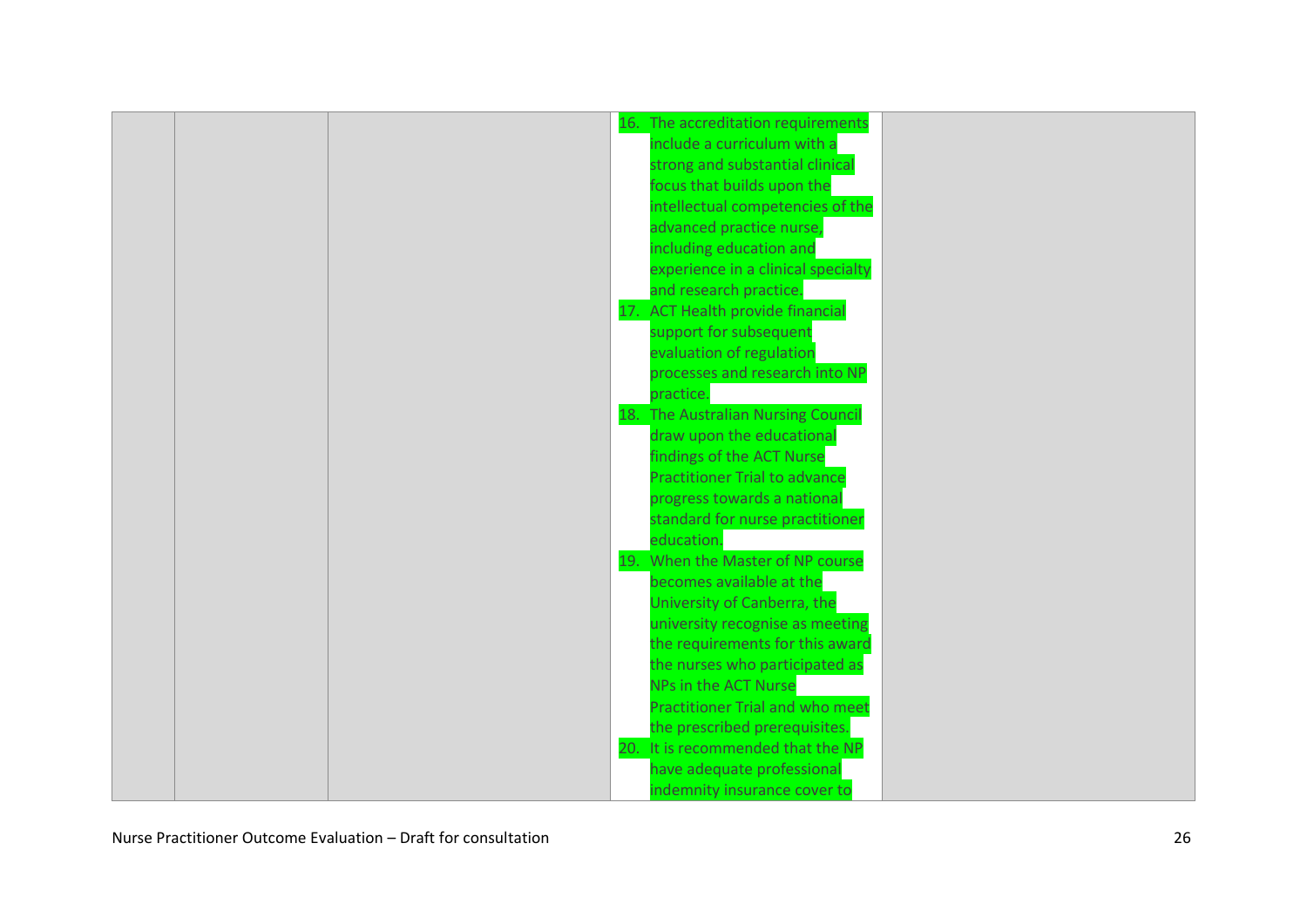|  | practice within the full scope of |  |
|--|-----------------------------------|--|
|  | their role.                       |  |
|  | 21. It is recommended that        |  |
|  | remuneration for the NP be        |  |
|  | commensurate with their           |  |
|  | knowledge, skills and             |  |
|  | educational attainment, and       |  |
|  | that this level of remuneration   |  |
|  | be consistent across the ACT.     |  |
|  | 22. The following acts be amended |  |
|  | to enable the NP to function in   |  |
|  | the role:                         |  |
|  | a. Nurses Act 1988                |  |
|  | b. Drugs of Dependence Act        |  |
|  | 1989                              |  |
|  | c. Poisons and Drugs Act 1978     |  |
|  | d. Mental Health Act 1962         |  |
|  | e. Mental Health (Treatment       |  |
|  | and Care) Act 1994                |  |
|  | f. Prostitution Act 1992          |  |
|  | g. Public Health Act 1997         |  |
|  | h. Sexually Transmitted           |  |
|  | Diseases Act 1956.                |  |
|  | 23. The following acts be amended |  |
|  | to include the title 'nurse       |  |
|  | practitioner':                    |  |
|  | a. Birth (Equality of Status) Act |  |
|  | 1988                              |  |
|  | b. Children and Young People      |  |
|  | Act 1999                          |  |
|  | c. Children Services Act 1986     |  |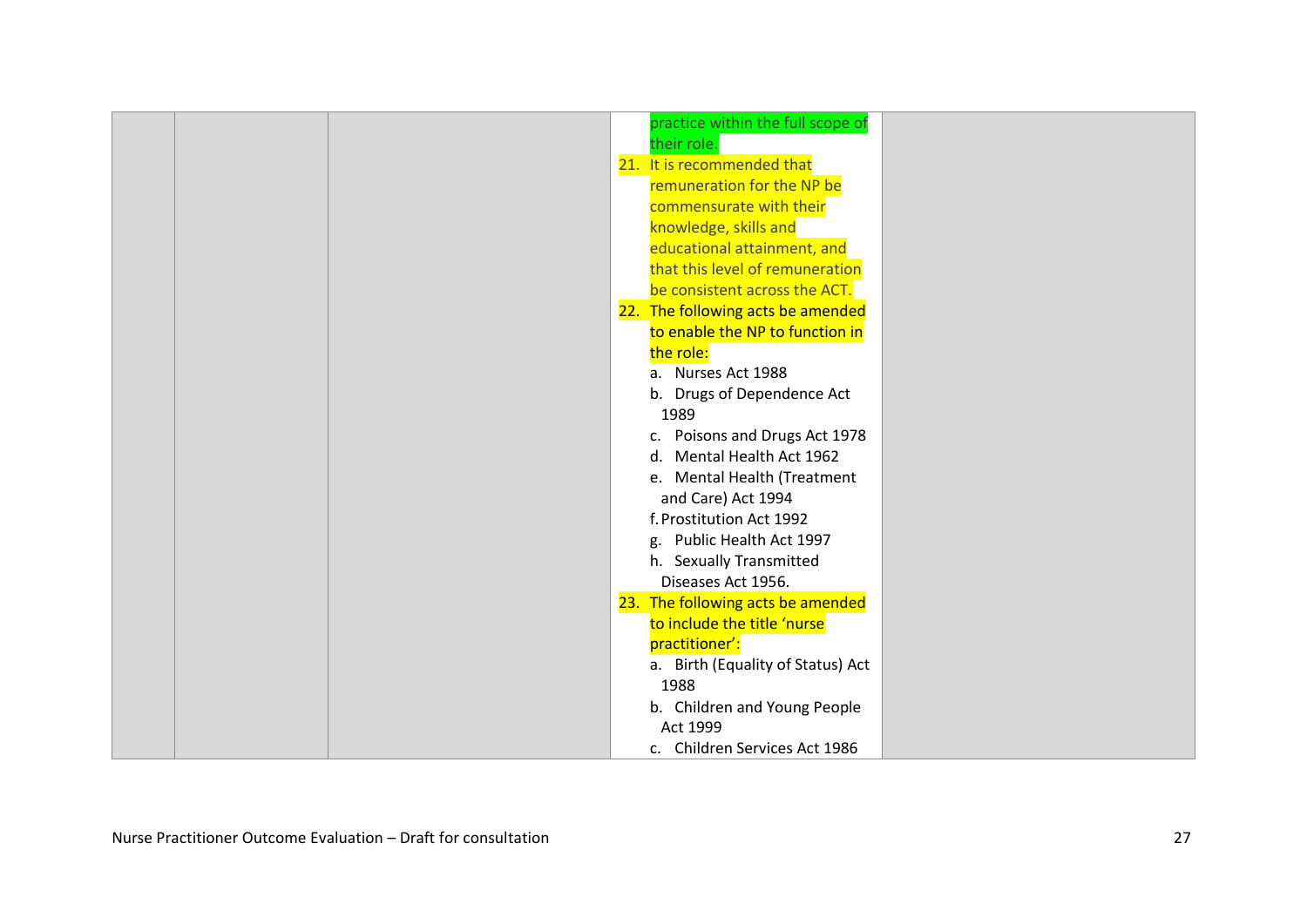|      |                                                       |                                                                                                                                                                                                                                                                                                                                                                                                                                                                                                                                                                                                                                                                                                                                                                                                          | d. Guardianship and<br>Management of Property Act<br>1986<br>e. Health Regulation (Maternal<br>Health Information) Act 1998<br>Juries Act 1967<br>f.<br><b>Magistrates Court Act</b><br>Remand Centres Act 1976<br><b>Transplant and Anatomy Act</b><br>1978<br>Tuberculosis Act 1950.                                                                                                                                                                                                                                                                                                                                                                                                                                           |                                                                                                                                                                                                                                                                                                                                                                                                                                                                                                                                                                                                                                                                                                                                       |
|------|-------------------------------------------------------|----------------------------------------------------------------------------------------------------------------------------------------------------------------------------------------------------------------------------------------------------------------------------------------------------------------------------------------------------------------------------------------------------------------------------------------------------------------------------------------------------------------------------------------------------------------------------------------------------------------------------------------------------------------------------------------------------------------------------------------------------------------------------------------------------------|----------------------------------------------------------------------------------------------------------------------------------------------------------------------------------------------------------------------------------------------------------------------------------------------------------------------------------------------------------------------------------------------------------------------------------------------------------------------------------------------------------------------------------------------------------------------------------------------------------------------------------------------------------------------------------------------------------------------------------|---------------------------------------------------------------------------------------------------------------------------------------------------------------------------------------------------------------------------------------------------------------------------------------------------------------------------------------------------------------------------------------------------------------------------------------------------------------------------------------------------------------------------------------------------------------------------------------------------------------------------------------------------------------------------------------------------------------------------------------|
| 2005 | The ACT Aged Care<br>NP Pilot Project<br>(ACT-ACNPPP) | 1. Identify models of care that would<br>enhance the quality of aged care<br>service and delivery of health care<br>for elders in our communities.<br>2. Identify the scope of practice of the<br>aged care NP models.<br>3. Identify the impact of aged care NP<br>services in the ACT on health care<br>outcomes specifically in relation to<br>access and clinical effectiveness.<br>4. Investigate aged care NP models<br>according to the dimensions of the<br>role and the scope of practice with<br>particular emphasis on assessment<br>and clinical leadership.<br>5. Identify the potential for<br>improvement in coordination and<br>linkages.<br>6. Investigate to what extent there is a<br>shared scope of NP services across<br>the continuum of aged care<br>services, namely the acute, | 1. The aged care NP role should<br>provide a flexible service that is<br>responsive to the health needs of<br>the aged care population,<br>facilitating equitable access to<br>timely health assessment,<br>intervention and referral, and<br>promoting best practices in aged<br>care nursing.<br>2. The aged care NP role works<br>within a 'transboundary' model<br>of care (where appropriate), to<br>provide integrated, flexible and<br>coordinated care across the<br>continuum of acute, community<br>and residential aged care,<br>regardless of whether the client<br>is located in the public or private<br>sector.<br>3. To facilitate communication,<br>consultation, liaison and<br>consistency in case management | In sum, this review achieved its aims.<br>Despite the positive outcomes<br>demonstrated from this project, most of<br>the recommendations from the ACNPPP<br>were only partially realised. The strategic<br>rollout of NP-directed services in ACT aged<br>care facilities never fully eventuated, and<br>has been largely replaced with models<br>using teams of advanced-level registered<br>nurses and medical practitioners, such as<br>the GRACE and RADAR teams.<br>Access to the MBS/PBS was provided to<br>aged care NPs and other clinical specialty<br>areas within the private sector in 2010<br>through the Health Insurance Act 1973<br>(C'wealth) and the National Health Act<br>1953 (C'wealth). However, the National |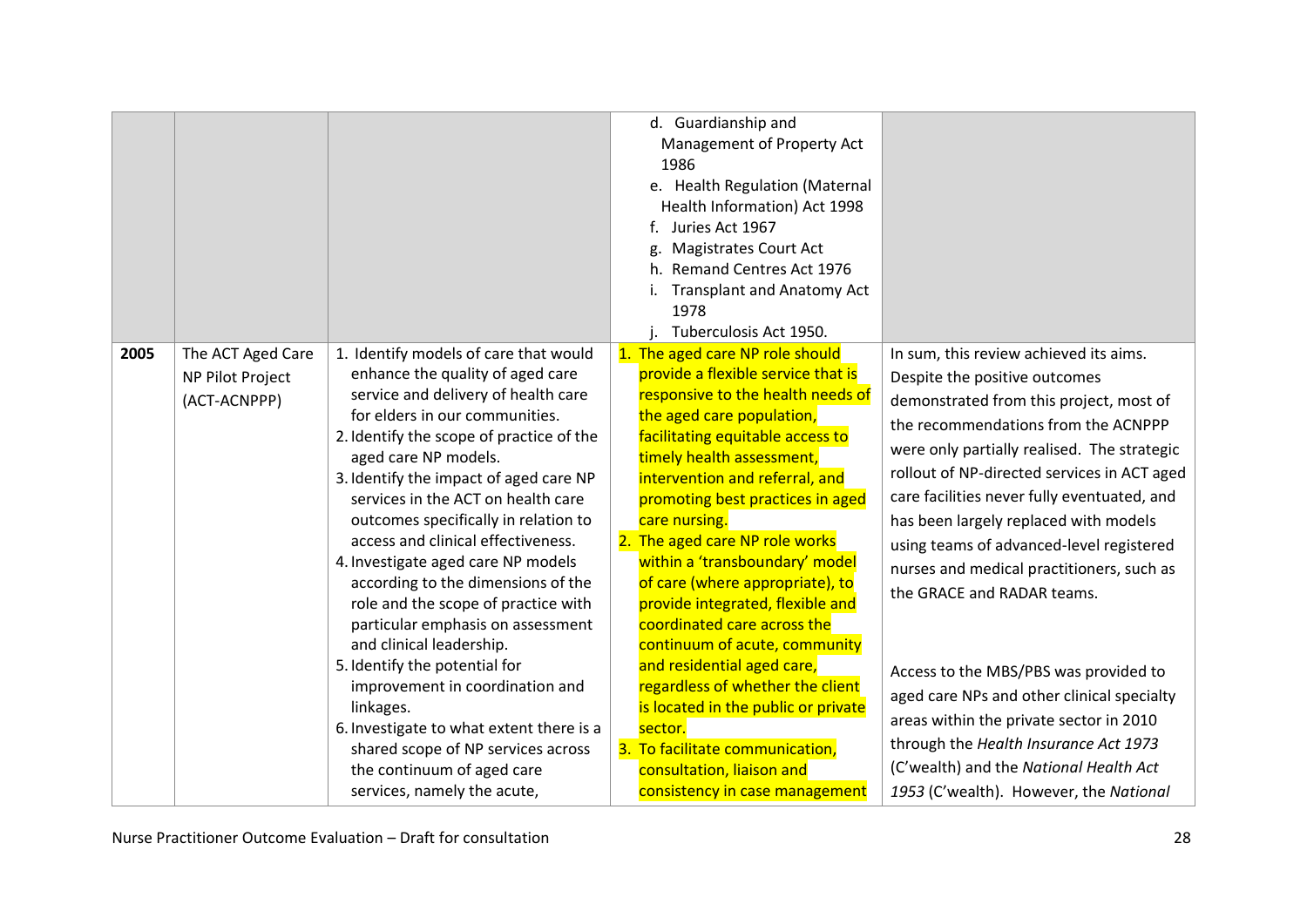| community, transitional and<br>residential aged care sectors, and<br>to what extent specific skills are<br>required to enable a NP to deliver<br>appropriate and responsive care in<br>individual settings.<br>7. Contribute to the growing body of<br>knowledge about the impact of the<br>aged care NP role on the Australian<br>healthcare environment.<br>8. Explore mechanisms for improving<br>access to general practitioners for<br>clients in residential aged care<br>facilities in the ACT. | the aged care NP should have,<br>where possible, authority and<br>legitimate access to client<br>information. The NP should also<br>have the ability to practice within<br>a range of different aged care<br>settings.<br>4. The aged care NP model of care<br>should complement the health<br>care team utilising a collaborative<br>multidisciplinary approach to<br>care for the elderly. Aged care<br>NPs provide nursing care,<br>supporting the work of other<br>health care providers and not<br>replacing them.<br>5. The aged care NP model of care<br>should be supported by an<br>agreed set of clinical practice<br>guidelines, and medication<br>formulary that describes the<br>scope of practice for the aged<br>care NP.<br>6. The ACT Government, as<br>represented by ACT Health,<br>endorse for use within the ACT | Health (Collaborative Arrangements for<br>Nurse Practitioners) Determination 2010<br>(C'wealth), as well as other agreements,<br>instruments, and authorisation processes<br>at the national and jurisdictional level<br>have impeded full patient access to the<br>MBS/PBS. For example, a NP who might<br>be working in aged care cannot initiate a<br>PBS-subsidised prescription for the<br>slowing of Alzheimer's disease, or initiate<br>MBS-subsidised medical imaging with<br>computerised tomography of the brain to<br>assist with the diagnosis.<br>Work relating to a national scope of<br>practice and education standards for NPs<br>has been completed through the NMBA's<br><b>Nurse Practitioner Standards for Practice</b><br>(2014)4, ANMAC's Accreditation<br><b>Standards for Nurse Practitioner Programs</b><br>(2015)5, and the metaspecialty framework<br>published by Gardner et al. (2019)6. |
|--------------------------------------------------------------------------------------------------------------------------------------------------------------------------------------------------------------------------------------------------------------------------------------------------------------------------------------------------------------------------------------------------------------------------------------------------------------------------------------------------------|---------------------------------------------------------------------------------------------------------------------------------------------------------------------------------------------------------------------------------------------------------------------------------------------------------------------------------------------------------------------------------------------------------------------------------------------------------------------------------------------------------------------------------------------------------------------------------------------------------------------------------------------------------------------------------------------------------------------------------------------------------------------------------------------------------------------------------------|------------------------------------------------------------------------------------------------------------------------------------------------------------------------------------------------------------------------------------------------------------------------------------------------------------------------------------------------------------------------------------------------------------------------------------------------------------------------------------------------------------------------------------------------------------------------------------------------------------------------------------------------------------------------------------------------------------------------------------------------------------------------------------------------------------------------------------------------------------------------------------------------------------------------|

<sup>4</sup> Nursing and Midwifery Board of Australia [NMBA]. (2014). *Nurse practitioner standards for practice*. Australian Health Practitioner Regulation Agency [AHPRA]. Melbourne.

<sup>5</sup> Australian Nursing and Midwifery Accreditation Council [ANMAC]. (2015). *Accreditation standards for nurse practitioner programs.* ANMAC. Canberra.

<sup>6</sup> Gardner, A., Gardner, G., Coyer, F., Gosby, H., & Helms, C. (2019). *The nurse practitioner clinical learning and teaching framework: A toolkit for students and their supervisors.*doi:10.6084/m9.figshare.9733682.v2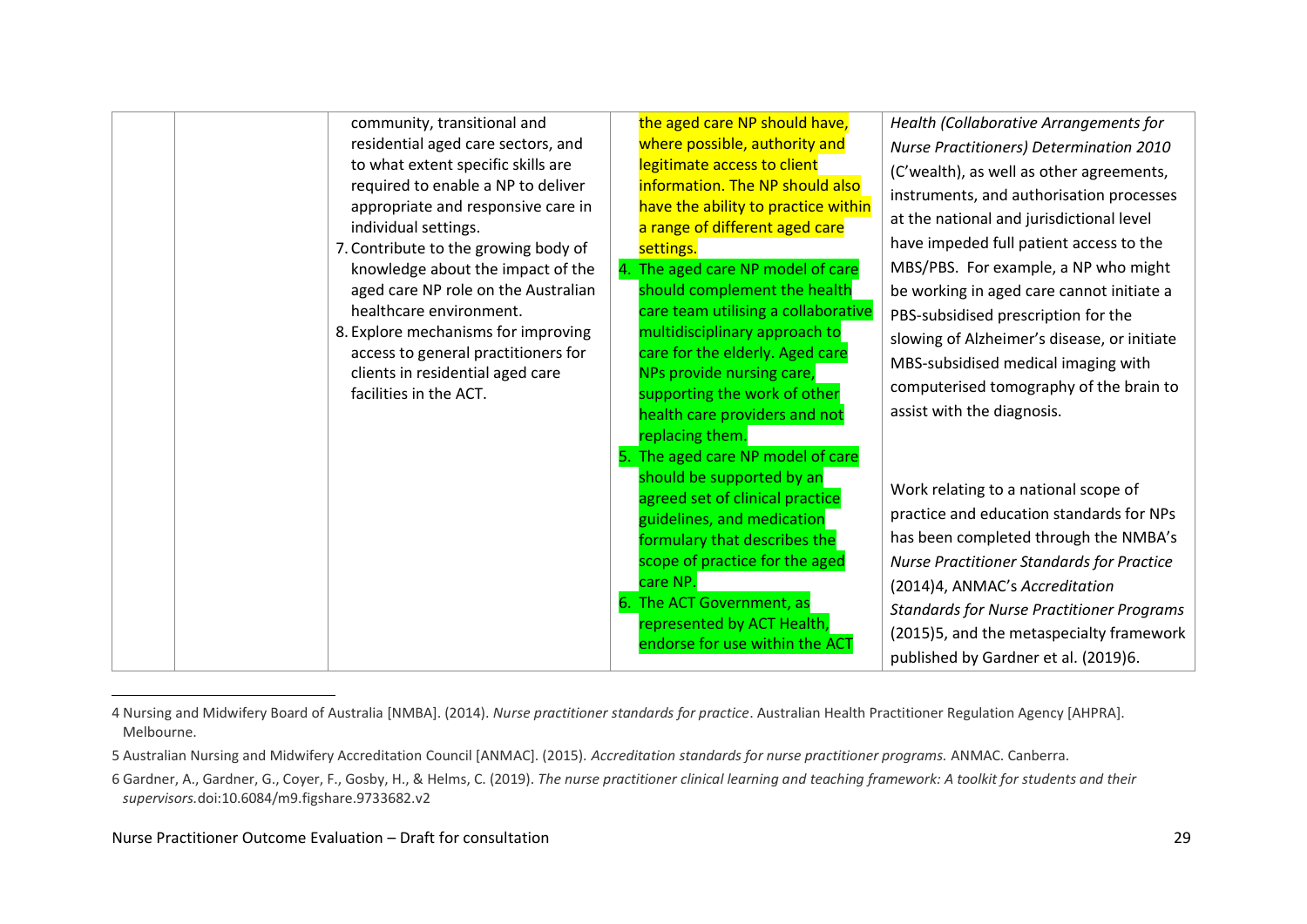|  |  | the Clinical Practice Guidelines                           | However clinical practice guidelines       |
|--|--|------------------------------------------------------------|--------------------------------------------|
|  |  | and Medication Formularies.                                | (CPGs) are no longer relevant to the NP    |
|  |  | 7. The Australian Government                               | role, as they fell out of favour when they |
|  |  | support the work towards the                               | were found to inhibit practice             |
|  |  | establishment of an agreed                                 | unnecessarily once NPs achieved            |
|  |  | generic national scope of practice                         | endorsement7. These CPGs were              |
|  |  | for NPs that incorporate evidence                          |                                            |
|  |  | based clinical guidelines.                                 | extensive documents that outlined          |
|  |  | 8. Clinical practice guidelines for the                    | processes in care, as well as medication   |
|  |  | aged care NP should be                                     | and diagnostic formularies. They were      |
|  |  | developed collaboratively<br>(utilising the best available | overly prescriptive and were found to go   |
|  |  | current evidence) by a                                     | beyond guideline-informed care to          |
|  |  | multidisciplinary team that                                | protocolised care. Nursing as a profession |
|  |  | includes medical, nursing, and                             | has evolved and we now see advanced        |
|  |  | allied health experts.                                     | level nurses using such CPGs to help them  |
|  |  | 9. The leadership aspect of the aged                       | expand and guide their clinical practice,  |
|  |  | care NP role not only                                      | whilst enabling them to the supply of      |
|  |  | incorporates the clinical aspects                          | medicines, and the requesting of           |
|  |  | of care such as expert                                     | diagnostic tests. The purpose of NMBA      |
|  |  | knowledge, skill and clinical                              |                                            |
|  |  | decision-making but also                                   | endorsement is so that NPs can work        |
|  |  | incorporates the application of                            | independently, without such structured     |
|  |  | research into every day practice.                          | processes governing their care. They are   |
|  |  | 10. The aged care NP supports the                          | individually accountable to the regulator  |
|  |  | work of other registered nurses                            | for their care, whereas CPGs largely make  |
|  |  | and care workers, they should                              | the nurse accountable to the employer.     |
|  |  | not replace the role or function                           | Thus, such guidelines are not necessary    |
|  |  | of these care staff within an                              |                                            |

<sup>7</sup> Carryer, J., Gardner, G., Dunn, S., & Gardner, A. (2007). The capability of nurse practitioners may be diminished by controlling protocols. *Australian Health Review, 31*(1), 108-115.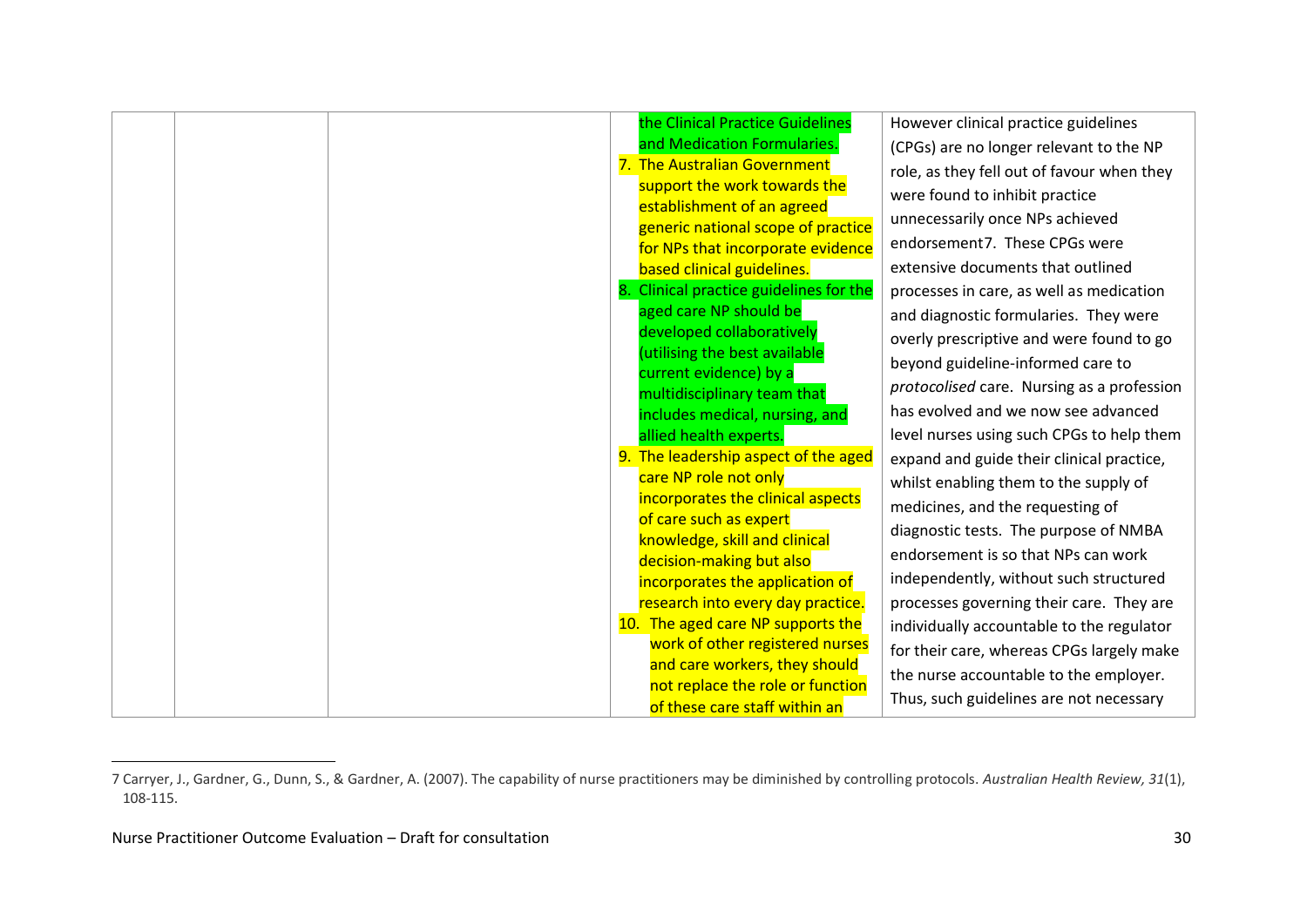| organisation or aged care<br>setting.<br>11. Findings of the ACT-ACNPPP<br>regarding the positive potential<br>impact of the aged care NP on<br>reducing the rates of hospital<br>admission of aged care clients<br>through the timely assessment,<br>intervention, coordination and<br>case management of clients in<br>consultation with the multi-<br>disciplinary team (particularly<br>general practitioners), provide<br>the basis for further<br>investigation of the impact of<br>this new level of nursing<br>service.<br>12. The potential impact of aged<br>care NP positions be<br>complemented and extended<br>by the amendment of current<br>legislation and procedures to<br>provide access to Medicare<br><b>Provider Numbers and the PBS.</b><br>13. To enable the aged care NP to<br>successfully enact their role, | and NP credentialing has instead been the<br>focus of public agencies.<br>Well-published barriers to practice have<br>confused the clinical role of the NP. Such<br>barriers have forced NPs to use extensive<br>workarounds for core aspects of their<br>clinical roles (i.e. prescribing, diagnosing,<br>requesting, and interpreting diagnostic<br>tests and referring to medical and allied<br>health specialists). These workarounds<br>cause duplication and inefficiency of care,<br>role uncertainty, and unrealised cost<br>savings within both public and private<br>sector roles.<br>Employers want NP clinicians but as NPs<br>develop within their roles, their Standards<br>for Practice require they contribute to the<br>larger profession in the domains of |
|---------------------------------------------------------------------------------------------------------------------------------------------------------------------------------------------------------------------------------------------------------------------------------------------------------------------------------------------------------------------------------------------------------------------------------------------------------------------------------------------------------------------------------------------------------------------------------------------------------------------------------------------------------------------------------------------------------------------------------------------------------------------------------------------------------------------------------------|------------------------------------------------------------------------------------------------------------------------------------------------------------------------------------------------------------------------------------------------------------------------------------------------------------------------------------------------------------------------------------------------------------------------------------------------------------------------------------------------------------------------------------------------------------------------------------------------------------------------------------------------------------------------------------------------------------------------------------------------------------------------------|
| local authorities and agencies<br>establish procedures and<br>activate mechanisms to<br>facilitate prescribing of<br>medications, ordering of clinical<br>investigations and referrals to<br>other health care professionals.                                                                                                                                                                                                                                                                                                                                                                                                                                                                                                                                                                                                         | leadership, research, education, and<br>support of systems. Twenty years on,<br>health consumers and professionals alike<br>are still asking what NP is and what they<br>do. These experienced NPs are required<br>to act in a higher capacity by contributing                                                                                                                                                                                                                                                                                                                                                                                                                                                                                                               |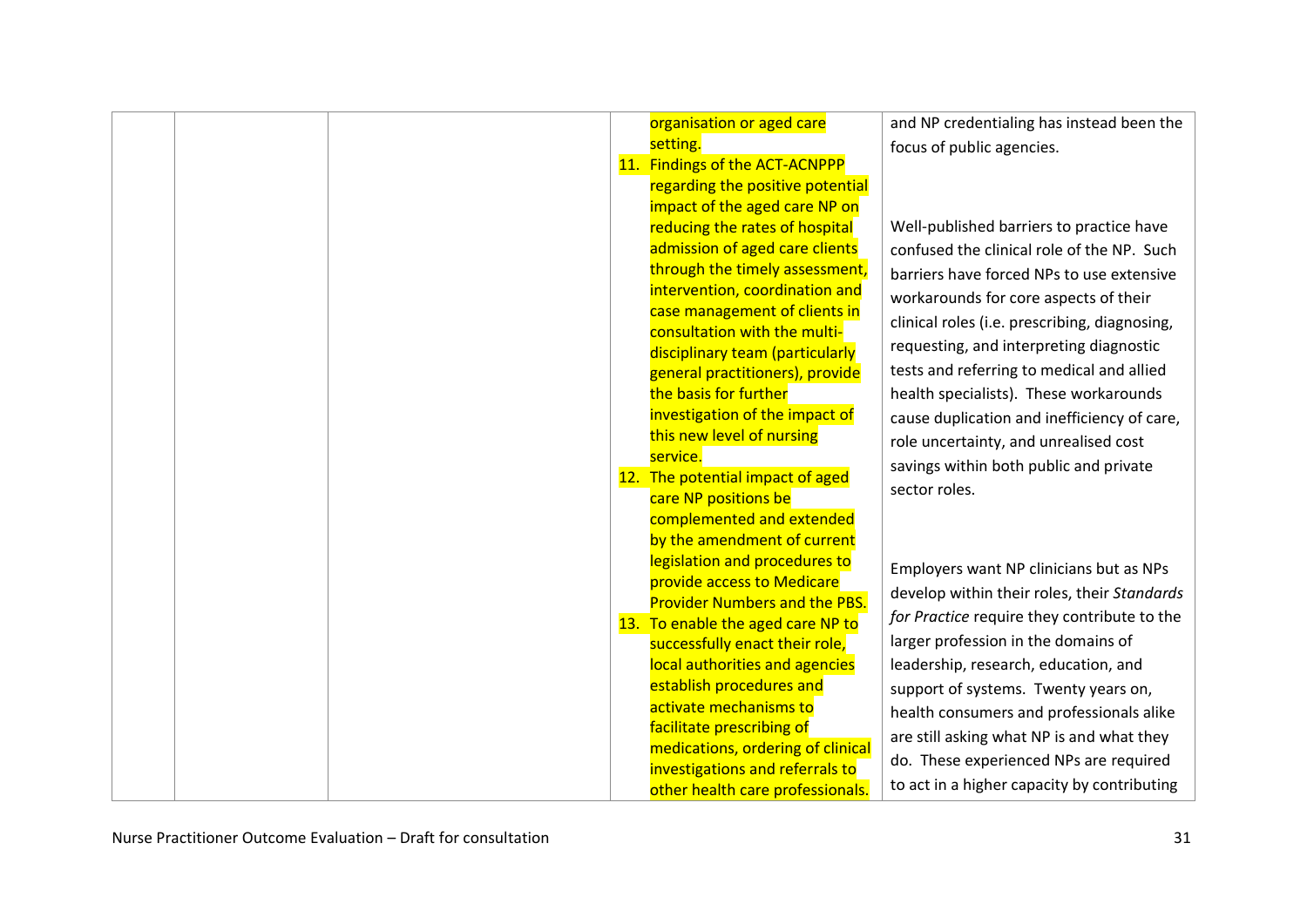|  |  | 14. The Nursing and Midwifery                                  | to larger projects, presentations,            |
|--|--|----------------------------------------------------------------|-----------------------------------------------|
|  |  | Office of ACT Health, in                                       | committees, and discussions. However,         |
|  |  | collaboration with the National                                | this causes conflicts with employers who      |
|  |  | <b>Nursing and Nurse Education</b>                             | need clinical staff to run the day-to-day     |
|  |  | Taskforce, and the Australian                                  | operations. This conflict is more easily      |
|  |  | <b>Nursing and Midwifery Council</b>                           | managed by other professions, such as         |
|  |  | (ANMC) facilitate the<br>attainment of national                | medical practitioners, who frequently         |
|  |  | consistency for nurse                                          |                                               |
|  |  | practitioner developments.                                     | hold co-joint appointments with academic      |
|  |  | 15. A nationally consistent                                    | institutions and have enterprise              |
|  |  | minimum data set be                                            | bargaining agreements that enable             |
|  |  | established to provide data and                                | higher-level duties as they progress up the   |
|  |  | further evaluate cost                                          | ladder of their profession. In addition,      |
|  |  | effectiveness, client and health                               | medical practitioners generally have          |
|  |  | professional satisfaction,                                     | teams of nursing and allied health staff to   |
|  |  | efficacy of the aged care nurse                                | assist with their clinical loads, so they can |
|  |  | practitioner role, client safety                               | take part in such duties. Nurse               |
|  |  | and health care outcomes.                                      | practitioners have no such support.           |
|  |  | 16. The aged care NP be provided                               |                                               |
|  |  | with agreed prescribing rights                                 |                                               |
|  |  | within the PBS.                                                |                                               |
|  |  | 17. For an aged care NP to be able                             | To date, no publicly available national       |
|  |  | to function at their full                                      | minimum dataset is available to evaluate      |
|  |  | potential across sectors, they                                 | cost effectiveness, client and health         |
|  |  | need to be able to refer to                                    | professional satisfaction, service delivery   |
|  |  | other health professionals and                                 | models or efficacy of NP roles. The           |
|  |  | to order diagnostics, within<br>their scope of practice, under | primary reason for this is a lack of funding  |
|  |  | MBS, so older people will not                                  | to establish such datasets and was a major    |
|  |  | be financially disadvantaged.                                  |                                               |
|  |  | 18. The 'Nurse Practitioners in the                            | recommendation from KPMG's Cost               |
|  |  | <b>ACT-The Framework' (ACT</b>                                 | <b>Benefit Analysis of Nurse Practitioner</b> |
|  |  |                                                                |                                               |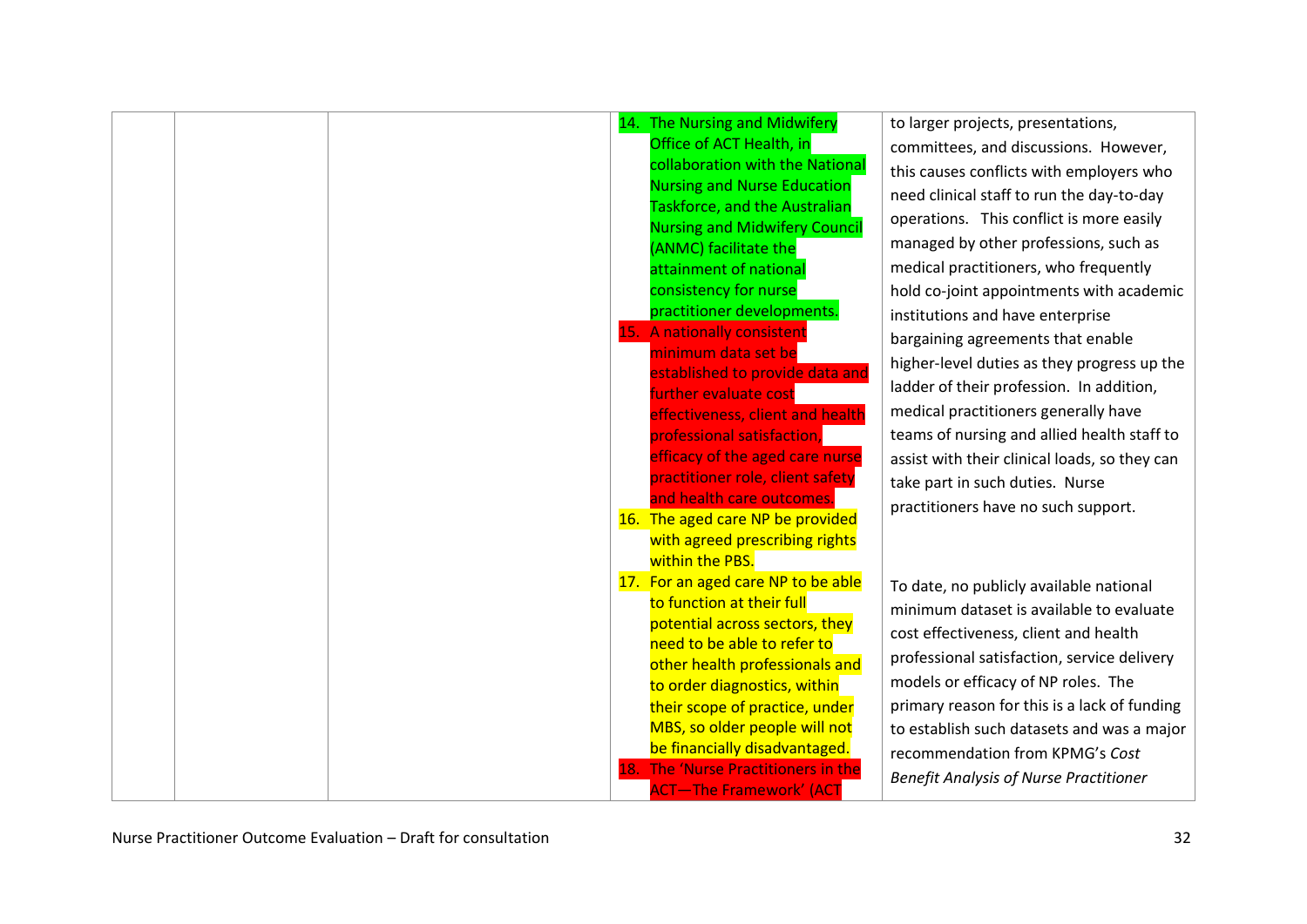|  |  | Government 2002) document<br>should be the model that<br>facilitates the establishment of<br>aged care NP positions,<br>providing guidelines for the<br>practice environment.<br>19. The ACT Government through<br>its agency ACT Health facilitates<br>the procedural components to<br>enable the enactment of the<br>full implementation of the aged<br>care NP role; including approval<br>of draft clinical practice<br>guidelines and medication<br>formularies. | Models of Care (2018)8 report, which had<br>been funded by the Commonwealth<br>Department of Health. It was hoped the<br>MBS/PBS data could in part, be used for<br>such purposes. However, this data is not<br>publicly available and is very blunt in its<br>approach to examining NP practice. It<br>only tracks professional attendances with<br>NPs. It does not examine with any<br>granularity the types of procedures,<br>treatments, or conditions that are being<br>treated by NPs, as it is with general<br>practitioners and medical specialists. |
|--|--|-----------------------------------------------------------------------------------------------------------------------------------------------------------------------------------------------------------------------------------------------------------------------------------------------------------------------------------------------------------------------------------------------------------------------------------------------------------------------|---------------------------------------------------------------------------------------------------------------------------------------------------------------------------------------------------------------------------------------------------------------------------------------------------------------------------------------------------------------------------------------------------------------------------------------------------------------------------------------------------------------------------------------------------------------|
|  |  | 20. The ACT Government develops<br>and further implements local<br>policies and mechanisms that<br>advise pharmacists of the<br>medication formulary from<br>which the aged care NP can<br>prescribe.<br>The ACT Government through<br>its agency ACT Health,<br>collaborates with the private<br>sector to support the<br>development of the aged care<br>NP role.<br>22. Further funding is provided to<br>enable research to be<br>undertaken to clarify issues    | ACT Government has limited experience in<br>developing NP-specific resources for<br>health consumers, NPs and employers.<br>These are currently being developed by<br>the NP Professional Practice Project to<br>assist both the public and private sector in<br>better understanding and establishing NP<br>roles.                                                                                                                                                                                                                                           |

8 KPMG. (2018). *Cost benefit analysis of nurse practitioner models of care.* Australian Commonwealth Department of Health.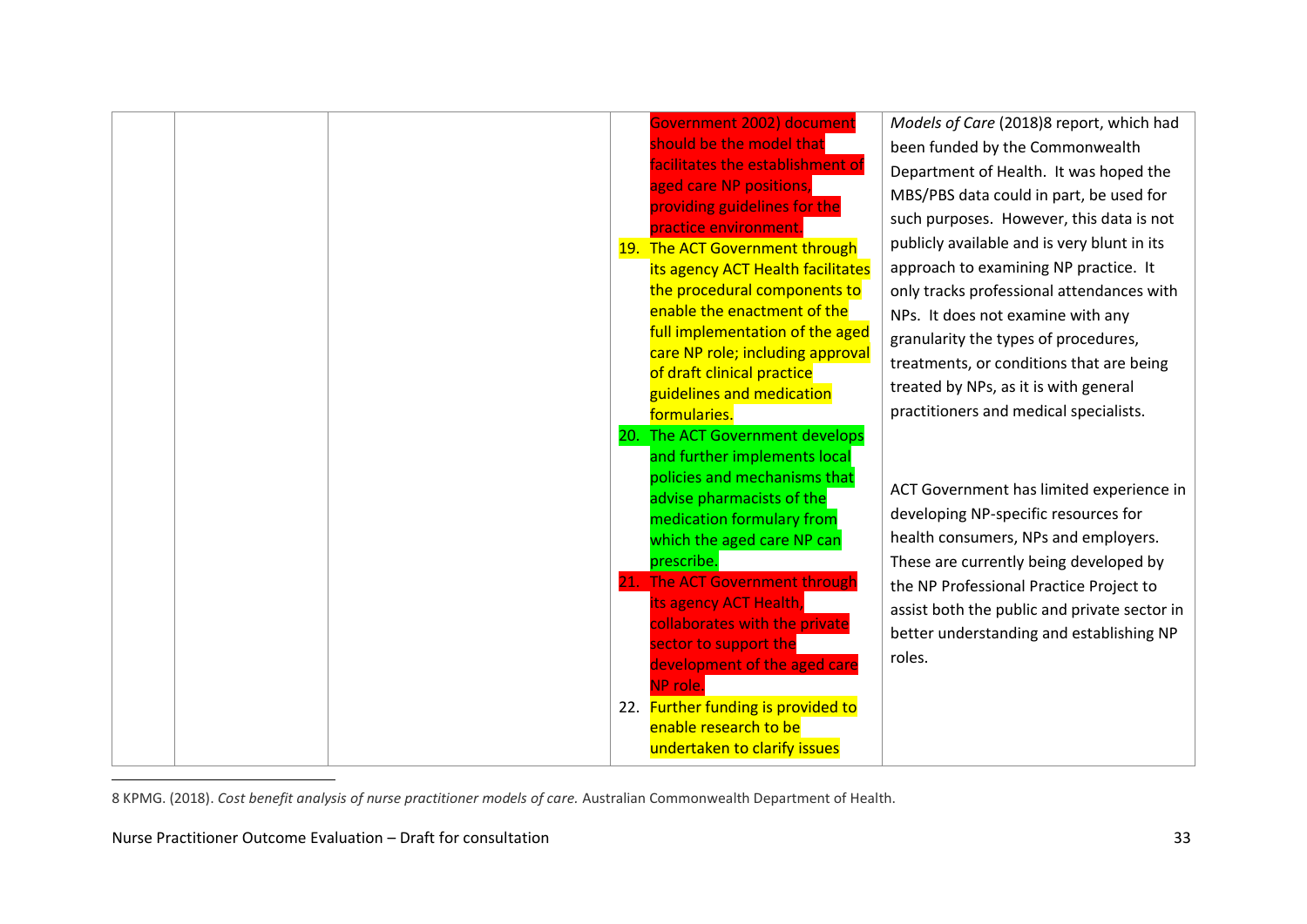|      |                                                                           |                                                                                                                                                                                                                                                                                                                                                                                                                                                                                                                                                                                                                                                                                                                                                                                                                                                                                    | surrounding establishing roles,<br>how leadership from NPs<br>impacts the health sector,<br>transition to practice, after<br>hours service delivery, and how<br>the role improves access to<br>timely care.                                                                                                                                                                                                                                                                                                                                                                                                                                                                                                                                                                                                            |                                                                                                                                                                                                                                                                                                                                                                                                                                                                                                                                                                                                                                                                                                                                                                                                                                                                     |
|------|---------------------------------------------------------------------------|------------------------------------------------------------------------------------------------------------------------------------------------------------------------------------------------------------------------------------------------------------------------------------------------------------------------------------------------------------------------------------------------------------------------------------------------------------------------------------------------------------------------------------------------------------------------------------------------------------------------------------------------------------------------------------------------------------------------------------------------------------------------------------------------------------------------------------------------------------------------------------|------------------------------------------------------------------------------------------------------------------------------------------------------------------------------------------------------------------------------------------------------------------------------------------------------------------------------------------------------------------------------------------------------------------------------------------------------------------------------------------------------------------------------------------------------------------------------------------------------------------------------------------------------------------------------------------------------------------------------------------------------------------------------------------------------------------------|---------------------------------------------------------------------------------------------------------------------------------------------------------------------------------------------------------------------------------------------------------------------------------------------------------------------------------------------------------------------------------------------------------------------------------------------------------------------------------------------------------------------------------------------------------------------------------------------------------------------------------------------------------------------------------------------------------------------------------------------------------------------------------------------------------------------------------------------------------------------|
| 2007 | Implementing the<br><b>Nurse Practitioner</b><br>in Aged Care<br>(INPRAC) | 1. Contribute to a national minimum<br>data set (Joanna Briggs Institute)<br>for Aged Care NPs<br>2. Pilot data collection strategies and<br>collect baseline data for assessment<br>of the impact on quality measures<br>with emphasis on reasons for<br>admission, length of stay, client<br>satisfaction and other indicators<br>that may be relevant;<br>3. Provide data to inform clinical<br>support structures for newly<br>licensed practitioners;<br>4. Identify potential barriers in health<br>structures and systems that may<br>impact on the ability of the NP to<br>order pathology, imaging and other<br>diagnostic tests and develop<br>strategies to address this;<br>5. Identify potential barriers in the<br>structures and systems that may<br>impact on the ability of the NP to<br>implement prescribing rights and<br>develop strategies to address these; | 1. The Pharmaceutical Benefits<br>Scheme prescriber numbers and<br><b>Medical Benefits Scheme</b><br>provider numbers are made<br>available to authorised NPs;<br>2. That organizations, line managers<br>and overarching boards are fully<br>informed of the role of the NP<br>prior to implementation;<br>3. That further research and<br>investigative studies are<br>conducted to continue to<br>monitor the cost savings resulting<br>from decreased admission to<br>acute services;<br>4. That the position description for<br>the NP and the related client-<br>base is negotiated and clearly<br>articulated, prior to the<br>commencement of the role;<br>5. That there are realistic,<br>achievable and individual key<br>performance indicators<br>established at the outset of NP<br>position development; | This research project served as an<br>extension to operationalise the NP role<br>from the ACT-ACNPPP above, and was co-<br>funded by the Commonwealth and<br>Territory health departments. It was<br>unique in that it examined outcomes<br>relating to NP practice models across both<br>the public and private health sectors.<br>The INPRAC report provides useful<br>insights and achieved its research aims.<br>Importantly, it demonstrated significant<br>health systems savings and PROMs<br>associated with NP roles in the aged care<br>sector. For example, the report identified<br>that NP interventions in a residential aged<br>care model were able to decrease falls in<br>at-risk populations by 24% over the study<br>period. In addition, the incidence of<br>chronic wounds declined from 4/month to<br>0/month, and pressure injuries reduced |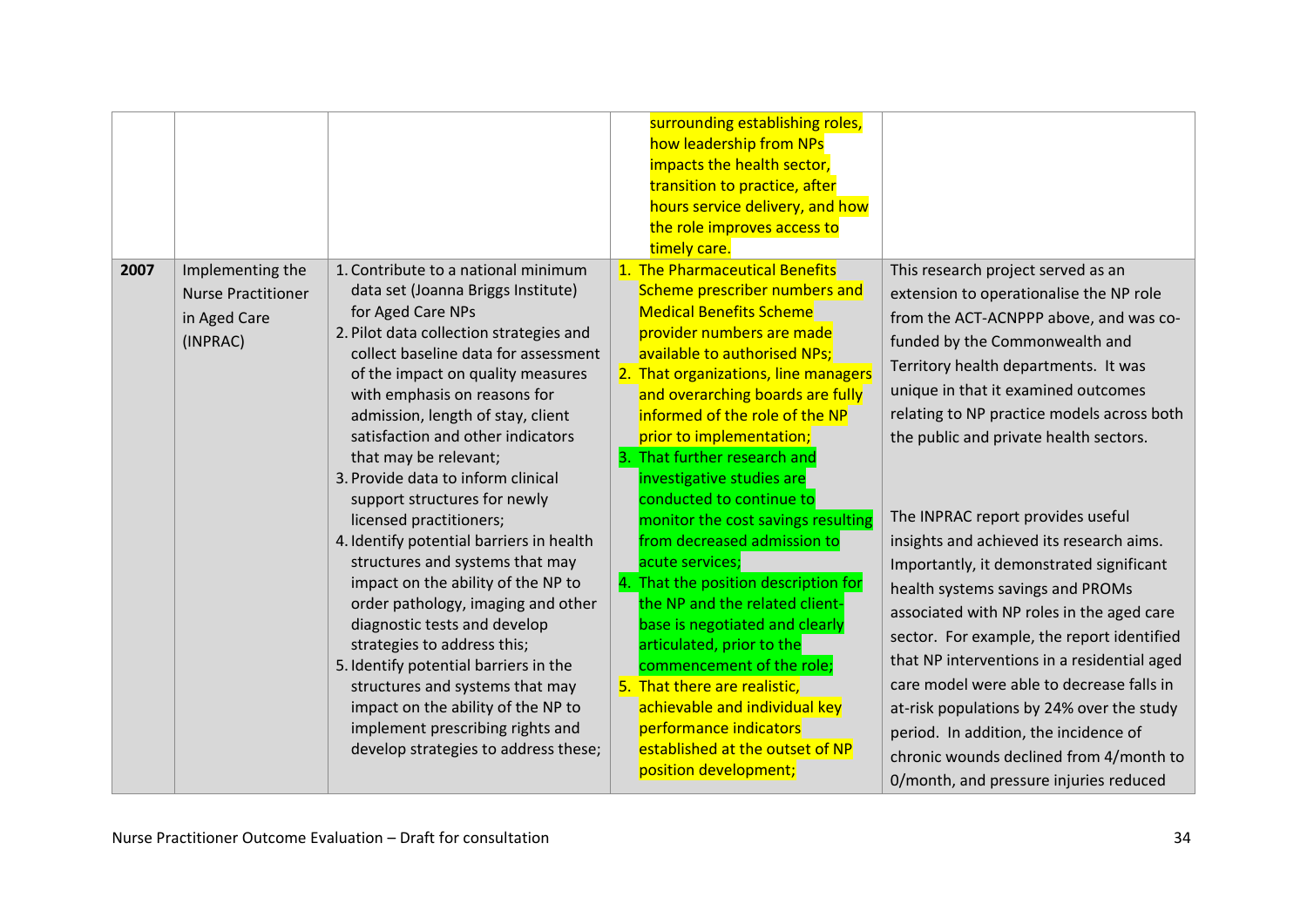| 6. That there is regular opportunity<br>6. Identify health benefits associated<br>from 3/month to 1/month during the<br>for performance review, by both<br>with NP assessment, intervention<br>study period. In a separate tertiary<br>or referral in aged care contexts;<br>the NP and the manager, at<br>hospital-based aged care NP model, the<br>initially close intervals in order to<br>7. Identify further legislative changes<br>actions of one NP (who was not<br>provide ongoing assessment of<br>that may be required to allow the<br>legislatively allowed to practice to her full<br>NP to function in the extended role,<br>the boundaries and parameters<br>scope of practice), resulted in a health<br>around the scope of the role;<br>especially in relation to Schedule 8<br>systems savings of \$442,750 over the<br>7. That NP positions are legitimised,<br>medicines;<br>8. Develop local protocols and policies<br>from a management and<br>course of one year.<br>organisational perspective, and<br>for the effective implementation<br>for NP prescribing, ordering<br>that this is conveyed to all<br>members of the multidisciplinary<br>pathology, imaging and diagnostic<br>Data from INPRAC was used in a much<br>team and other appropriate<br>tests;<br>health professionals, including<br>9. Identify aspects of clinical<br>larger national project, whose final report<br>those that may be external to the<br>intervention, leadership and<br>was published in 2007. That project was<br>acculturation during the transition<br>employing organization;<br>8. That a strategic plan be<br>period following endorsement to<br>(JBI) and titled National Evaluation of<br>developed for the ongoing<br>practice as NPs;<br>Nurse Practitioner-Like Services in<br>professional, clinical and<br>Provide data on the extent<br>10.<br>Residential Aged Care Services. It<br>and character of the evolving role<br>organizational development of<br>analysed data from several different<br>the NP role;<br>of the NP in aged care;<br>9. That the Nursing and Midwifery<br>Identify and develop<br>11.<br>jurisdictions that were implementing the<br>Office, ACT Health continue to<br>formalised supervision/mentorship<br>NP role in aged care. What is most<br>explore the possibility of a larger,<br>strategies to support new NPs;<br>striking about the JBI project is that it<br>statistically relevant, study<br>Identify the potential for<br>12.<br>suffered from significant issues relating to<br>regarding the delay to treatment<br>improved integration, coordination,<br>its methodology. For example, even<br>and linkages with existing services<br>commencement as a result of NP<br>though the JBI project aimed to examine<br>inability to obtain PBS and MBS<br>across the acute, community and<br>NP-related practice and outcomes,<br>residential aged care sectors; and<br>prescriber and provider numbers;<br>That future NP positions<br>Contribute to the growing<br>10.<br>13.<br>INPRAC was the only contributor that<br>have clearly defined service areas<br>body of knowledge regarding the<br>used NPs, whereas the remaining<br>impact of the aged care NP role in<br>and geographical boundaries;<br>jurisdictions used advanced practice |  |                                   |  |                                            |
|--------------------------------------------------------------------------------------------------------------------------------------------------------------------------------------------------------------------------------------------------------------------------------------------------------------------------------------------------------------------------------------------------------------------------------------------------------------------------------------------------------------------------------------------------------------------------------------------------------------------------------------------------------------------------------------------------------------------------------------------------------------------------------------------------------------------------------------------------------------------------------------------------------------------------------------------------------------------------------------------------------------------------------------------------------------------------------------------------------------------------------------------------------------------------------------------------------------------------------------------------------------------------------------------------------------------------------------------------------------------------------------------------------------------------------------------------------------------------------------------------------------------------------------------------------------------------------------------------------------------------------------------------------------------------------------------------------------------------------------------------------------------------------------------------------------------------------------------------------------------------------------------------------------------------------------------------------------------------------------------------------------------------------------------------------------------------------------------------------------------------------------------------------------------------------------------------------------------------------------------------------------------------------------------------------------------------------------------------------------------------------------------------------------------------------------------------------------------------------------------------------------------------------------------------------------------------------------------------------------------------------------------------------------------------------------------------------------------------------------------------------------------------------------------------------------------------------------------------------------------------------------------------------------------------------------------------------------------------------------------------------------------------------------------------------------------------------------------------------------------------------------------------------------------------------------------------------------------------------------------------------------------------------------------------------------------|--|-----------------------------------|--|--------------------------------------------|
|                                                                                                                                                                                                                                                                                                                                                                                                                                                                                                                                                                                                                                                                                                                                                                                                                                                                                                                                                                                                                                                                                                                                                                                                                                                                                                                                                                                                                                                                                                                                                                                                                                                                                                                                                                                                                                                                                                                                                                                                                                                                                                                                                                                                                                                                                                                                                                                                                                                                                                                                                                                                                                                                                                                                                                                                                                                                                                                                                                                                                                                                                                                                                                                                                                                                                                                    |  |                                   |  | coordinated by the Joanna Briggs Institute |
|                                                                                                                                                                                                                                                                                                                                                                                                                                                                                                                                                                                                                                                                                                                                                                                                                                                                                                                                                                                                                                                                                                                                                                                                                                                                                                                                                                                                                                                                                                                                                                                                                                                                                                                                                                                                                                                                                                                                                                                                                                                                                                                                                                                                                                                                                                                                                                                                                                                                                                                                                                                                                                                                                                                                                                                                                                                                                                                                                                                                                                                                                                                                                                                                                                                                                                                    |  | the context of Australian health. |  |                                            |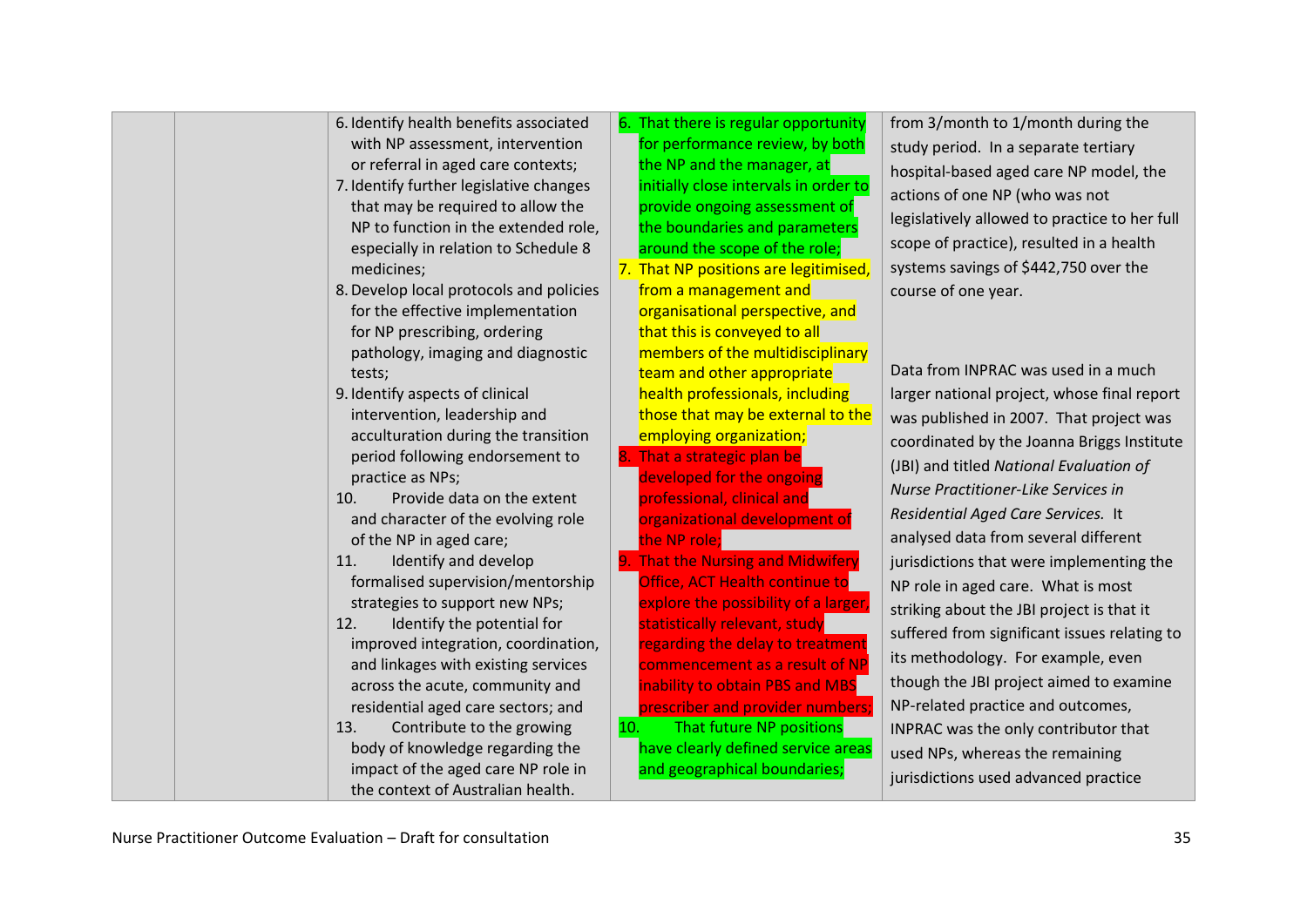|  | That memorandums of<br>11.<br>understanding are developed,<br>between area health services and<br>private sector NPs to enable<br>access to professional resources;<br>That mentorship is<br>12.<br>developed and encouraged for<br>future NPs;<br>That future data collection<br>13.<br>methodologies are designed to<br>accurately capture a greater<br>range of NP core interventions;<br>and<br><b>That interprofessional</b><br>14.<br>learning is available, by way of<br>clinical support teams, to provide<br>NPs with support, guidance and<br>knowledge exchange<br>opportunities in an ongoing<br>manner. | nurses who had not undertaken or<br>completed their NP training.<br>Lastly, INPRAC was significant in that it<br>observed significant adverse outcomes<br>arising from delays in care provision.<br>Those delays in care provision were<br>attributed to the fact that NPs in the<br>community-based aged care sector had no<br>access to MBS/PBS items to subsidise core<br>care activities, or were unable to<br>undertake supplemental activities<br>required of their roles due to legislative<br>restrictions. These unnecessary delays<br>occurred because NPs were then required<br>to source general practitioners or medical<br>specialists to fulfill duties relating to core<br>or supplemental NP duties (e.g.<br>prescribing, requesting examinations,<br>etc.), but this was not always logistically<br>feasible in a timely manner. It is thought<br>this observation, in addition to findings<br>from the ACT-ACNPPP, were instrumental<br>in pushing forward the Commonwealth's<br>2010 MBS/PBS reforms. |
|--|----------------------------------------------------------------------------------------------------------------------------------------------------------------------------------------------------------------------------------------------------------------------------------------------------------------------------------------------------------------------------------------------------------------------------------------------------------------------------------------------------------------------------------------------------------------------------------------------------------------------|---------------------------------------------------------------------------------------------------------------------------------------------------------------------------------------------------------------------------------------------------------------------------------------------------------------------------------------------------------------------------------------------------------------------------------------------------------------------------------------------------------------------------------------------------------------------------------------------------------------------------------------------------------------------------------------------------------------------------------------------------------------------------------------------------------------------------------------------------------------------------------------------------------------------------------------------------------------------------------------------------------------------------|
|--|----------------------------------------------------------------------------------------------------------------------------------------------------------------------------------------------------------------------------------------------------------------------------------------------------------------------------------------------------------------------------------------------------------------------------------------------------------------------------------------------------------------------------------------------------------------------------------------------------------------------|---------------------------------------------------------------------------------------------------------------------------------------------------------------------------------------------------------------------------------------------------------------------------------------------------------------------------------------------------------------------------------------------------------------------------------------------------------------------------------------------------------------------------------------------------------------------------------------------------------------------------------------------------------------------------------------------------------------------------------------------------------------------------------------------------------------------------------------------------------------------------------------------------------------------------------------------------------------------------------------------------------------------------|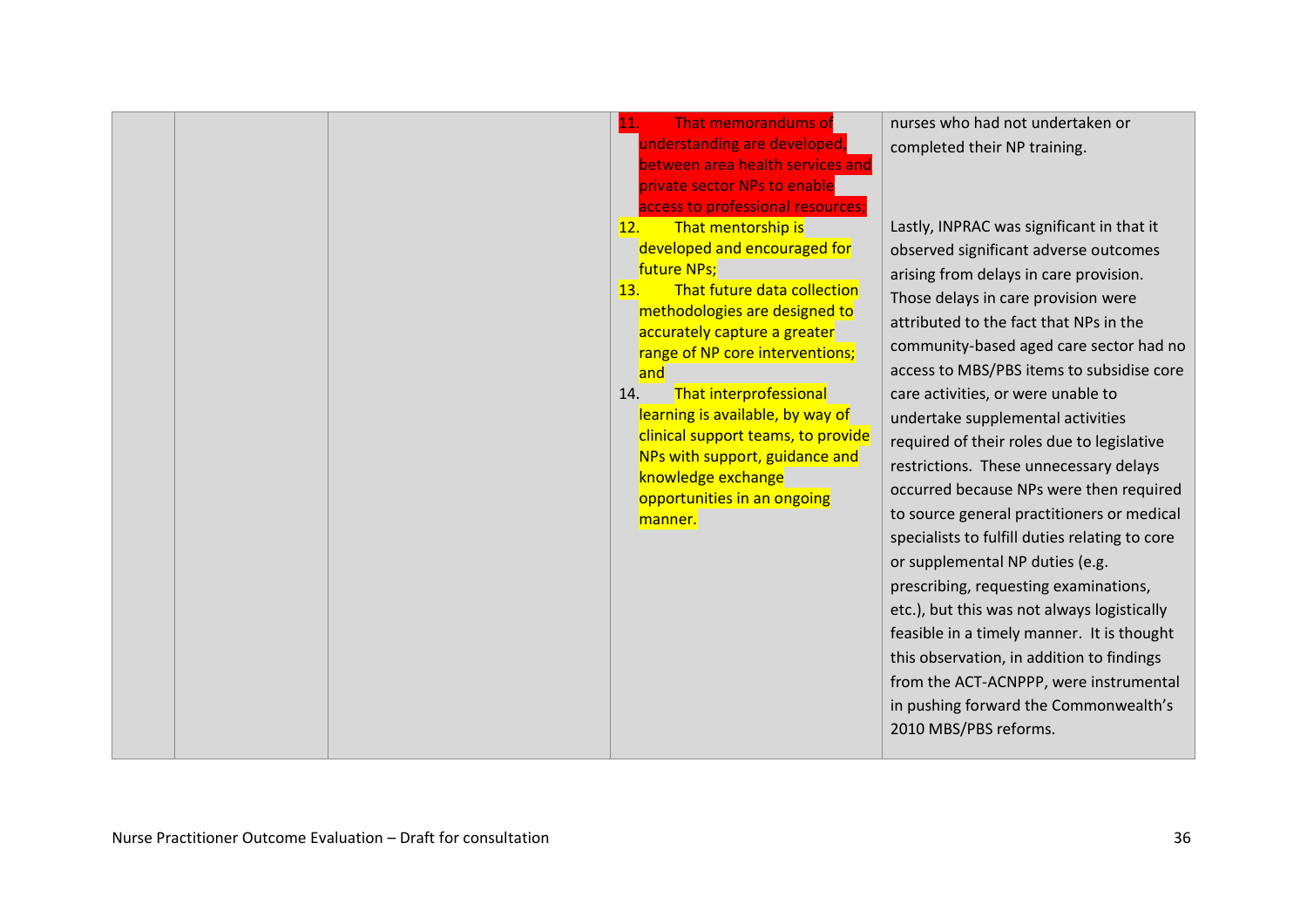| 2007 | Evaluation of the   | Undertake an evaluation of<br>14.                                  | 15.<br>Reduce the size and                                      | This evaluation provided an opportunity      |
|------|---------------------|--------------------------------------------------------------------|-----------------------------------------------------------------|----------------------------------------------|
|      | <b>NP Framework</b> | the Framework in terms of                                          | content, simplify and make it [the                              | to refresh the governance framework for      |
|      |                     | application across the ACT, impact                                 | Framework] more concise. It                                     | NP positions across both the public and      |
|      |                     | and benefits using both                                            | should be generic, not ACT                                      | private sectors. In sum, the review was      |
|      |                     | quantitative and qualitative                                       | Health and acute care centric;                                  |                                              |
|      |                     | research methods.                                                  | and able to be used by NPs in the                               | successful in achieving its aims.            |
|      |                     | Determine the effectiveness<br>15.                                 | public and private sectors.                                     |                                              |
|      |                     | of the Framework package.                                          | <b>Incorporate flowcharts</b><br>16.                            |                                              |
|      |                     | Determine the satisfaction of<br>16.                               | where possible.                                                 | At the time, NPs across both the public      |
|      |                     | organizations and individuals                                      | Change the document to a<br>17.                                 | and private sectors were required to         |
|      |                     | interested in creating NP positions                                | digital form with direct links to                               |                                              |
|      |                     | with the Framework.                                                | other key documents and                                         | submit a business case and matching          |
|      |                     | Conduct a brief review and<br>17.                                  | websites. Ensure it is easily                                   | clinical practice guidelines for approval by |
|      |                     | comparison with similar                                            | printable. Regularly update                                     | the Director General or their delegate       |
|      |                     | documentation from other States                                    | ensuring appropriate document                                   | before they were authorised to prescribe     |
|      |                     | and Territories.                                                   | control of versions maintained.                                 | medicines or independently request           |
|      |                     | Identify and provide<br>18.                                        | 18.<br>The key role of the                                      | diagnostic imaging or pathology tests.       |
|      |                     | recommendations to the NP Project                                  | <b>Multidisciplinary Advisory Groups</b>                        | Such requirements for clinical practice      |
|      |                     | Team on improvements required                                      | [MAG] should be emphasised and                                  | guidelines or business cases are             |
|      |                     | prior to second and subsequent                                     | each Advisory Group remain in                                   | recommended, but no longer required in       |
|      |                     | editions of the Framework                                          | place for the duration of the NP                                |                                              |
|      |                     | documentation.                                                     | service. The MAG could be the<br>health service team with which | the private sector. Credentialing            |
|      |                     | Within a quality context,<br>19.                                   |                                                                 | processes used in the public sector have     |
|      |                     | report on the usability and clarity of<br>the documentation from a | the NP works, and members of<br>the services be consumers.      | now replaced the requirement for clinical    |
|      |                     | consumer's perspective.                                            | Include references on<br>19.                                    | practice guidelines, and business cases for  |
|      |                     | Finalise and deliver a report<br>20.                               | consumer participation, for                                     | NP positions are approved through the        |
|      |                     | on the evaluation of the Framework                                 | example websites and clearing                                   | usual processes in the public sector.        |
|      |                     | to the Project Manager.                                            | houses. Include guidance on how                                 |                                              |
|      |                     |                                                                    | to consult and liaise with Health                               |                                              |
|      |                     |                                                                    | <b>Care Consumers ACT.</b>                                      |                                              |
|      |                     |                                                                    | The formulary section needs<br>20.                              | Many of the changes did not produce any      |
|      |                     |                                                                    | updating to reflect changes to                                  | palpable change in the authorisation         |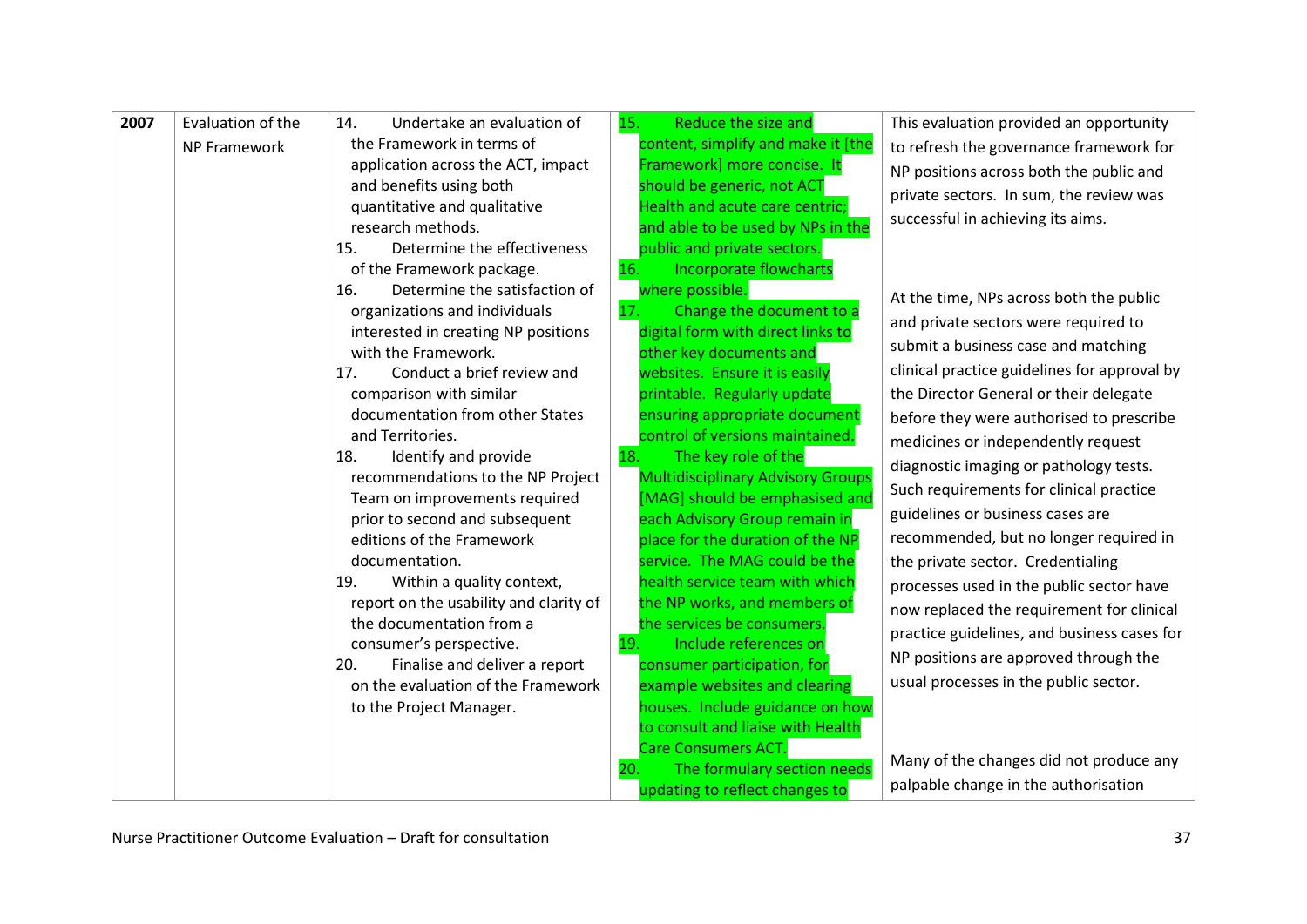| 21.<br>22. | the regulation of medicines in the<br>ACT.<br>Provide more guidance for<br>NPs on the development of their<br>formulary<br>In conjunction with the<br><b>Chief Pharmacist of the ACT</b><br>develop a process for informing<br>pharmacists, both public and<br>private, on NP dispensing and<br>how to access the approved NP<br>clinical practice<br>guidelines/formulary.                                                                                                                                                                                                                                                        | process, but most of the hurdles imposed<br>by this framework was eventually<br>repealed with changes to the Health Act<br>1993 and the Medicines, Poisons and<br>Therapeutic Goods Act 2008.<br>Currently, no strategic policy exists for<br>establishing or growing NP services across<br>the ACT or Nationally.                                                                                                                                                                                                                                                  |
|------------|------------------------------------------------------------------------------------------------------------------------------------------------------------------------------------------------------------------------------------------------------------------------------------------------------------------------------------------------------------------------------------------------------------------------------------------------------------------------------------------------------------------------------------------------------------------------------------------------------------------------------------|---------------------------------------------------------------------------------------------------------------------------------------------------------------------------------------------------------------------------------------------------------------------------------------------------------------------------------------------------------------------------------------------------------------------------------------------------------------------------------------------------------------------------------------------------------------------|
| 23.        | <b>Ensure the Framework</b><br>provides information to health<br>service organisations on how to<br>develop organisation-specific<br>policies and procedures on the<br>management of internal and<br>external NP prescribing.<br>24. Include information on the<br>credentialing process for NPs<br>who apply to work with health<br>facilities in the ACT.<br>25. Provide more in-depth<br>information on options on<br>professional indemnity where<br>scope of practice may vary<br>across different work situations<br>and locations.<br>26. Develop short, concise,<br>evidence-based complementary<br>Framework documents in | Due to the legislative and policy<br>complexities surrounding NP practice,<br>some pharmacists are still uncertain on<br>what an NP can and cannot prescribe.<br>The Australian College of Nurse<br>Practitioners report that pharmacists are<br>sometimes requesting that an NP submit<br>their "collaborative agreement" or<br>formulary to prove they are working<br>within their scope of practice, even<br>though this is not required.<br>Many health service organisations,<br>despite wanting NP services, are still<br>uncertain about what is required to |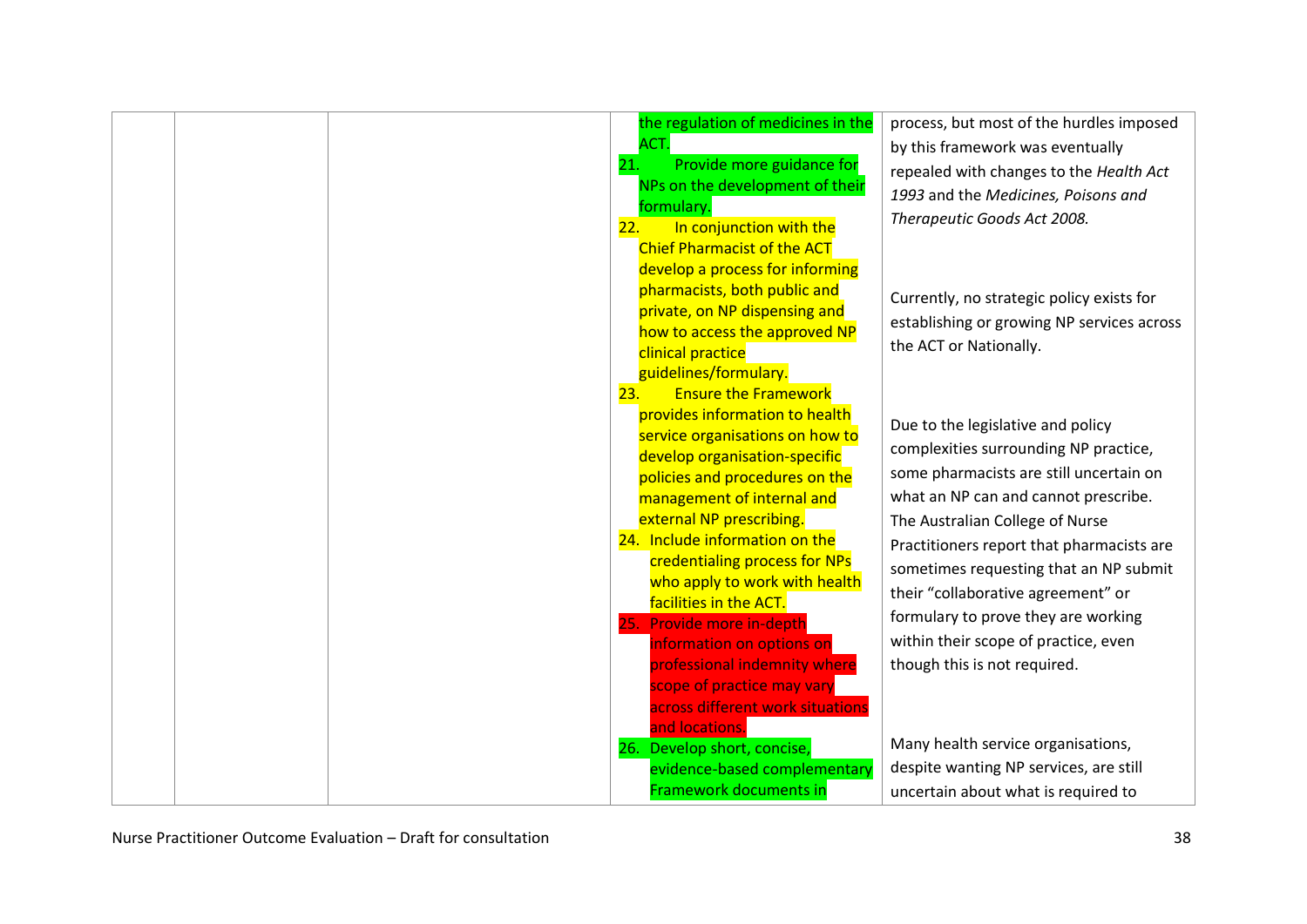|  | 28. | digital form which inform and<br>guide, and are easily printed.<br>27. Ensure any future Framework<br>"template" documents are in an<br>accessible format so they can<br>be easily downloaded and<br>directly entered into.<br>Develop an ACT policy and a<br>strategic planning framework<br>for the development of NP<br>services, that 'add value' to<br>existing health services.<br>29. Provide more information on<br>how to develop<br>'transformational' services<br>outside the traditional models<br>of health service, including<br>outside ACT Health, and how to<br>access other funding options to | successfully enact the role. There are a<br>few that have done so, and their work is<br>published in the peer-reviewed and grey<br>literature.<br>Professional indemnity is determined by<br>the insurer, but in most cases the insurer<br>themselves are not aware of the true<br>scope of practice of the individual NP and<br>what they might require to adequately<br>cover for their practice. There is no<br>published guidance for NPs on what level<br>of cover is required, for example, for NPs<br>involving high levels of surgical<br>procedures in their work. |
|--|-----|------------------------------------------------------------------------------------------------------------------------------------------------------------------------------------------------------------------------------------------------------------------------------------------------------------------------------------------------------------------------------------------------------------------------------------------------------------------------------------------------------------------------------------------------------------------------------------------------------------------|-----------------------------------------------------------------------------------------------------------------------------------------------------------------------------------------------------------------------------------------------------------------------------------------------------------------------------------------------------------------------------------------------------------------------------------------------------------------------------------------------------------------------------------------------------------------------------|
|  |     | support these.<br>30. Develop a stronger focus and<br>inclusiveness of consumers.<br>Develop consumer-focussed<br>information handout sheets to<br>raise awareness of NP services<br>and roles.<br>31. Simplify and streamline the                                                                                                                                                                                                                                                                                                                                                                               | Access to an nursing adviser with specific<br>expertise in NP-related policy and practice<br>has been sporadic in the ACT.                                                                                                                                                                                                                                                                                                                                                                                                                                                  |
|  |     | "Approval of Positions"<br>documentation requirements<br>and process, particularly taking<br>into the consideration the<br>needs of non-government<br>organisations.                                                                                                                                                                                                                                                                                                                                                                                                                                             | An NMBA-accredited and ANMAC-<br>endorsed NP program through the<br>University of Canberra never eventuated.<br>Currently there are 15 accredited NP                                                                                                                                                                                                                                                                                                                                                                                                                        |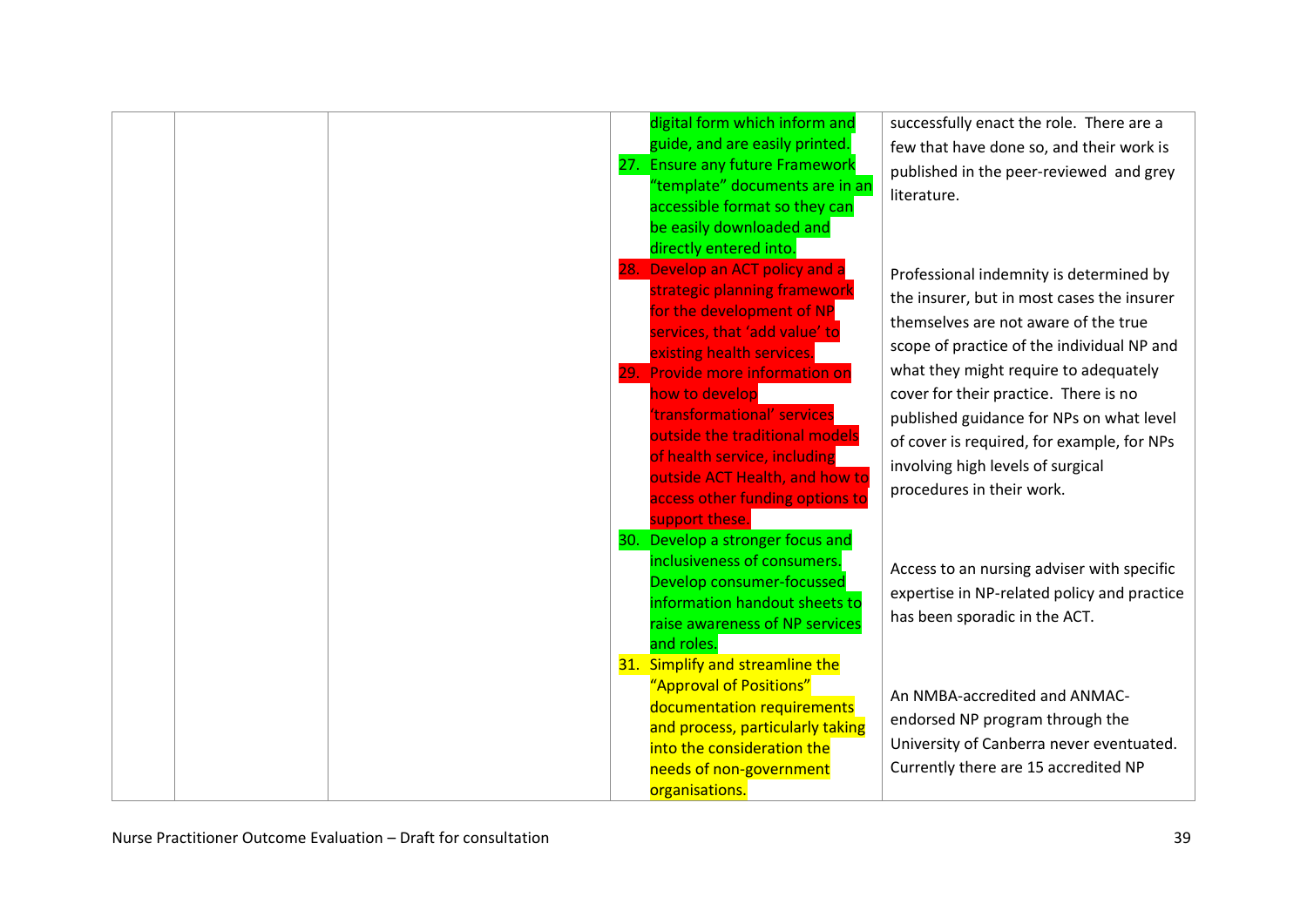|  |  | 32. Simplify and streamline the    | programs across the States and |
|--|--|------------------------------------|--------------------------------|
|  |  | "Services Business Case"           | Territories.                   |
|  |  | documentation requirements         |                                |
|  |  | and template, particularly         |                                |
|  |  | taking into consideration the      |                                |
|  |  | needs of non-governmental          |                                |
|  |  | organisations.                     |                                |
|  |  | 33. Simplify the Scope of Practice |                                |
|  |  | and Clinical Guidelines            |                                |
|  |  | document and template,             |                                |
|  |  | particularly taking into           |                                |
|  |  | consideration the needs of non-    |                                |
|  |  | governmental organisations.        |                                |
|  |  | 34. Provide continued access to a  |                                |
|  |  | NP advisor who provides            |                                |
|  |  | guidance on the requirements       |                                |
|  |  | of the business case and scope     |                                |
|  |  | of practice documents, and who     |                                |
|  |  | can assist with and facilitate the |                                |
|  |  | complex process of approval.       |                                |
|  |  | This may not be required if        |                                |
|  |  | process and documents were         |                                |
|  |  | significantly simplified.          |                                |
|  |  | 35. Develop a simple marketing     |                                |
|  |  | strategy which includes            |                                |
|  |  | activities and tools to market     |                                |
|  |  | the NP to consumers, health        |                                |
|  |  | service managers, and other        |                                |
|  |  | health professionals in the        |                                |
|  |  | service team.                      |                                |
|  |  | 36. Develop a business             |                                |
|  |  | performance measure to             |                                |
|  |  | monitor the timeliness of the      |                                |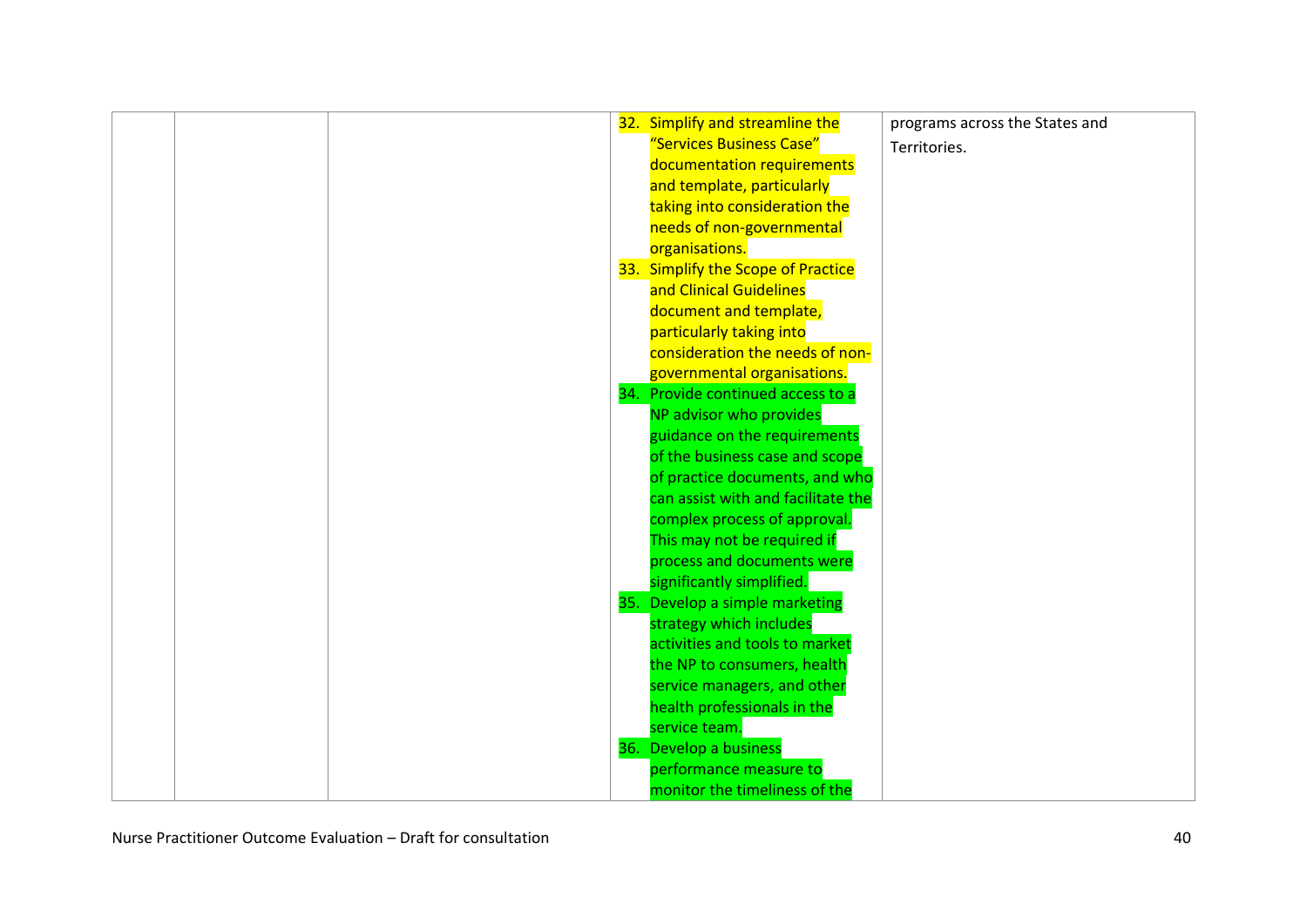|      |                                                                               |                                                                                                                                                                                                                                                                                          | approval process of applications<br>for NP services submitted to the<br>Delegate. Monitor and report<br>on this.<br>37. Raise the awareness and profile<br>of the ACT-based NP master's<br>course.                                                                                         |                                                                                                                                                                                                                                                                                                                                                                                  |
|------|-------------------------------------------------------------------------------|------------------------------------------------------------------------------------------------------------------------------------------------------------------------------------------------------------------------------------------------------------------------------------------|--------------------------------------------------------------------------------------------------------------------------------------------------------------------------------------------------------------------------------------------------------------------------------------------|----------------------------------------------------------------------------------------------------------------------------------------------------------------------------------------------------------------------------------------------------------------------------------------------------------------------------------------------------------------------------------|
| 2011 | Independent<br>Evaluation of the<br>Nurse-led ACT<br>Health Walk-in<br>Centre | 1. Conduct an evaluation of the first<br>12 months of nurse-led Walk-in<br>Centre (WiC) operation, including<br>an examination of:<br>a. Patient access;<br>b. Quality and appropriateness of<br>care provision;<br>c. Impact on other health services;<br>and<br>d. Cost effectiveness. | This evaluation report did not<br>provide formal recommendations<br>for the WiC model of care, but<br>simply reported on outcomes.<br>Key areas identified for<br>improvement by the ACT Health<br>Directorate, in response to this<br>evaluation, related to:                             | Overall, the nurse-led WiC has excellent<br>capacity in meeting its aims of fulfilling an<br>unmet health care need in the<br>community, meeting demand for health<br>care services, developing an innovative<br>strategy to recruit and retain a<br>professional multidisciplinary workforce,<br>and relieving pressure on the public<br>hospital system.                       |
|      |                                                                               |                                                                                                                                                                                                                                                                                          | Optimal WiC location;<br>Documentation<br>methodology for waiting<br>times;<br>Provision of training and<br>ongoing education support<br>for nurses;<br>Clinical decision support<br>software;<br>Model of care and use of<br>protocols; and<br>Relationship with the<br>Canberra Hospital | The evaluation identified that it increased<br>patient access to care, and that care was<br>of a high quality and appropriate. The<br>model was cost-effective when compared<br>to ED occasions of service, but more<br>expensive than a standard general<br>practitioner consult.<br>The evaluation clearly identified there was<br>little differentiation between the scope of |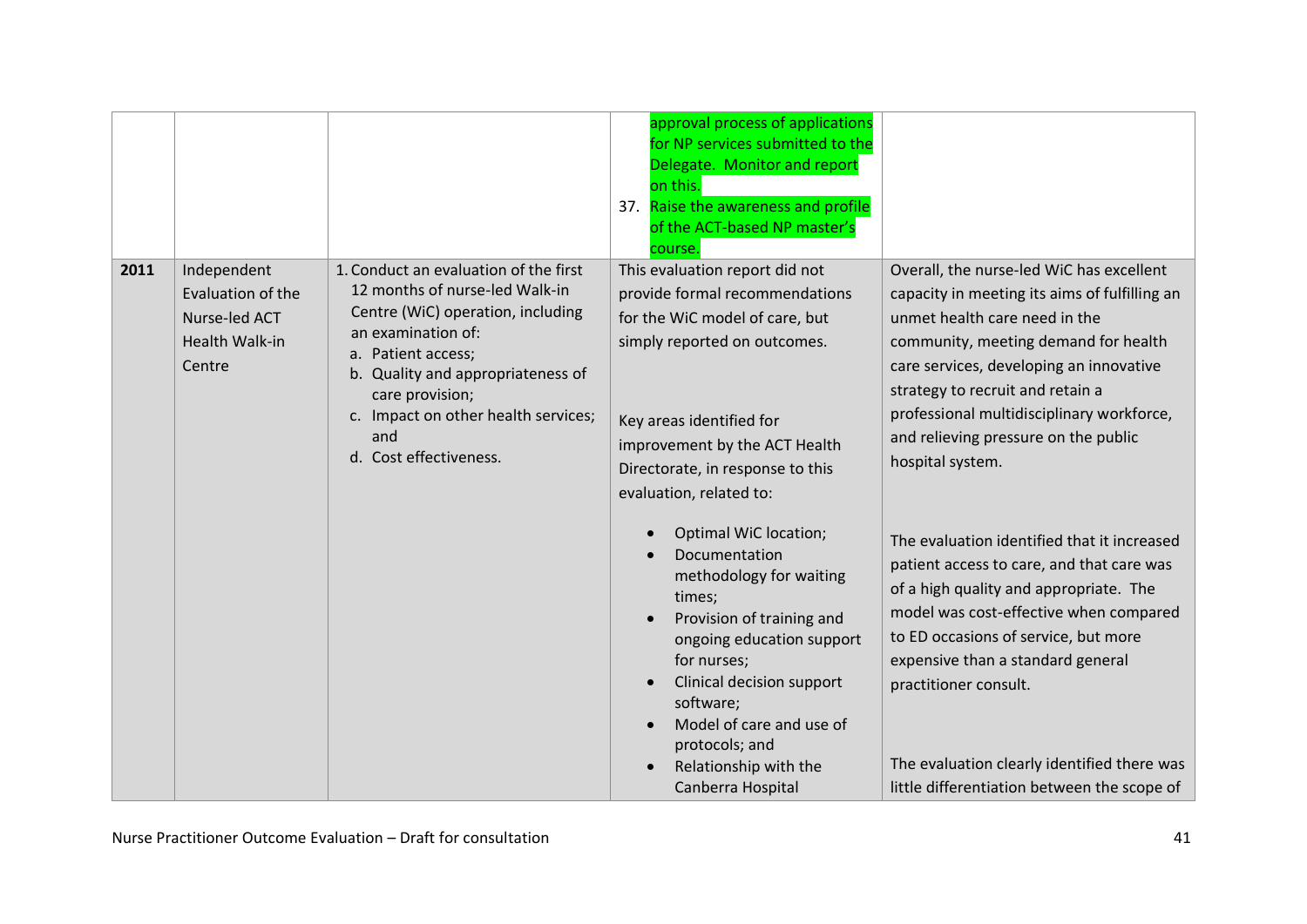|  | <b>Emergency Department</b><br>staff. | practice of the NP and an advanced<br>practice nurse in the WiC model of care,<br>and this was a core issue impacting upon<br>the effective and efficient use of this<br>highly skilled workforce. At the time of<br>the evaluation, NPs practiced to the same<br>protocols that APNs did, which severely<br>limited their ability to manage conditions<br>within the NP's employed scope of<br>practice.                                                                                                                                                                                                                            |
|--|---------------------------------------|--------------------------------------------------------------------------------------------------------------------------------------------------------------------------------------------------------------------------------------------------------------------------------------------------------------------------------------------------------------------------------------------------------------------------------------------------------------------------------------------------------------------------------------------------------------------------------------------------------------------------------------|
|  |                                       | Overall, the evaluation achieved its aims.<br>However, the section describing cost<br>effectiveness did not draw meaningful or<br>realistic comparisons with the costs of<br>care provision in general practices. This<br>was mainly because the authors did not<br>appear to account for MBS procedural<br>items (e.g. suturing, plastering, etc.) used<br>in general practices. Comparisons on<br>procedural items would have been helpful<br>due to the quantum of such services<br>provided in the WiC. Publicly-available<br>comparative data from general practices<br>in the ACT would have greatly enhanced<br>this section. |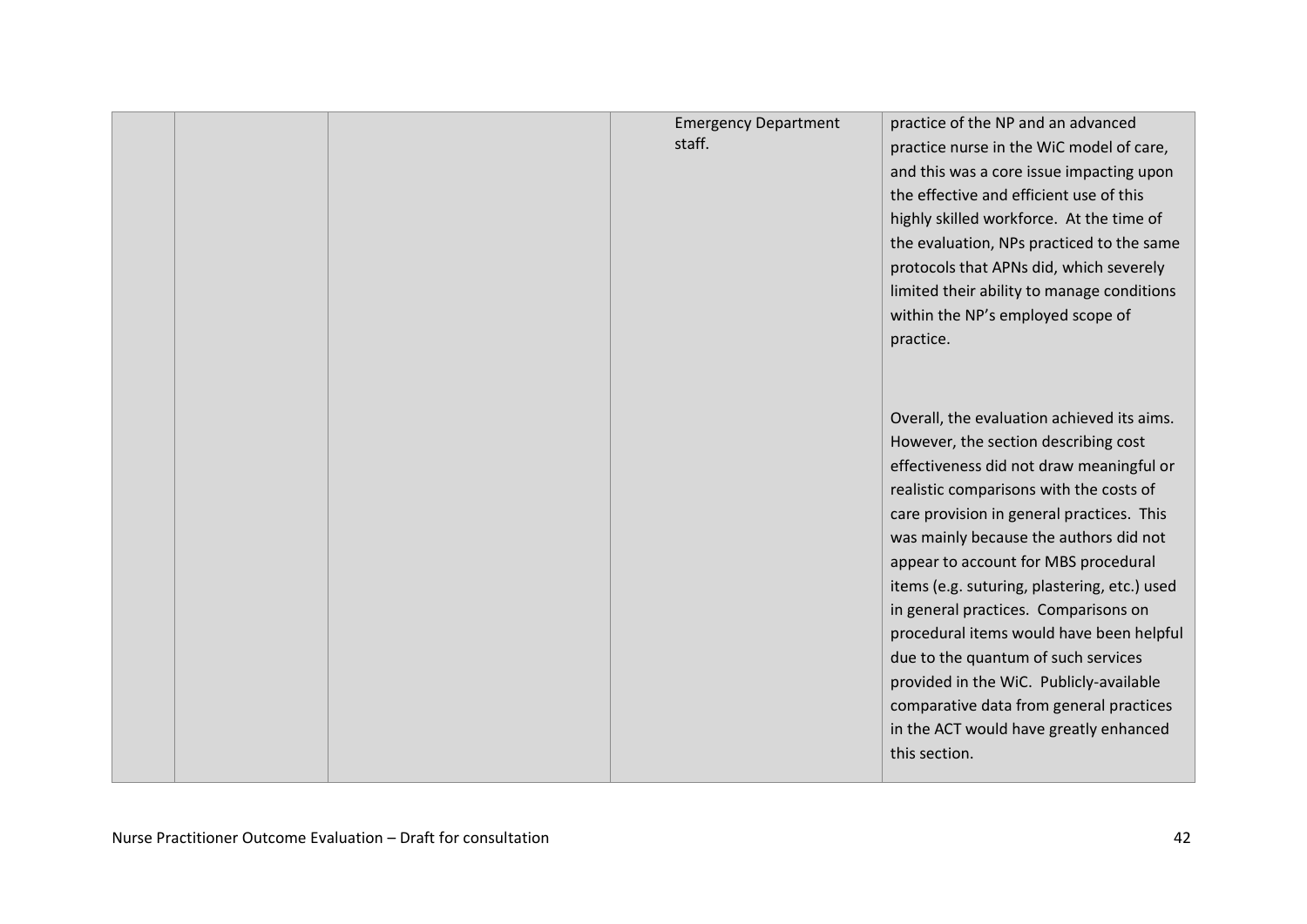| 2017 | NPs in the                                 | 1. Examine the strengths and                                          | 1. The role of NPs in the ACT is                                     | This review was transformational, as it                                                |
|------|--------------------------------------------|-----------------------------------------------------------------------|----------------------------------------------------------------------|----------------------------------------------------------------------------------------|
|      | Australian Capital<br>Territory in 2017: A | weaknesses of the governance<br>structures controlling NPs practising | 'normalised' to be in line with<br>that of other health              | initiated legislative reforms that removed<br>labour-intensive authorisation processes |
|      | review                                     | in the ACT.                                                           | professionals, with the clinical                                     | experienced by both public and private                                                 |
|      |                                            |                                                                       | governance arrangements for                                          | sector NPs. The review sought to                                                       |
|      |                                            |                                                                       | NPs the responsibility of<br>employers.                              | "normalise" the role within the health                                                 |
|      |                                            |                                                                       | 2. All employers have robust clinical                                | sector. In sum, this review achieved its                                               |
|      |                                            |                                                                       | governance systems in place for                                      | aim.                                                                                   |
|      |                                            |                                                                       | all health professionals (including<br>NPs) working in the service.  |                                                                                        |
|      |                                            |                                                                       | 3. ACT repeal most regulations                                       |                                                                                        |
|      |                                            |                                                                       | relating specifically to NPs and                                     | The review triggered the legislative                                                   |
|      |                                            |                                                                       | dismantle current Standard                                           | reforms to the Health Act 1993 that                                                    |
|      |                                            |                                                                       | <b>Operating Procedures.</b><br>4. ACT Health provide guidelines for | allowed employers and NPs to be                                                        |
|      |                                            |                                                                       | all employers on employer                                            | responsible for their own credentialing                                                |
|      |                                            |                                                                       | obligations including the                                            | processes.                                                                             |
|      |                                            |                                                                       | establishment of appropriate                                         |                                                                                        |
|      |                                            |                                                                       | clinical governance arrangements<br>for all health services - public |                                                                                        |
|      |                                            |                                                                       | and private/NPs and other health                                     | Unfortunately, the review did not have its<br>full effect due to the fact there was no |
|      |                                            |                                                                       | professionals.                                                       | policy officer assigned to assist in the                                               |
|      |                                            |                                                                       | 5. Transitional arrangements such                                    | transition process, and only officially                                                |
|      |                                            |                                                                       | as a moratorium or extensions of<br>time are put in place while the  | occurred since mid-October 2020.                                                       |
|      |                                            |                                                                       | outcomes of this review and any                                      |                                                                                        |
|      |                                            |                                                                       | changes to the current policy                                        |                                                                                        |
|      |                                            |                                                                       | position are considered.                                             | Recommendation 2, that most regulations                                                |
|      |                                            |                                                                       | 6. A senior policy/project manager<br>is appointed to manage the     | relating specifically to NPs be repealed,                                              |
|      |                                            |                                                                       | transition and support ACT                                           | was ineffective and vague in its                                                       |
|      |                                            |                                                                       |                                                                      | recommendation as there are a total of 81                                              |